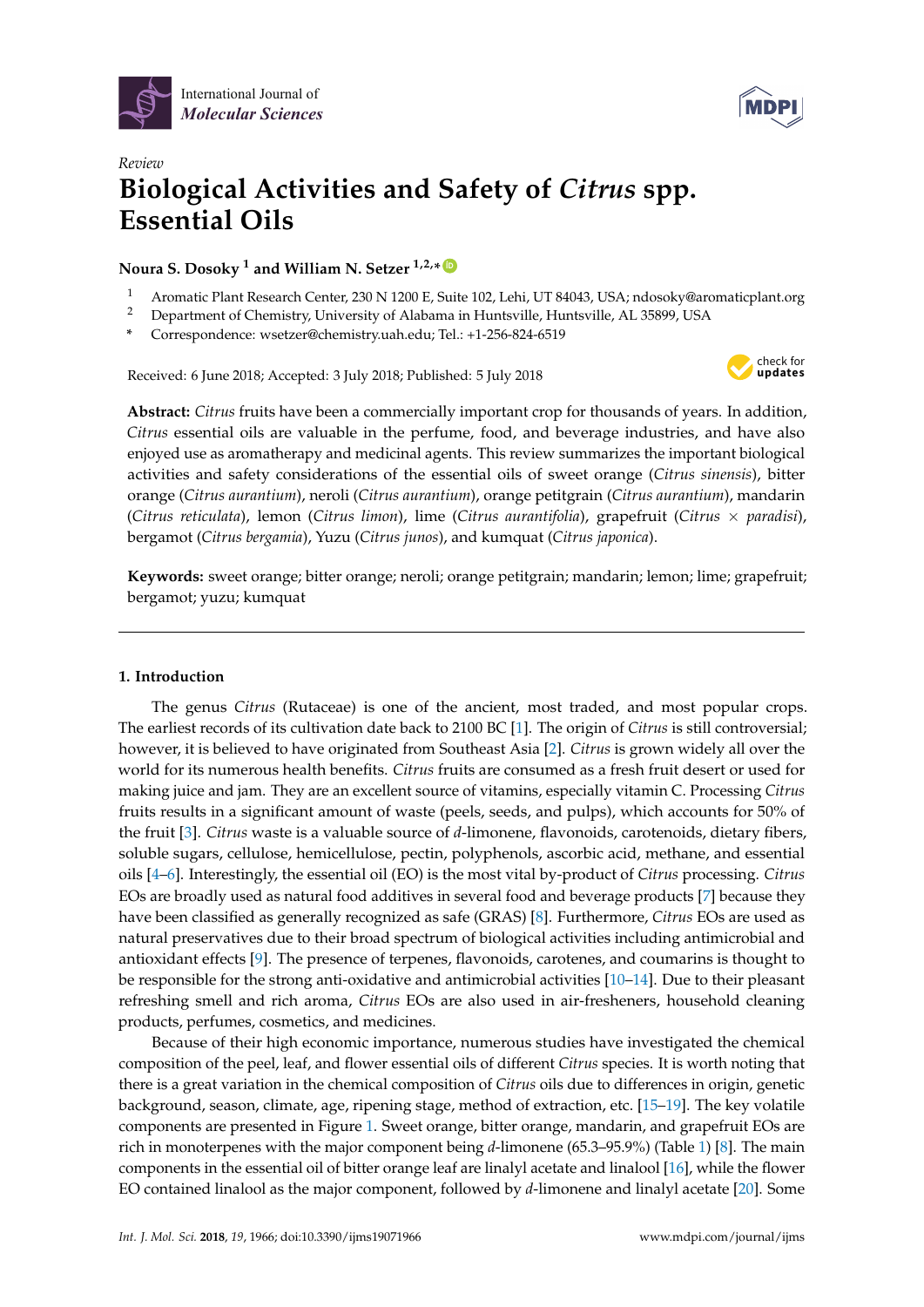of the *Citrus* EOs are prepared by expression, which results in the presence of non-volatile components of the choice Los the prepared by expression, which results in the presence of non-volatile components (Figure [2\)](#page-1-1) that can cause photosensitivity and skin irritation [\[8\]](#page-15-6). The percentages of these non-volatile constituents in expressed oils are given in Table 2. acetate [20]. Some of the *Citrus* EOs are prepared by expression, which results in the presence of non-*If the Citrus EOs are prepared by expression, which results in the presence of non-volatile component* 

<span id="page-1-0"></span>

Figure 1. Chemical structures of key volatile components in Citrus essential oils.

<span id="page-1-1"></span>

dies of key non volume components in expressed change  $\sum_{i=1}^{n}$ **Figure 2.** Chemical structures of key non-volatile components in expressed *Citrus* essential oils. **Figure 2.** Chemical structures of key non-volatile components in expressed *Citrus* essential oils.

the essential oils of sweet orange (Citrus sinensis L.), bitter orange (Citrus aurantium L.), neroli The objective of the objective interest the manufacture of the reported biological and safety is to support the reported biological and safety of the reported by the reported biological and safety of the reported biologica essential oils of sweet orange (*Citrus sinensis* L.), bitter orange (*Citrus aurantium* L.), neroli (*Citrus*  Citropten Bergaptol Bergapten Psoralen The objective of this review is to summarize the reported biological activities and safety of the The objective of this review is to summarize the reported biological activities and safety of this review is to summarize the reported biological activities and safety of (Citrus aurantium L.), orange petitgrain (Citrus aurantium L.), mandarin (Citrus reticulata Blanco), lemon (Citrus limon Osbeck), lime (Citrus aurantifolia), grapefruit (Citrus  $\times$  paradisi Macfady), bergamot Thunb). (*Citrus bergamia* Risso & Poit), Yuzu (*Citrus junos* Sieb. ex Tanaka), and kumquat (*Citrus japonica* Thunb).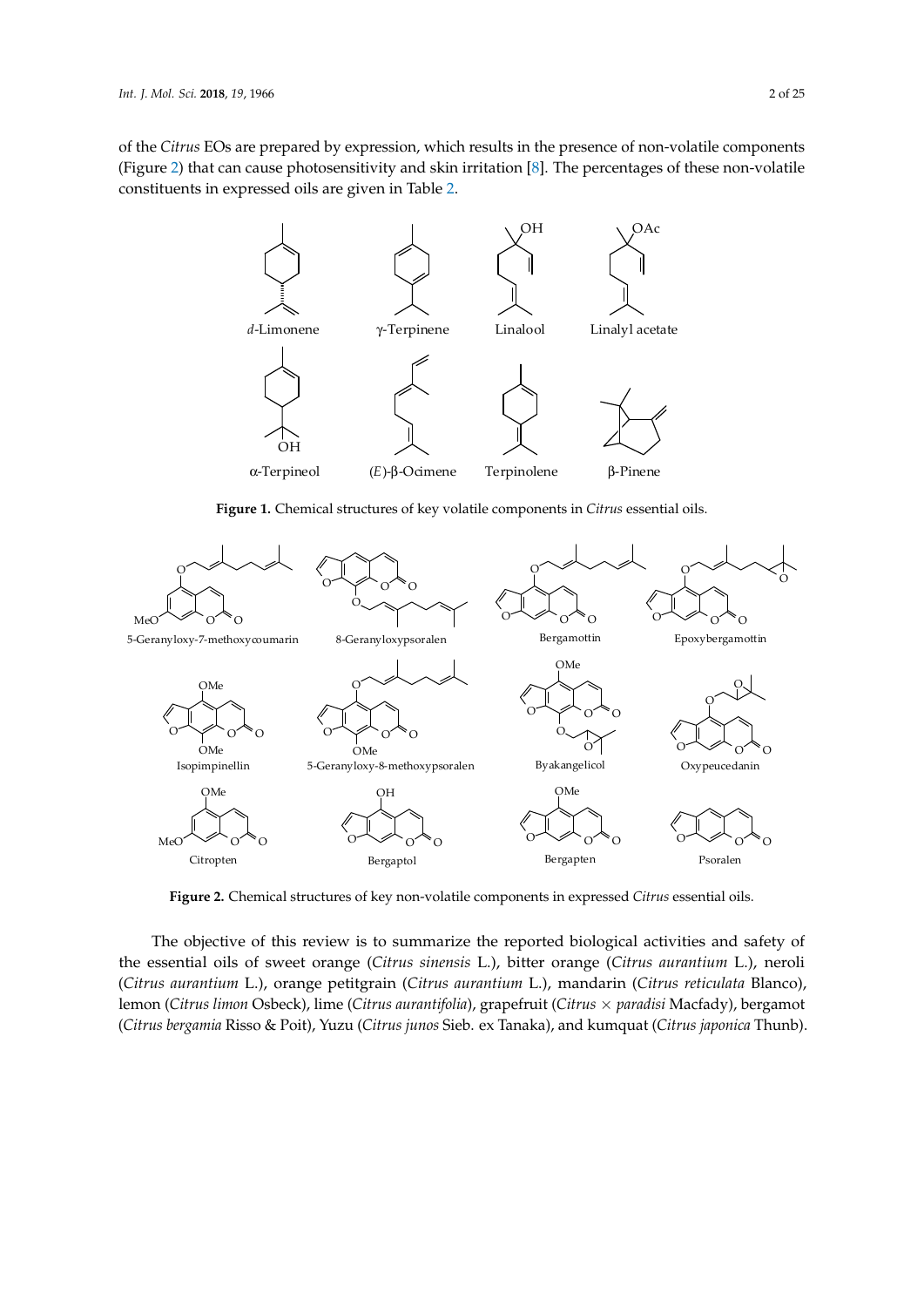<span id="page-2-0"></span>

|                           | Citrus EO                                 | Sweet<br><b>Orange</b> [8,21] | <b>Bitter</b><br>Orange <sup>[8]</sup> | Neroli<br>(Egyptian) [8]                     | Petitgrain<br>$\lceil 8 \rceil$           | Mandarin<br>$\left[ 8 \right]$ | Lemon<br>$(D)$ $[8]$ | Lemon<br>(EX) [8] | $Lime$ (D)<br>[8, 22, 23] | Lime (Ex)<br>[8, 22] | Bergamot<br>(FCF) [8,24]                   | Bergamot<br>$\left( \text{Ex} \right)$ $\left[ 8, 24, 25 \right]$ | Grapefruit<br>[8, 26] | Yuzu<br>[8, 27]   |
|---------------------------|-------------------------------------------|-------------------------------|----------------------------------------|----------------------------------------------|-------------------------------------------|--------------------------------|----------------------|-------------------|---------------------------|----------------------|--------------------------------------------|-------------------------------------------------------------------|-----------------------|-------------------|
|                           | <b>Plant Part</b>                         | <b>Fruit Peel</b>             | <b>Fruit Peel</b>                      | Flower                                       | Leaf                                      | <b>Fruit Peel</b>              | <b>Fruit Peel</b>    | <b>Fruit Peel</b> | <b>Fruit Peel</b>         | <b>Fruit Peel</b>    | <b>Fruit Peel</b>                          | <b>Fruit Peel</b>                                                 | <b>Fruit Peel</b>     | <b>Fruit Peel</b> |
|                           | d-Limonene<br>Linalool<br>Linalyl acetate | 83.9-95.9%<br>$0 - 5.6%$      | 89.7-94.7%<br>$0.1 - 2.0\%$            | $6.0 - 10.2\%$<br>43.7-54.3%<br>$3.5 - 8.6%$ | $0.4 - 8.0\%$<br>12.3-24.2%<br>51.0-71.0% | 65.3-74.2%                     | 64.0-70.5%           | 56.6-76.0%        | $40.4 - 49.4%$            | 48.2%                | 28.0-45.0%<br>$4.0 - 20.0\%$<br>18.0-28.0% | 27.4-52.0%<br>$1.7 - 20.6\%$<br>17.1-40.4%                        | 84.8-95.4%            | 63.1%<br>$2 - 8%$ |
|                           | $\beta$ -Pinene                           |                               |                                        | $3.5 - 5.3\%$                                | $0.3 - 2.7\%$                             | $1.4 - 2.1\%$                  | $8.2 - 14.0\%$       | $6.0 - 17.0\%$    | $2.0 - 2.9\%$             | 21.1%                | $4.0 - 11.0%$                              | $4.4 - 11.0%$                                                     |                       | 1.1%              |
|                           | $\gamma$ -Terpinene                       |                               |                                        |                                              |                                           | 16.4-22.7%                     | $8.4 - 10.7%$        | $3.0 - 13.3\%$    | $9.5 - 10.7\%$            | 8.1%                 | $3.0 - 12.0\%$                             | $5.0 - 11.4\%$                                                    |                       | 12.5%             |
|                           | $\alpha$ -Pinene                          | $0.6 - 1.0\%$                 |                                        |                                              |                                           | $2.0 - 2.7%$                   | $1.1 - 2.1\%$        | $1.3 - 4.4\%$     | $1.2 - 2.1\%$             | 2.5%                 | $1.0 - 1.8\%$                              | $0.7 - 2.2\%$                                                     | $0.2 - 1.6\%$         | 2.7%              |
|                           | β-Myrcene                                 | $1.3 - 3.3\%$                 | $1.6 - 2.4\%$                          | $1.4 - 2.1\%$                                | $0 - 2.0%$                                | $1.5 - 1.8\%$                  | $1.4 - 1.6%$         | $tr-2.2%$         | $1.3 - 2.1\%$             | 1.3%                 |                                            | $0.6 - 1.8\%$                                                     | $1.4 - 3.6\%$         | 3.2%              |
|                           | $\alpha$ -Terpineol                       |                               |                                        | $3.9 - 5.8\%$                                | $2.1 - 5.2\%$                             |                                |                      | $0.1 - 8.0\%$     | $5.4 - 12.7%$             |                      |                                            |                                                                   |                       |                   |
|                           | $(E)$ - $\beta$ -Ocimene                  |                               |                                        | $4.6 - 5.8%$                                 | $0.2 - 2.2\%$                             |                                |                      |                   |                           |                      |                                            |                                                                   |                       |                   |
|                           | Sabinene                                  | $0.2 - 1.0\%$                 |                                        | $0.4 - 1.6\%$                                |                                           |                                | $0.8 - 1.7\%$        | $0.5 - 2.4\%$     |                           | 3.1%                 |                                            |                                                                   | $0.4 - 1.0\%$         |                   |
|                           | Neral<br>Geranial                         | $0 - 1.3%$                    |                                        |                                              |                                           |                                | $0.5 - 1.5\%$        | $0.4 - 2.0\%$     |                           | 1.4%                 |                                            |                                                                   |                       |                   |
|                           |                                           | $0 - 1.8%$                    |                                        |                                              |                                           |                                | $0.7 - 2.2\%$        | $0.5 - 4.3\%$     |                           | 2.4%                 |                                            |                                                                   |                       | 2.0%              |
|                           | Bicyclogermacrene<br>$(E)$ -β-Farnesene   |                               |                                        |                                              |                                           |                                |                      |                   |                           |                      |                                            |                                                                   |                       | 1.3%              |
|                           | Geranyl acetate                           |                               |                                        | $3.4 - 4.1\%$                                | $1.9 - 3.4\%$                             |                                |                      |                   |                           |                      |                                            |                                                                   |                       |                   |
|                           | Terpinolene                               |                               |                                        |                                              |                                           | $0.7 - 1.0\%$                  |                      |                   | $8.1 - 8.7\%$             |                      |                                            |                                                                   |                       |                   |
|                           | $(E)$ -Nerolidol                          |                               |                                        | $1.3 - 4.0\%$                                |                                           |                                |                      |                   |                           |                      |                                            |                                                                   |                       |                   |
|                           | Geraniol                                  |                               |                                        | $2.8 - 3.6%$                                 | $1.4 - 2.3%$                              |                                |                      |                   |                           |                      |                                            |                                                                   |                       |                   |
|                           | Nerol                                     |                               |                                        | $1.1 - 1.3\%$                                | $0.4 - 1.1\%$                             |                                |                      |                   |                           |                      |                                            |                                                                   |                       |                   |
|                           | $p$ -Cymene                               |                               |                                        |                                              |                                           | $0.1 - 1.4\%$                  |                      | $tr - 2.3%$       | $1.6 - 2.5\%$             |                      |                                            |                                                                   |                       |                   |
|                           | $(E,E)$ -Farnesol                         |                               |                                        | $1.6 - 3.2\%$                                |                                           |                                |                      |                   |                           |                      |                                            |                                                                   |                       |                   |
|                           | $(E,Z)$ -Farnesol                         |                               |                                        |                                              |                                           |                                |                      |                   |                           |                      |                                            |                                                                   |                       |                   |
| Essential oil Composition | Neryl acetate                             |                               |                                        | $1.7 - 2.1\%$                                | $0 - 2.6%$                                |                                |                      | $0.1 - 1.5\%$     |                           |                      |                                            | $0.1 - 1.2\%$                                                     |                       |                   |
|                           | Terpinen-4-ol                             |                               |                                        |                                              |                                           |                                |                      | $tr-1.9%$         | $0.7 - 1.9\%$             |                      |                                            |                                                                   |                       |                   |
|                           | $(Z)$ - $\beta$ -Ocimene                  |                               |                                        | $0.7 - 1.0\%$                                |                                           |                                |                      |                   |                           |                      |                                            |                                                                   |                       |                   |
|                           | $\alpha$ -Thujene                         |                               |                                        |                                              |                                           | $0.7 - 1.0\%$                  |                      |                   |                           |                      |                                            |                                                                   |                       |                   |
|                           | 1,4-Cineole                               |                               |                                        |                                              |                                           |                                |                      |                   | $2.0 - 3.0\%$             |                      |                                            |                                                                   |                       |                   |
|                           | Terpinen-1-ol                             |                               |                                        |                                              |                                           |                                |                      |                   | $1.0 - 2.3\%$             |                      |                                            |                                                                   |                       |                   |
|                           | $(Z)$ - $\beta$ -Terpineol                |                               |                                        |                                              |                                           |                                |                      |                   | $0.5 - 2.2%$              |                      |                                            |                                                                   |                       |                   |
|                           | $\alpha$ -Terpinene                       |                               |                                        |                                              |                                           |                                |                      |                   | $tr-2.1%$                 |                      |                                            |                                                                   |                       |                   |
|                           | β-Bisabolene                              |                               |                                        |                                              |                                           |                                |                      |                   | $1.6 - 1.8%$              | 1.8%                 |                                            |                                                                   |                       |                   |
|                           | α-Fenchol                                 |                               |                                        |                                              |                                           |                                |                      |                   | $0.6 - 1.4\%$             |                      |                                            |                                                                   |                       |                   |
|                           | Borneol                                   |                               |                                        |                                              |                                           |                                |                      |                   | $0.5 - 1.4\%$             |                      |                                            |                                                                   |                       |                   |
|                           | Camphene                                  |                               |                                        |                                              |                                           |                                |                      |                   | $0.5 - 1.3\%$             |                      |                                            |                                                                   |                       |                   |
|                           | $\gamma$ -Terpineol                       |                               |                                        |                                              |                                           |                                |                      |                   | $0.8 - 1.6%$              |                      |                                            |                                                                   |                       |                   |
|                           | $(E)$ - $\alpha$ -Bergamotene             |                               |                                        |                                              |                                           |                                |                      |                   |                           | 1.1%                 |                                            |                                                                   |                       |                   |
|                           | $\beta$ -Caryophyllene                    |                               |                                        |                                              |                                           |                                |                      |                   |                           | 1.0%                 |                                            |                                                                   |                       |                   |
|                           | $(2E,6E)$ - $\alpha$ -Farnesene           |                               |                                        |                                              |                                           |                                |                      |                   |                           | $1.0\%$              |                                            |                                                                   |                       |                   |
|                           | β-Phellandrene                            |                               |                                        |                                              |                                           |                                |                      |                   |                           |                      |                                            |                                                                   |                       | 5.4%              |
|                           | Nootkatone                                |                               |                                        |                                              |                                           |                                |                      |                   |                           |                      |                                            |                                                                   | $0.1 - 0.8\%$         |                   |

**Table 1.** Major volatile components in essential oils of different *Citrus* spp.

D = Distilled; Ex = Expressed; FCF = Furanocoumarin-Free.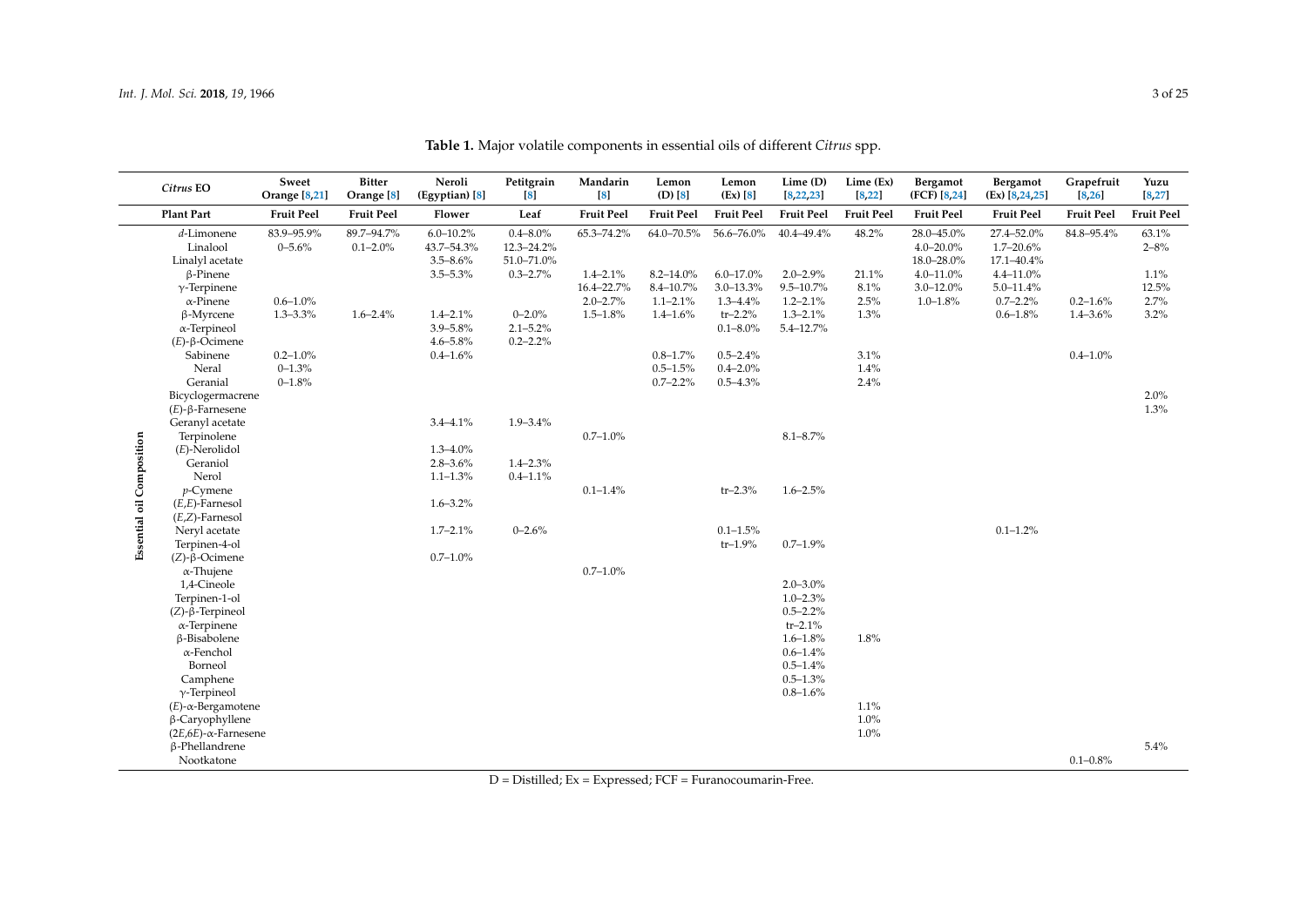<span id="page-3-0"></span>

| <b>Non-Volatile Components</b> | <b>Bitter Orange</b> [8,26] | Lemon $[8]$        | Lime [8,26]     | Grapefruit [8,26] | <b>Bergamot</b> [8,24,25] | Bergamot (FCF) [8,24] | Mandarin <sup>[8]</sup> |
|--------------------------------|-----------------------------|--------------------|-----------------|-------------------|---------------------------|-----------------------|-------------------------|
| Bergamottin                    |                             | $0.16 - 0.54\%$    | $1.7 - 3.0\%$   | $< 0.11\%$        | $0.68 - 2.75\%$           | $0 - 1.625%$          | $0 - 0.001\%$           |
| Bergapten                      | $0.035 - 0.073\%$           | $0.0001 - 0.035\%$ | $0.17 - 0.33\%$ | $0.012 - 0.19\%$  | $0.11 - 0.33\%$           | $0 - 0.0091\%$        | $0 - 0.0003\%$          |
| Oxypeucedanin                  |                             | $0.09 - 0.82\%$    | $0.02 - 0.3\%$  |                   |                           |                       |                         |
| 5-Geranloxy-7-methoxycoumarin  |                             | $0.18 - 0.28\%$    | $1.7 - 3.2\%$   |                   | $0.08 - 0.68\%$           | $0 - 0.19%$           |                         |
| Citropten                      |                             | $0.05 - 0.17\%$    | $0.4 - 2.2\%$   |                   | $0.01 - 0.35\%$           | $0 - 0.0052%$         |                         |
| <b>Byakangelicol</b>           |                             | $0.006 - 0.16\%$   |                 |                   | $\overline{\phantom{0}}$  |                       |                         |
| 8-Geranyloxypsoralen           |                             | $0.01 - 0.045\%$   | $0.10 - 0.14\%$ |                   | $\overline{\phantom{0}}$  |                       |                         |
| Isopimpinellin                 | $\overline{\phantom{0}}$    | $0 - 0.011\%$      | $0.1 - 1.3\%$   |                   | $\overline{\phantom{0}}$  |                       |                         |
| 5-Geranoxy-8-methoxypsoralen   |                             |                    | $0.2 - 0.9\%$   |                   |                           |                       |                         |
| Epoxybergamottin               | 0.082%                      |                    |                 | 0.1126%           | $\overline{\phantom{0}}$  |                       |                         |
| Psoralen                       | $0.007\%$                   |                    |                 |                   | $0 - 0.0026\%$            |                       |                         |
| Bergaptol                      |                             |                    |                 |                   | $0 - 0.19%$               |                       |                         |

**Table 2.** Non-volatile components of some expressed *Citrus* oils.

FCF = Furanocoumarin-Free.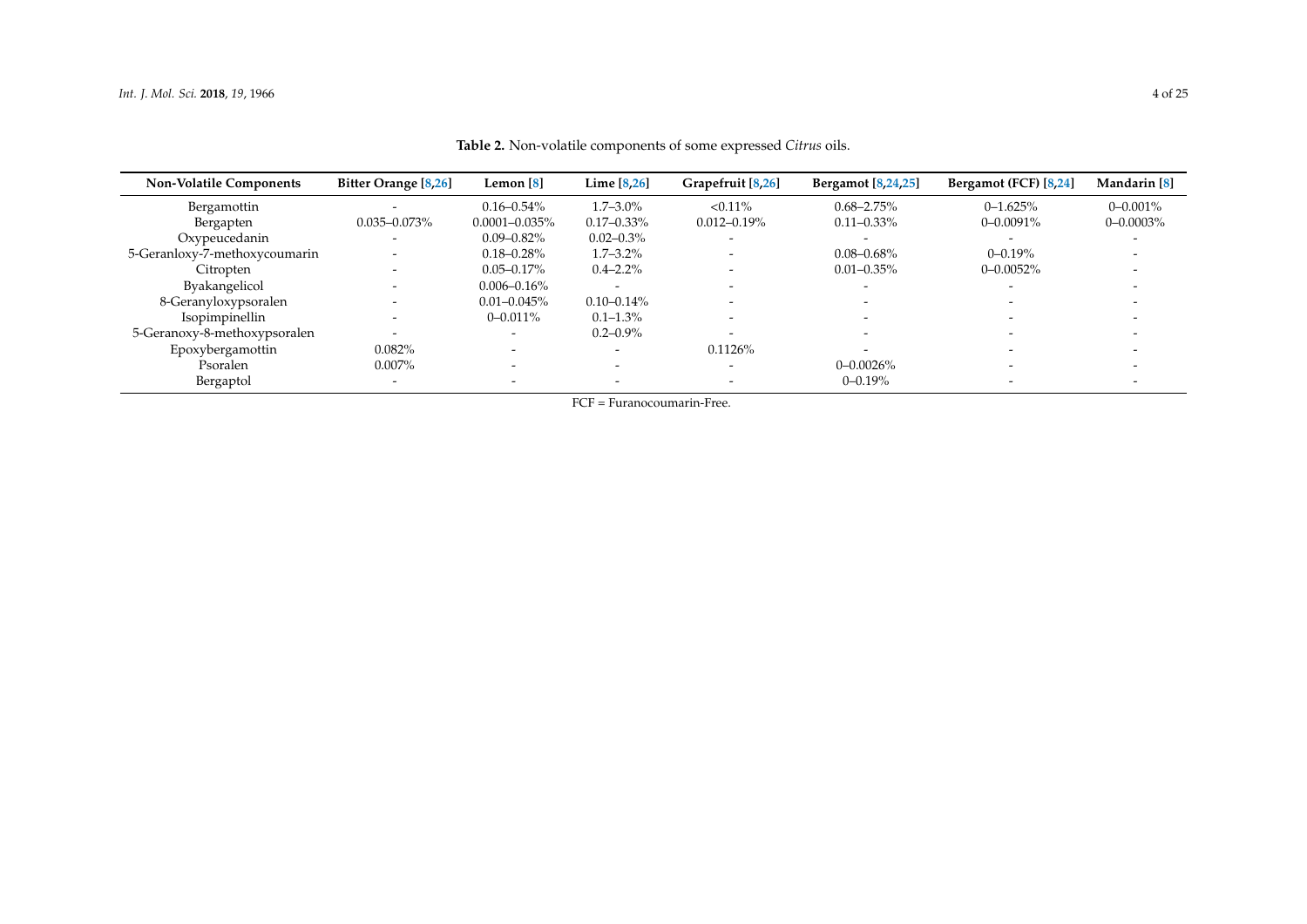# **2. Biological Properties**

A summary of the biological activities of different *Citrus* essential oils is presented in Table [3.](#page-6-0)

| <b>Essential Oil</b> | <b>Biological Activity</b>                                     | Ref.              |
|----------------------|----------------------------------------------------------------|-------------------|
|                      | Anticarcinogenic                                               | [28, 29]          |
|                      | Relaxant                                                       | [30]              |
|                      | Anxiolytic                                                     | $[31 - 33]$       |
|                      | Pain relief                                                    | $\left 34\right $ |
|                      | Hepatocarcinogenesis suppressant                               | $[35]$            |
|                      | Anti-tumor                                                     | $\left[36\right]$ |
|                      | Antioxidant                                                    | $[37]$            |
| Sweet orange         | Food preservative                                              | [38]              |
|                      | Acne treatment (with sweet basil oil)                          | $\left[39\right]$ |
|                      | Antibacterial                                                  | $[40 - 43]$       |
|                      | Antifungal                                                     | [10, 44, 45]      |
|                      | Anti-aflatoxigenic (at 500 ppm)                                | $[44]$            |
|                      | Larvicidal                                                     | 46,47             |
|                      | Insecticidal                                                   | $[48 - 50]$       |
|                      | Anthelmintic                                                   | $[51]$            |
|                      | Growth promoter (in Tilapia)                                   | $[52]$            |
|                      | Mild sedative, hypnotic, soothing, calming, and motor relaxant | $\left[53\right]$ |
|                      | Sleep inducer                                                  | $[54]$            |
|                      | Anxiolytic and antidepressant                                  | $[53, 55 - 58]$   |
|                      | Pain relief                                                    | [34, 59]          |
|                      | Antiseizure and anticonvulsant agent                           | $[54]$            |
|                      | Anti-spasmodic and sexual desire enhancer                      | $[59]$            |
|                      | Gastroprotective and ulcer healing                             | [60]              |
| Bitter orange        | Digestive disorders treatment                                  | $[53]$            |
|                      | Hepatocarcinogenesis suppressant                               | $[35]$            |
|                      | Antioxidant                                                    | [53, 61]          |
|                      | Nephroprotective                                               | $[62]$            |
|                      | Antibacterial                                                  | $[53, 63 - 65]$   |
|                      | Pimple and acne treatment                                      | $[53]$            |
|                      | Antifungal                                                     | [15, 53, 66]      |
|                      | Fumigant and anti-cholinesterase                               | [67]              |
|                      | Larvicidal                                                     | $[46]$            |
|                      | Sedative, soothing, calming, and motor relaxant                | [55,68]           |
|                      | Anxiolytic and antidepressant                                  | [53, 57, 69, 70]  |
|                      | Antiseizure and anticonvulsant                                 | [71, 72]          |
|                      | Central and peripheral antinociceptive effects                 | $[73]$            |
|                      | Anti-inflammatory                                              | $[73]$            |
|                      | Menopausal symptoms relief                                     | $[74]$            |
| Neroli               | Premenstrual syndrome (PMS) relief                             | $[75]$            |
|                      | Sexual desire enhancer                                         | $[59]$            |
|                      | Endothelium- and smooth muscle-dependent vasodilator           | $[76]$            |
|                      | Hypotensive                                                    | $[77]$            |
|                      | Antioxidant<br>Anti-amnesic                                    | [20, 78]          |
|                      | Antibacterial                                                  | $[72]$            |
|                      |                                                                | [53, 79]          |
|                      | Antifungal                                                     | [20, 53, 75, 79]  |
|                      | Antioxidant                                                    | [78, 80]          |
| Orange petitgrain    | Antibacterial                                                  | [81]              |
|                      | Antifungal                                                     | [81]              |

# **Table 3.** Biological activities of different *Citrus* essential oils.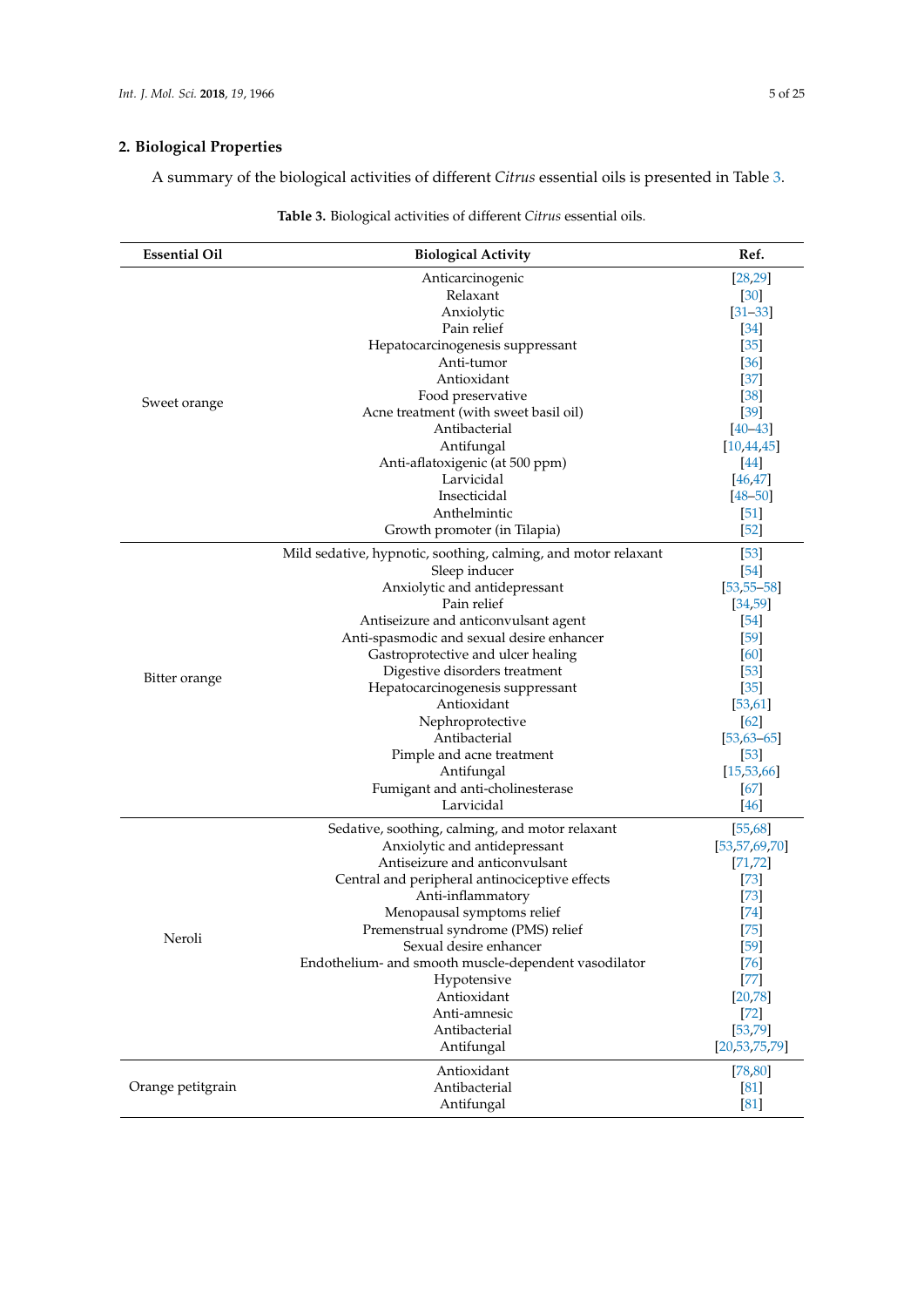| <b>Essential Oil</b> | <b>Biological Activity</b>                                         | Ref.               |
|----------------------|--------------------------------------------------------------------|--------------------|
|                      | Anti-proliferative                                                 | [82]               |
|                      | Chemoprotective                                                    | [82]               |
| Mandarin             | Antioxidant                                                        | [83]               |
|                      | Antibacterial                                                      | [83, 84]           |
|                      | Antifungal                                                         | $[84 - 87]$        |
|                      | Stress relief                                                      | [88, 89]           |
|                      | Cytotoxic                                                          | [28, 90]           |
|                      | Chemoprotective                                                    | $\left[91\right]$  |
|                      | Anti-obesity                                                       | $[92]$             |
|                      | Antioxidant                                                        | $[93]$             |
|                      | Neuroprotective                                                    | [94, 95]           |
|                      | Anti-anxiety                                                       | [96]               |
|                      | Creativity and mood enhancer                                       | $[97]$             |
| Lemon                | Analgesic                                                          | [98]               |
|                      | Relief of nausea and vomiting of pregnancy                         | [99]               |
|                      | Anti-spasmodic                                                     | [89]               |
|                      | Attention level, concentration, cognitive performance, mood,       | 89,100             |
|                      | and memory enhancer                                                |                    |
|                      | Skin penetration enhancer                                          | $[101]$            |
|                      | Antibacterial                                                      | [102, 103]         |
|                      | Antifungal                                                         | $[10]$             |
|                      | Insect repellent                                                   | $[104]$            |
|                      | Miticidal                                                          | $[105]$            |
|                      | Anti-obesity                                                       | $[106]$            |
|                      | Spasmolytic agent                                                  | [107, 108]         |
|                      | Selective acetylcholinesterase and buytrylcholinesterase inhibitor | $[109]$            |
|                      | Antioxidant                                                        | $[109]$            |
| Lime                 | Anti-inflammatory                                                  | $[110]$            |
|                      | Flavoring agent                                                    | [111, 112]         |
|                      | Antibacterial                                                      | [111, 113]         |
|                      | Antifungal                                                         | [111, 113]         |
|                      | Insecticidal                                                       | $[114]$            |
|                      | Phytotoxic                                                         | $[113]$            |
|                      | Anti-obesity                                                       | $[92, 115 - 117]$  |
|                      | Cravings and hunger reducer (mixed with patchouli oil)             | $[116]$            |
|                      | Body cleansing promoter                                            | $[116]$            |
| Grapefruit           | Cytotoxic                                                          | [28, 90]           |
|                      | Antibacterial                                                      | [118, 119]         |
|                      | Antifungal                                                         | $[118 - 120]$      |
|                      | Larvicidal                                                         | $[121 - 124]$      |
|                      | Melanogenic component in suntan preparations                       | [125, 126]         |
|                      | Pain relief                                                        | $[127 - 129]$      |
|                      | Peripheral antinociceptive                                         | [129, 130]         |
|                      | Antiallodynic                                                      | [127, 131]         |
|                      | Wound healing                                                      | $[132]$            |
|                      | Cytotoxic                                                          | $[125, 133 - 135]$ |
|                      | Anti-tumor                                                         | $[136]$            |
| Bergamot             | Neuroprotective                                                    | [137, 138]         |
|                      | Sedative, calming, and soothing                                    | $[139]$            |
|                      | Anxiolytic                                                         | [139, 140]         |
|                      | Mood enhancer                                                      | [141]              |
|                      | Antioxidant                                                        | $[109]$            |
|                      | Antibacterial                                                      | $[142 - 144]$      |
|                      | Antifungal                                                         | [142, 143, 145]    |
|                      | Anti-dermatophyte                                                  | [146, 147]         |
|                      | Antimycoplasmal                                                    | $[148]$            |

# **Table 3.** *Cont*.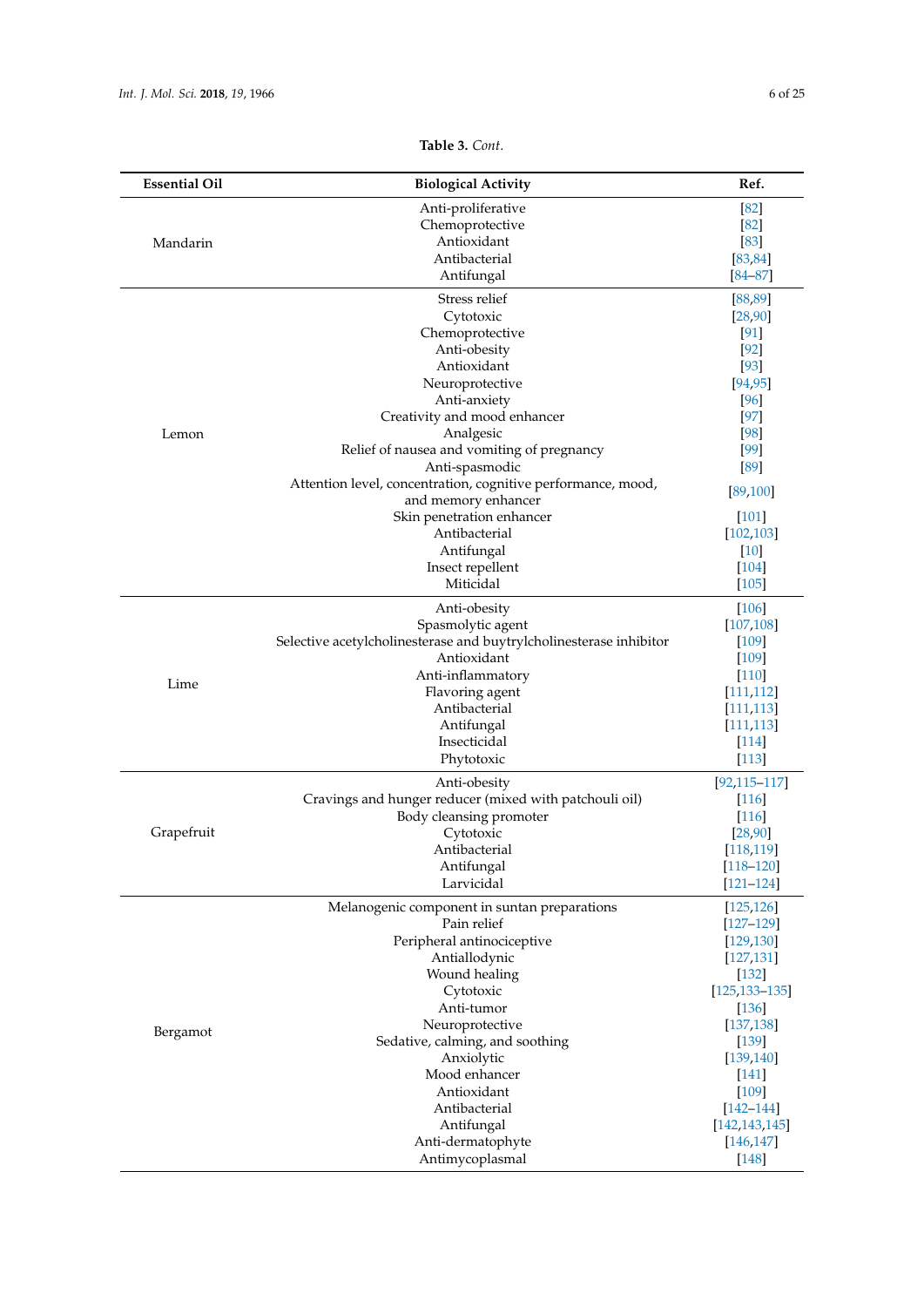<span id="page-6-0"></span>

| <b>Essential Oil</b> | <b>Biological Activity</b>                                              | Ref.                |
|----------------------|-------------------------------------------------------------------------|---------------------|
|                      | Anti-carcinogenic                                                       | $[149]$             |
|                      | Anti-inflammatory                                                       | $[150]$             |
|                      | Anti-anxiety                                                            | $[151]$             |
|                      | Mood disturbance, tension-anxiety, anger-hostility, and fatigue reducer | [152, 153]          |
|                      | Mind and body health promoter                                           | $[152]$             |
|                      | Odor suppressant                                                        | $[154]$             |
| Yuzu                 | Anti-cancer                                                             | $[155]$             |
|                      | Hypocholesterolemic                                                     | $[156]$             |
|                      | Anti-diabetic                                                           | $[157]$             |
|                      | Anti-obesity                                                            | $[158]$             |
|                      | Platelet aggregation inhibitor                                          | $[159]$             |
|                      | Heart failure treatment                                                 | $\sqrt{160}$        |
|                      | Antiproliferative                                                       | $[161]$             |
|                      | Antioxidant                                                             | [161, 162]          |
| Kumquat              | Antibacterial                                                           | $\lceil 163 \rceil$ |
|                      | Antifungal                                                              | $\lceil 163 \rceil$ |

# **Table 3.** *Cont*.

## *2.1. Sweet Orange (Citrus sinensis L.) Essential Oil*

Sweet orange EO showed anticarcinogenic potential via inducing apoptosis in human leukemia (HL-60) cells [\[28\]](#page-16-11) and human colon cancer cells [\[29\]](#page-16-12), and inhibiting angiogenesis and metastasis [\[29\]](#page-16-12). Olfactory stimulation using orange EO induced physiological and psychological relaxation. Inhalation of orange EO for 90 s caused a significant decrease in oxyhemoglobin concentration in the right prefrontal cortex of the brain which increases comfortable, relaxed, and natural feelings [\[30\]](#page-16-13). The odor of sweet orange decreases the symptoms of anxiety and improves the mood [\[31\]](#page-16-14). The oil showed strong anxiolytic activity in Wistar rats [\[32\]](#page-16-19). When female dental patients were exposed to sweet orange odor diffused in the waiting room prior to a dental procedure, they showed lower levels of state-anxiety compared to control patients who were exposed to air only [\[33\]](#page-16-15). Sweet orange EO in combination with ginger and accompanied by a massage was effective in alleviating moderate to severe knee pain among the elderly in Hong Kong [\[34\]](#page-16-16). Moreover, sweet orange EO suppressed pre-neoplastic hepatic lesions during *N*-nitrosodiethylamine (DEN)-induced hepatocarcinogenesis in rats by restoring the normal phenotype and upregulating junctional complexes [\[35\]](#page-16-17). Injections of orange EO in mice 24 h after subcutaneous injections with dibenzo-[α]-pyrene (DBP) reduced the tumor incidence to less than 50% after 30 weeks [\[36\]](#page-16-18). In addition, the oil was reported to have a good radical-scavenging activity [\[37\]](#page-17-0), mainly due to the high *d*-limonene content [\[12,](#page-15-11)[13\]](#page-15-12). It is used in combination with thyme oil to improve the quality traits of marinated chicken meat [\[38\]](#page-17-1). Moreover, formulations based on orange and sweet basil oils were effective in treating acne [\[39\]](#page-17-2). Improvement of the acne condition was observed with 43–75% clearance of lesions. It should be noted that there were some side effects, such as burning and redness that disappeared within a few minutes of completing the application [\[39\]](#page-17-2). Sweet orange EO was reported to inhibit the growth of several bacteria including *Staphylococcus aureus*, *Listeria monocytogenes*, *Vibrio parahaemolyticus*, *Salmonella typhimurium*, *Escherichia coli*, and *Pseudomonas aeruginosa* [\[40–](#page-17-3)[43\]](#page-17-4), as well as several fungal species, such as *Aspergillus flavus*, *A*. *fumigatus*, *A*. *niger*, *A*. *terreus*, *Alternaria alternata*, *Cladosporium herbarum*, *Curvularia lunata*, *Fusarium oxysporum*, *Helminthosporium oryzae*, *Penicillium chrysogenum*, *P*. *verrucosum*, and *Trichoderma viride* [\[10](#page-15-8)[,44,](#page-17-5)[45\]](#page-17-6). It also showed a good anti-aflatoxigenic effects (inhibited aflatoxin B<sub>1</sub>) at 500 ppm [\[44\]](#page-17-5). In addition, it has an intense larvicidal activity against the malaria vector, *Anopheles labranchiae* [\[46\]](#page-17-7), and the vector of yellow and dengue fever, *Aedes aegypti* [\[47\]](#page-17-8). Sweet orange EO is a potent fumigant against house flies, cockroaches, and mosquitoes [\[48,](#page-17-9)[49\]](#page-17-17). It can be used for controlling subterranean termites [\[50\]](#page-17-10). It is also an effective anthelmintic agent against gastrointestinal nematodes; five times more effective on *Haemonchus contortus* eggs than tea tree EO [\[51\]](#page-17-11). Moreover, sweet orange EO acted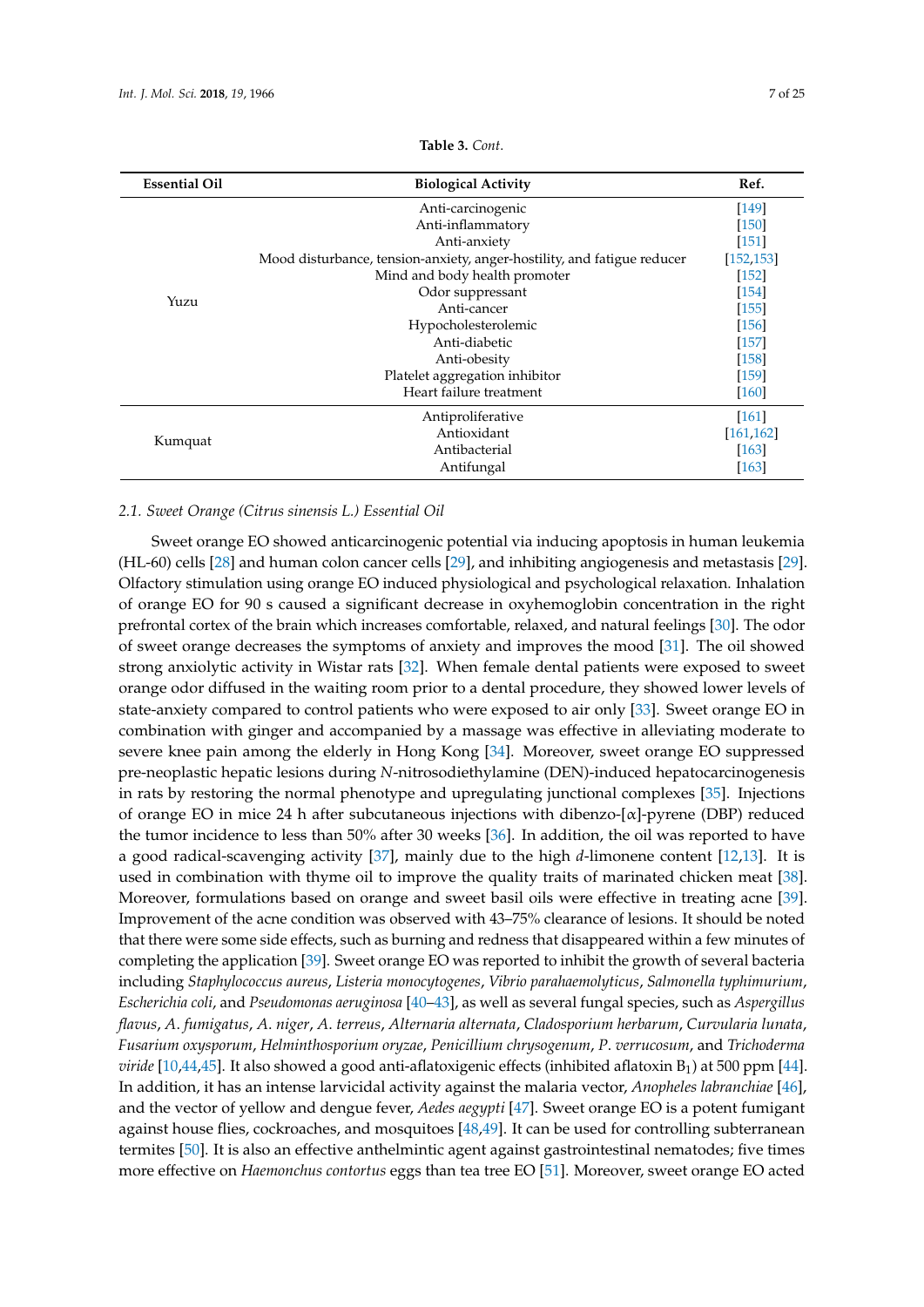as a growth promoter, increased immunity, and improved disease resistance to *Streptococcus iniae* in Tilapia [\[52\]](#page-17-12).

#### *2.2. Bitter Orange (Citrus aurantium L.) Essential Oil*

Bitter orange EO is used as a mild sedative and hypnotic for its soothing, calming, and motor relaxant effects [\[53\]](#page-17-13). It also enhances sleeping time and is used to treat insomnia [\[54\]](#page-17-14)**.** Bitter orange odor decreases the symptoms of anxiety, improves mood, and creates a sense of well-being [\[53\]](#page-17-13). It showed strong anxiolytic activity in rodents without any motor impairment, even after 15 consecutive days of treatment [\[55\]](#page-17-15). It increased social interactions for rats (time spent in active social interaction), and increased exploration time in the open arms of the elevated plus-maze (EPM) [\[55\]](#page-17-15). It was also effective in treating the symptoms of anxiety in patients with chronic myeloid leukemia prior to the collection of medullary material [\[56\]](#page-17-18). It exerted its antianxiety effects by regulating serotonin (5-HT) receptors in rats [\[57\]](#page-17-16) and its antidepressant effects through the monoaminergic system in mice [\[58\]](#page-18-0). Furthermore, bitter orange EO was effective in reducing the severity of first-stage labor pain and anxiety in primiparous women [\[59\]](#page-18-1), as well as in alleviating moderate and severe knee pain [\[34\]](#page-16-16). Bitter orange EO is used as a natural antiseizure and anticonvulsant agent. It has been used in treating epilepsy and seizures [\[54\]](#page-17-14). It has been reported to have anti-spasmodic effect and to enhance sexual desire [\[59\]](#page-18-1). Due to the presence of limonene, bitter orange EO possesses its gastroprotective and ulcer healing actions through increasing the gastric production of mucus, which is useful as a secondary intervention in the treatment of chronic inflammatory diseases [\[60\]](#page-18-2). It is used as a treatment for digestive disorders such as slow digestion, constipation, flatulence, gastric problems, etc. [\[53\]](#page-17-13). Bitter orange EO suppressed preneoplastic hepatic lesions during DEN-induced hepatocarcinogenesis in rats by restoring the normal phenotype and upregulating junctional complexes [\[35\]](#page-16-17). Bitter orange EO showed good radical-scavenging activity [\[53\]](#page-17-13), largely due to the high *d*-limonene content [\[12,](#page-15-11)[13\]](#page-15-12) and its microencapsulated form, which was effective in reducing oxidative stress in acute otitis media rats [\[61\]](#page-18-3). Due to its free radical-scavenging properties, bitter orange extract showed nephroprotective effects against gentamicin-induced renal damage [\[62\]](#page-18-4). The antibacterial activity of bitter orange EO was manifested by inhibiting the growth of *Listeria innocua*, *Salmonella enterica*, *Escherichia coli*, *Pseudomonas fluorescens*, and *Aeromonas hydrophila* [\[53,](#page-17-13)[63,](#page-18-5)[64\]](#page-18-19). It was also effective in controlling multi-species biofilms [\[65\]](#page-18-6). Due to its antimicrobial effects, bitter orange EO is used for treating colds, dull skin, flu, gums and mouth, and chronic bronchitis, as well as a food preservative [\[53\]](#page-17-13). The diluted oil is used to treat pimples and acne [\[53\]](#page-17-13). In addition, bitter orange EO inhibits the growth of *Penicillium digitatum*, and *P*. *italicum* [\[15](#page-16-0)[,53\]](#page-17-13). The oil was mentioned as a topical treatment for skin fungal infections like ringworm, jock itch, and athlete's foot [\[66\]](#page-18-7). Furthermore, bitter orange EO showed potent fumigant and anti-cholinesterase activities against the silverleaf whitefly, *Bemisia tabaci* [\[67\]](#page-18-8). It was also effective against the larvae of the malaria vector, *Anopheles labranchiae* [\[46\]](#page-17-7).

### *2.3. Neroli (Citrus aurantium L.) Essential Oil*

Neroli EO is used as a sedative for its soothing, calming, and motor relaxant effects by healthcare centers in Puerto Rico, Guatemala, Mexico, Italy, Martinique, and Spain [\[55\]](#page-17-15). Neroli EO is effective for cardiac palpitations resulting from shock or fear [\[68\]](#page-18-9). Similar to the fruit peel oil, the odor of neroli decreases the symptoms of anxiety, improves mood, and creates a sense of well-being [\[53\]](#page-17-13). It was proven to be effective in reducing preoperative anxiety before minor operations [\[69\]](#page-18-10). Neroli EO reduced the mean anxiety scores in postmenopausal women [\[70\]](#page-18-11). It exerted its antianxiety effects by regulating 5-HT receptors in rats [\[57\]](#page-17-16). Neroli EO is used as a natural antiseizure and anticonvulsant agent [\[71\]](#page-18-12). It has been used in treating insomnia, epilepsy, and seizures [\[72\]](#page-18-13). Neroli EO has central and peripheral antinociceptive effects which support the ethnomedicinal claims of its use in the management of pain and inflammation [\[73\]](#page-18-14). Neroli EO possesses significant anti-inflammatory activity against acute and chronic inflammation [\[73\]](#page-18-14). Neroli EO is effective in reducing stress and improving the endocrine system. Inhalation of neroli EO helps in relieving menopausal symptoms, reducing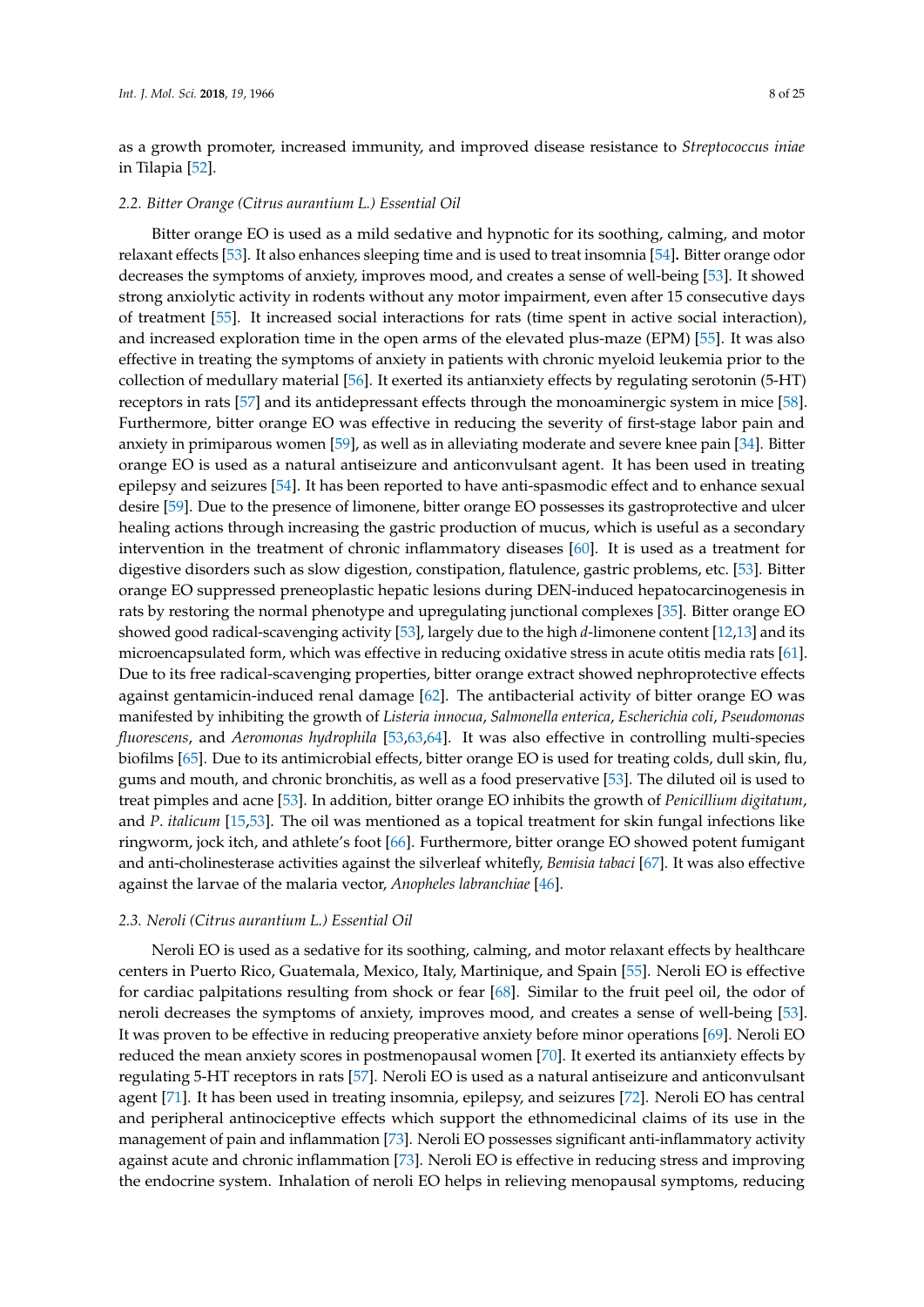blood pressure, and increasing sexual desire in postmenopausal women [\[74\]](#page-18-15). It also decreased the overall symptoms of premenstrual syndrome (PMS) in university students. It showed positive effects on the mood, blood pressure, pain, inflammation, bloating, and indigestion in addition to its anti-depressant effects [\[75\]](#page-18-16). Inhaling neroli odor enhances sexual desire [\[59\]](#page-18-1). Neroli EO is an endothelium- and smooth-muscle-dependent vasodilator that can alleviate cardiovascular symptoms. The endothelial component is mediated by the nitric oxide to soluble guanylyl cyclase pathway, while the smooth muscle component involves inhibiting extracellular  $Ca<sup>2+</sup>$  influx and store-operated  $Ca<sup>2+</sup>$  release mediated by the ryanodine receptor (RyR) signaling pathway [\[76\]](#page-18-17). Inhaling a mixture of lavender, ylang-ylang, marjoram, and neroli (20:15:10:2) decreased systolic and diastolic blood pressure, as well as the concentration of salivary cortisol in prehypertensive and hypertensive subjects [\[77\]](#page-18-18). These positive effects were immediate and continuous [\[77\]](#page-18-18). Furthermore, neroli EO is a strong antioxidant. It showed a 100% singlet oxygen scavenging activity at all concentrations between 0.1 and 2% [\[20,](#page-16-3)[78\]](#page-19-0). Interestingly, the *C*. *aurantium* flower extract showed anti-amnesic and repairing effects on memory, learning impairments, and behavioral disorders induced by scopolamine, and has the potential to treat Alzheimer's disease [\[72\]](#page-18-13). Neroli EO inhibits the growth of several bacteria including *Bacillus subtilis*, *B*. *cereus*, *Staphylococcus aureus*, *S*. *epidermis*, *Enterococcus faecalis*, *Micrococcus luteus*, *Listeria monocytogenes*, *Salmonella enteritidis*, *Escherichia coli*, *Pseudomonas aeruginosa*, and *Klebsiella pneumonia* [\[53](#page-17-13)[,79\]](#page-19-1), as well as several fungi including *Aspergillus niger*, *A*. *flavus*, *A*. *nidulans*, *A*. *fumigatus*, *Fusarium graminearum*, *F*. *oxysporum*, *F. culmorum*, and *Alternaria alternata* [\[20](#page-16-3)[,53](#page-17-13)[,75](#page-18-16)[,79\]](#page-19-1).

#### *2.4. Orange Petitgrain (Citrus aurantium L.) Essential Oil*

Orange petitgrain EO showed a remarkable radical-scavenging activity, higher than the flower oil (neroli) and fruit peel oil (bitter orange) from the same plant [\[78,](#page-19-0)[80\]](#page-19-2). The potent antioxidant effect could be attributed to the high *d*-limonene content [\[12,](#page-15-11)[13\]](#page-15-12). It also inhibited the growth of *Bacillus subtilis*, *Staphylococcus aureus*, *Escherichia coli*, *Saccharomyces cerevisiae*, *Mucor ramannianus*, and *Fusarium culmorum* [\[81\]](#page-19-3).

# *2.5. Mandarin (Citrus reticulata Blanco) Essential Oil*

*Citrus reticulata* EO showed an anti-proliferative effect against human embryonic lung fibroblasts (HELFs) and showed protective effects against bleomycin (BLM)-induced pulmonary fibrosis in rats. The mechanism is thought to be through adjusting the unbalance of oxidation and antioxidation, down-regulating the expressions of connective tissue growth factor (CTGF) and mRNA in lung tissues, and reducing collagen deposition and fibrosis [\[82\]](#page-19-4). *C. reticulata* EO showed a moderate radical scavenging activity [\[83\]](#page-19-5) mainly due to the high *d*-limonene content [\[12\]](#page-15-11). Mandarin oil is well known for its broad spectrum antibacterial and antifungal actions. It inhibits the growth of several bacteria including *Escherichia coli*, *Bacillus subtilis*, *Pseudomonas aeruginosa*, and *Staphylococcus aureus* [\[83](#page-19-5)[,84\]](#page-19-6), as well as several fungi including *Penicillium italicum*, *P*. *digitatum*, *P*. *chrysogenum*, *Aspergillus niger*, *A. flavus*, *Alternaria alternata*, *Rhizoctonia solani*, *Curvularia lunata*, *Fusarium oxysporum*, and *Helminthosporium oryzae* [\[84–](#page-19-6)[87\]](#page-19-7).

## *2.6. Lemon (Citrus limon Osbeck) Essential Oil*

Lemon EO is a natural stress reliever. Inhaling lemon EO causes anti-stress effects through modulating the 5-HT and dopamine (DA) activities in mice [\[88,](#page-19-8)[89\]](#page-19-9). Lemon EO showed cytotoxic effects against human prostate, lung, and breast cancer cells [\[90\]](#page-19-10). It also induced apoptosis in HL-60 cells due to the presence of citral, decanal, and octanal [\[28\]](#page-16-11). Oral administration of lemon EO inhibited 4-(methylnitrosamino)-1-(3-pyridyl)-1-butanone (NNK)-induced neoplasia of the lungs and forestomach of female mice [\[91\]](#page-19-11). Lemon EO causes activation of the sympathetic nerve activity innervating the white adipose tissue (WAT), which increases lipolysis and results in the suppression of body weight gain [\[92\]](#page-19-12). Lemon EO significantly reduces lipid peroxidation levels and nitrile content, but increases reduced glutathione (GSH) levels, as well as superoxide dismutase, catalase,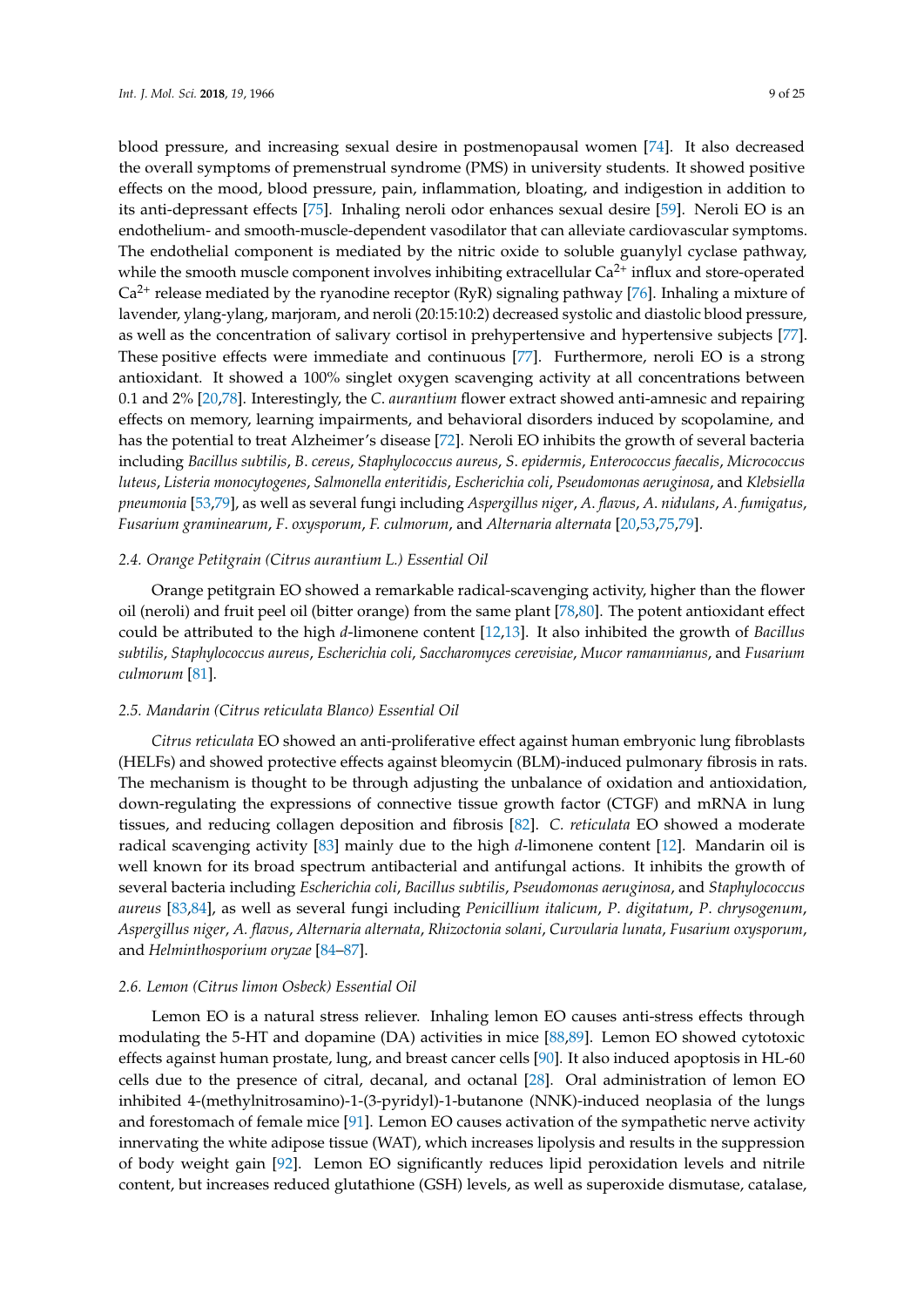and glutathione peroxidase activities in mouse hippocampus [\[93\]](#page-19-13). The neuroprotective effect of lemon EO is attributed to its remarkable radical-scavenging activity [\[94](#page-19-14)[,95\]](#page-19-15). Prolonged exposure (for 2 weeks) to lemon EO induces significant changes in neuronal circuits involved in anxiety and pain in rats [\[96\]](#page-19-16). Lemon EO improves creativity and mood, and is thought to affect heart rhythm [\[97\]](#page-19-17). The analgesic effect of lemon EO is induced by dopamine-related activation of anterior cingulate cortex (ACC) and the descending pain inhibitory system [\[98\]](#page-20-0). Inhalation of lemon EO reduces the intensity of nausea and vomiting of pregnancy (NVP) by 33% [\[99\]](#page-20-1). It also showed anti-spasmodic activity [\[89\]](#page-19-9). Lemon EO significantly enhanced attention level, concentration, cognitive performance, mood, and memory of students during the learning process [\[100\]](#page-20-2). Rats exposed to lemon EO were able to find a target point faster than a control group [\[89\]](#page-19-9). Lemon EO is a safe and effective penetration enhancer for topical administration of lipid- and water-soluble vitamins which are critical issues for the protection of anti-ageing formulations. It significantly enhances the trans-epidermal release of α-tocopherol (vitamin E), retinyl acetate (vitamin A), pyridoxine (vitamin  $B_6$ ), and ascorbic acid (vitamin C) from topical emulsions in reconstructed human epidermis [\[101\]](#page-20-3). In addition, lemon EO is a potent antibacterial against *Bacillus cereus*, *Mycobacterium smegmatis*, *Listeria monocytogenes*, *Lactobacillus curvatus*, *L*. *sakei*, *Micrococcus luteus*, *Escherichia coli*, *Klebsiella pneumoniae*, *Pseudococcus aeruginosa*, *Proteus vulgaris*, *Enterobacter gergoviae*, *E*. *ammnigenus*, *Staphylococcus aureus*, *S*. *carnosus*, and *S*. *xylosus* [\[102,](#page-20-4)[103\]](#page-20-5), and a strong antifungal against *Aspergillus niger*, *A*. *flavus*, *Penicillium verrucosum*, *P*. *chrysogenum, Kluyveromyces fragilis*, *Rhodotorula rubra*, *Candida albicans*, *Hanseniaspora guilliermondii*, and *Debaryomyces hansenii* [\[10\]](#page-15-8). Lemon EO has insect repellent effects against the malaria vector, *Anopheles stephensi* [\[104\]](#page-20-6). It also showed remarkable miticidal activity against *Sarcoptes scabiei* var. *cuniculi*, both in vitro and in vivo. When lemon EO was tested at 20% and applied topically on the infected parts of rabbits once a week for four successive weeks, the infected rabbits completely recovered after the second week of treatment [\[105\]](#page-20-7).

#### *2.7. Key Lime (Citrus aurantifolia) Essential Oil*

Lime EO has been used to relieve common cold, flu, asthma, arthritis, and bronchitis [\[111,](#page-20-13)[164\]](#page-23-9). It could be useful in weight loss and the treatment of drug-induced obesity and related diseases. It displayed a reduction in body weight and food consumption in ketotifen-induced obese mice [\[106\]](#page-20-8). It has been reported as a potent spasmolytic agent [\[107,](#page-20-9)[108\]](#page-20-10). Lime EO could also be useful in treating Alzheimer's disease since it is a strong selective acetylcholinesterase and buytrylcholinesterase inhibitor [\[109\]](#page-20-11). It has a remarkable radical-scavenging activity  $(IC_{50} = 19.6 \mu g/mL)$  [109] due to the high *d*-limonene content [\[12,](#page-15-11)[13\]](#page-15-12). Lime EO exhibited anti-inflammatory effects by reducing cell migration, cytokine production, and protein extravasation induced by carrageenan [\[110\]](#page-20-12). Lime EO is used as a flavoring agent in syrups and suspensions [\[111,](#page-20-13)[112\]](#page-20-14). In addition, it is a potent antibacterial against *Escherichia coli*, *Listeria monocytogenes*, *Bacillus subtilis*, *Enterococcus durans*, *E*. *hirae*, *Staphylococcus epidermidis*, *S*. *aureus*, *Enterobacter cloacae*, *Pseudomonas aeruginosa*, *Serratia marcescens*, *Shigella flexnerii*, *Streptococcus faecalis*, *Citrobacter* spp., *Klebsiella pneumoniae*, *and Salmonella typhi* [\[111,](#page-20-13)[113\]](#page-20-15). It also inhibits the growth of many fungi including *Colletotrichum gloeosporioides*, *Rhizopus stolonifer*, *Aspergillus niger*, *A*. *parasiticus*, *Rhizoctonia solani*, *Candida albicans*, and *C*. *parapsilosis* [\[111](#page-20-13)[,113\]](#page-20-15). Lime EO has insecticidal activity (contact, fumigation, and feeding deterrent activities) against the maize weevil, *Sitophilus zeamais* [\[114\]](#page-20-16). It showed phytotoxic activities against *Avena fatua* L., *Echinochloa crus-galli* (L.) Beauv, *Allium cepa* L., and *Phalaris minor* Retz [\[113\]](#page-20-15).

# *2.8. Grapefruit (Citrus* × *paradisi Macfady) Essential Oil*

Because of its anti-obesity effects, grapefruit EO is called the "dieter's friend" [\[116\]](#page-20-19). The fragrance of grapefruit EO causes activation of the sympathetic nerve activity innervating the WAT, which facilitates lipolysis, then results in a suppression of body weight gain [\[92,](#page-19-12)[115\]](#page-20-17). It efficiently inhibits adipogenesis via inhibiting the accumulation of triglycerides [\[117\]](#page-20-18). When mixed with patchouli oil, grapefruit EO is known to lower cravings and hunger, which makes it a great tool to lose weight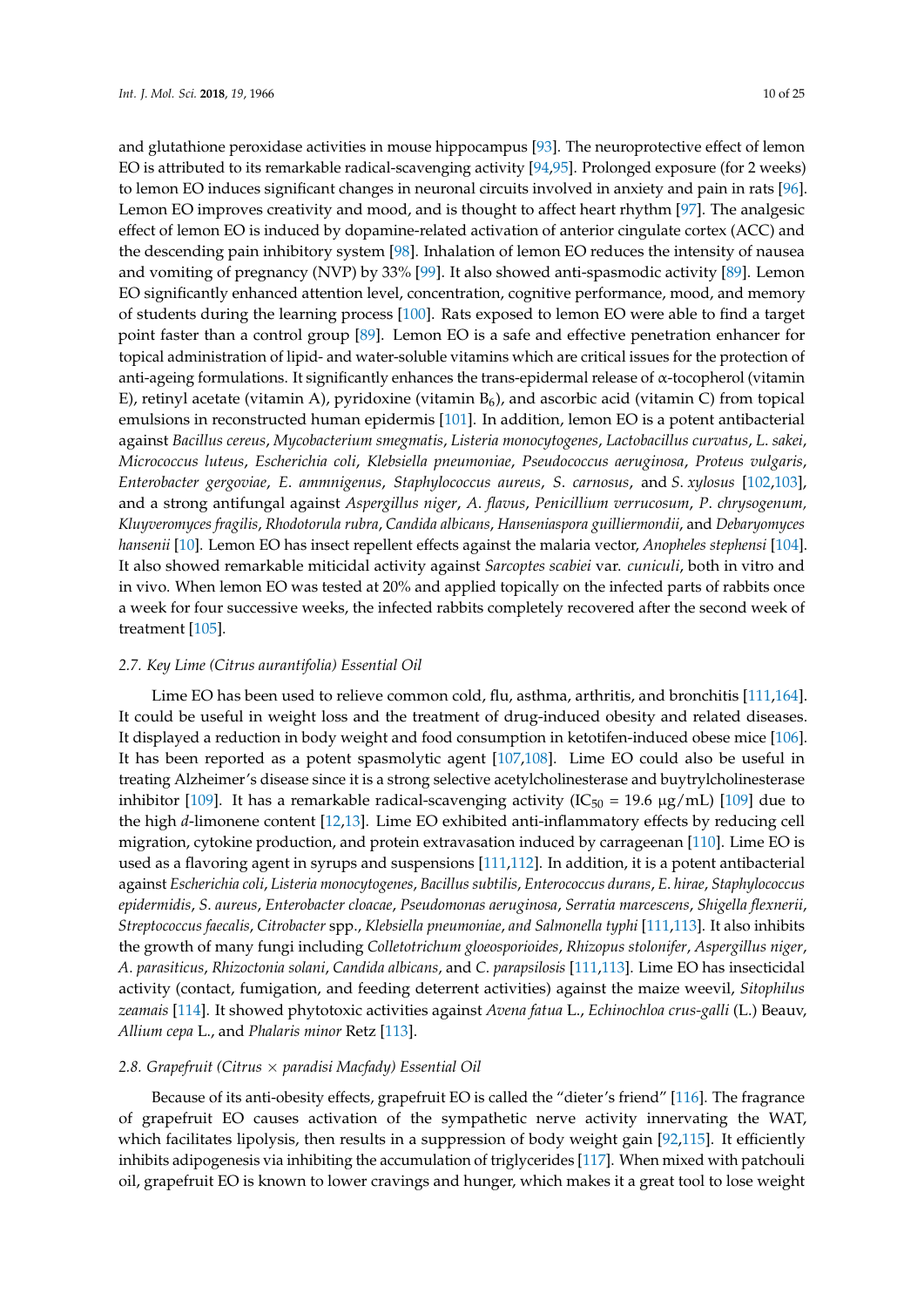in a healthy way [\[116\]](#page-20-19). The bright, refreshing scent of grapefruit EO energizes and uplifts the senses. Grapefruit EO promotes body cleansing and removal of toxins and excess fluids [\[116\]](#page-20-19). Grapefruit EO was cytotoxic against human prostate and lung cancer cells [\[90\]](#page-19-10). It also induced apoptosis in HL-60 cells due to the presence of citral, decanal, and octanal [\[28\]](#page-16-11). Moreover, it showed a strong antibacterial activity against *Bacillus cereus*, *Enterococus faecalis*, *Escherichia coli*, *Klebsiella pneumoniae*, *Pseudococcus* sp., *Salmonella thyphimurium*, *Shigella flexneri*, and *Staphylococcus aureus* [\[118,](#page-21-0)[119\]](#page-21-1), and a strong antifungal activity against *Aspergillus niger*, *Candida albicans*, *Cladosporium cucumerinum*, *Penicillium digitatum*, *P*. *italicum*, and *P*. *chrysogenum* [\[118–](#page-21-0)[120\]](#page-21-2). Grapefruit EO was 95% lethal to eggs and larvae of *Anastrepha fraterculus* and *Ceratitis capitata* [\[121\]](#page-21-3). It completely inhibited the viability of *Aedes aegypti* eggs exposed at 400 ppm, and inhibits its larval development at 100 ppm [\[122\]](#page-21-13). Also, grapefruit EO is a potent larvicide against *Anopheles stephensi* at 80 ppm [\[123\]](#page-21-14). It caused an 89.6% decrease of *Eimeria*-induced coccidiosis contamination with 5 mg/kg for 30 days [\[124\]](#page-21-4).

# *2.9. Bergamot (Citrus bergamia Risso & Poit) Essential Oil*

Bergamot EO is widely used in the perfumery, pharmaceutical, cosmetic, and food industries [\[125\]](#page-21-5). It is used in suntan preparations due to the presence of bergapten, which is the active melanogenic component [\[126\]](#page-21-6). Bergamot EO is used in complementary medicine to treat chronic nociceptive and neuropathic pain via modulating sensitive perception of pain [\[127–](#page-21-7)[129\]](#page-21-8). Intraplantar injection of bergamot EO, linalool, and linalyl acetate showed a peripheral antinociception effect in the capsaicin test mediated by a peripheral opioid mechanism [\[129,](#page-21-8)[130\]](#page-21-9). A combination of a low dose of morphine with inactive doses of bergamot oil or linalool was sufficient to induce antiallodynic effects in mice via inhibiting spinal extracellular signal-regulated protein kinase (ERK) phosphorylation [\[127,](#page-21-7)[131\]](#page-21-10). The oil is used to facilitate wound healing [\[132\]](#page-21-11). Bergamot EO was reported to be cytotoxic against SH-SY5Y human neuroblastoma cells, suppressing their growth rate through a mechanism related to both apoptotic and necrotic cell death [\[133](#page-21-12)[,134\]](#page-21-15). Bergamottin and 5-geranyloxy-7-methoxycoumarin were identified as the bioactive molecules responsible for the cytotoxic effect of bergamot EO [\[133\]](#page-21-12). Bergamot EO inhibited tumor formation by the carcinogen NDMA in vitro by more than 70% [\[136\]](#page-22-1). Bergamot oil and its *d*-Limonene were reported to modulate autophagic pathways in SH-SY5Y cells [\[125\]](#page-21-5). Liposomal bergamot oil showed improved anticancer activity against SH-SY5Y cells because of its higher stability and higher bioavailability [\[135\]](#page-22-0). In addition, it has been shown to reduce neuronal damage caused in vitro by excitotoxic stimuli by preventing an injury-induced decrease of phosphorylated protein kinase B (phospho-Akt) and phosphorylated glycogen synthase kinase 3β (phospho-GSK-3β) levels [\[137,](#page-22-2)[138\]](#page-22-3). Bergamot EO is used as a mild sedative that acts by calming and soothing the nervous system [\[139\]](#page-22-4). In rodent experiments, the pleasant, refreshing odor of bergamot decreased the symptoms of stress-induced anxiety and minimized behavior-related depressive disorders in chronic stressed rats [\[139\]](#page-22-4). Inhalation of bergamot EO was reported to increase the release of amino acid neurotransmitters (glutamate, gamma-aminobutyric acid (GABA), aspartate, glycine, and taurine) in rat hippocampuses, both in vivo and in vitro, which suggested that the oil may interfere with exocytosis [\[165\]](#page-23-10). Similar to diazepam, bergamot oil exerted anxiolytic-like behaviors and attenuated hypothalamic-pituitary-adrenal (HPA) axis activity via reducing the corticosterone response to acute stress caused by EPM [\[140\]](#page-22-5). A pilot study performed in the waiting room of a mental health treatment center (Utah, USA) revealed that inhalation of bergamot EO for 15 minutes improves positive feelings [\[141\]](#page-22-6). Furthermore, bergamot EO showed a good radical scavenging activity evaluated by β-carotene bleaching test (IC<sub>50</sub> = 42.6  $\mu$ g/mL) [\[109\]](#page-20-11) due to the high *d*-limonene content [\[12,](#page-15-11)[13\]](#page-15-12). Bergamot EO inhibits the growth of several bacteria including *Escherichia coli*, *Staphylococcus aureus*, *Bacillus cereus*, *Salmonella enterica*, *S*. *typhimurium*, *Pseudomonas putida*, *Arcobacter butzleri*, *Enterococcus faecium*, *E*. *faecalis*, and *Listeria monocytogenes* [\[142](#page-22-7)[–144\]](#page-22-8). Several studies showed a broad spectrum antifungal activity of bergamot EO against *Hanseniaspora guilliermondii*, *Debaryomyces hansenii*, *Kluyveromyces fragilis*, *Rhodotorula rubra*, *Candida albicans*, *Aspergillus niger*, *A*. *flavus*, *Penicillium italicum*, *Fusarium solani*, *F*. *sporotrichioides*, *F*. *oxysporum*, *Curvularia lunata*, *Verticillium dahliae*, *Phomopsis*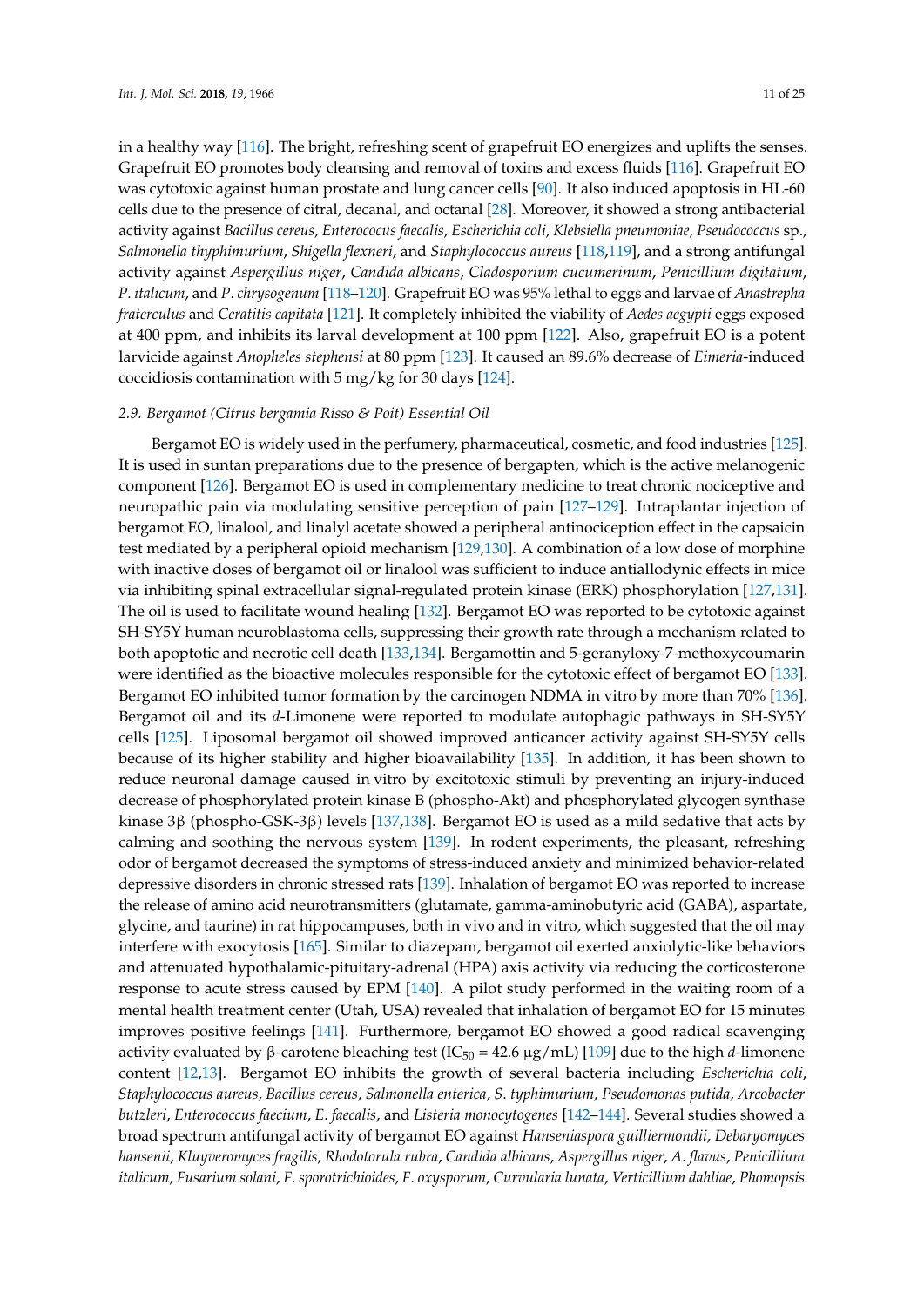sp., *Phoma* sp., and *Myrothechium verrucaria* [\[142](#page-22-7)[,143,](#page-22-9)[145\]](#page-22-10). It was also reported to have antifungal effects against dermatophytes of the genera *Trichophyton*, *Microsporum*, and *Epidermophyton* [\[146\]](#page-22-11). It could be used in the treatment of dermatophytosis in animals [\[147\]](#page-22-12). The mechanism underlying its antimicrobial and antifungal effect is thought to be via increasing reactive oxygen species (ROS) production, relevant to its action in human polymorphonuclear leukocytes [\[132\]](#page-21-11). Bergamot EO also showed strong antimycoplasmal activity against *Mycoplasma hominis*, *M*. *fermentans*, and *M*. *pneumoniae* [\[148\]](#page-22-13).

#### *2.10. Yuzu or Yuja (Citrus junos Sieb. ex Tanaka) Essential Oil*

Yuzu EO inhibited the formation of the carcinogen *N*-nitrosodimethylamine (NDMA) in vegetables (by 22–59%) and saliva (by 24–62%) [\[149\]](#page-22-14). Yuzu EO is useful in treating bronchial asthma due to its anti-inflammatory activities. It inhibits the production of cytokines and ROS, and reduces eosinophil migration [\[150\]](#page-22-15). Yuzu odor was reported to decrease maternal anxiety for a sick child receiving an infusion at a pediatric clinic [\[151\]](#page-22-16). A 10 min inhalation of the yuzu odor significantly decreased the heart rate and increased the high frequency power of heart rate variability reflecting parasympathetic nervous system activity, regardless of menstrual phase. Inhalation of the yuzu oil decreased total mood disturbance, tension-anxiety, anger-hostility, and fatigue, which are common premenstrual symptoms [\[152,](#page-22-17)[153\]](#page-22-18). Yuzu odor promotes mind and body health in Japan [\[152\]](#page-22-17). It is also used to suppress the odor of Niboshi soup stock [\[154\]](#page-22-19). Yuzu peel ethanol extract is useful in preventing colitis and colorectal cancer through reducing cyclooxygenase-2 (COX-2) expression [\[155\]](#page-23-0). This extract also showed hypocholesterolemic effect both in vitro and in vivo by reducing the weight gain, lipid accumulation, liver fat content, liver weight, total cholesterol, and low-density lipoprotein (LDL) cholesterol [\[156\]](#page-23-1). Yuzu extract was reported to exert anti-diabetic activity through increasing glucose uptake in  $C_2C_1$  myotubes by modulating the AMP-activated protein kinase (AMPK) and peroxisome proliferator-activated receptor gamma (PPAR-γ) signaling pathways. It improved insulin resistance (IR) in mice that were fed a high-fat diet [\[157\]](#page-23-2). Moreover, yuzu peel extract showed anti-obesity effects in a zebrafish model via activating hepatic PPAR- $\alpha$  and adipocyte PPAR- $\gamma$  pathways [\[158\]](#page-23-3). The methanol extract of yuzu could be beneficial for individuals at high risk of cardiovascular disease because it inhibits platelet aggregation [\[159\]](#page-23-4). Yuzu extract could be useful in treating heart failure as it prevents myocardial infarction (MI)-induced ventricular dysfunction and structural remodeling of myocardium [\[160\]](#page-23-5).

# *2.11. Kumquat (Citrus japonica Thunb) Essential Oil*

Kumquat EO showed antiproliferative action against human prostate cancer (LNCaP) cells via inducing apoptosis and inhibition of inflammation [\[161\]](#page-23-6). The oil also showed a considerable radical-scavenging activity evaluated by a 2,2-diphenyl-1-picrylhydrazyl (DPPH) test [\[161](#page-23-6)[,162\]](#page-23-7) due to the high *d*-limonene content [\[12,](#page-15-11)[13\]](#page-15-12). Kumquat EO exhibits potent antibacterial effects against *Escherichia coli*, *Staphylococcus aureus*, *Bacillus cereus*, *Bacillus subtilis*, *Bacillus laterosporus*, *Salmonella typhimurium*, and *Lactobacillus bulgaricus*, as well as antifungal effects against *Candida albicans* [\[163\]](#page-23-8).

#### **3. Safety of** *Citrus* **Oils**

Generally speaking, *Citrus* EOs are non-toxic, non-mutagenic, and non-carcinogenic [\[8\]](#page-15-6). They are not hazardous in pregnancy and do not alter the maternal reproductive outcome [\[8](#page-15-6)[,166\]](#page-23-11). Sweet orange, bitter orange, neroli, petitgrain, lemon, lime (both distilled and expressed), bergamot, and grapefruit oils have GRAS status [\[8\]](#page-15-6). However, there is a possible skin sensitization issue if old or oxidized oil is used. The distilled oils are not phototoxic, while the expressed oils carry a low to moderate risk of phototoxicity (Table [4\)](#page-12-0) [\[167\]](#page-23-12) due to the presence of furanocoumarins [\[168\]](#page-23-13). In case of applying expressed EOs to the skin in a dose higher than the maximum dermal use level, it is recommended to avoid exposure to sunlight for at least 12 h [\[8\]](#page-15-6). Neroli and yuzu oils are neither irritating nor sensitizing [\[167\]](#page-23-12). Expressed sweet orange oil was neither irritating nor sensitizing to 25 volunteers when tested at 8 and 100% [\[167\]](#page-23-12), whereas it caused sensitivity to 0.13% of total dermatitis patients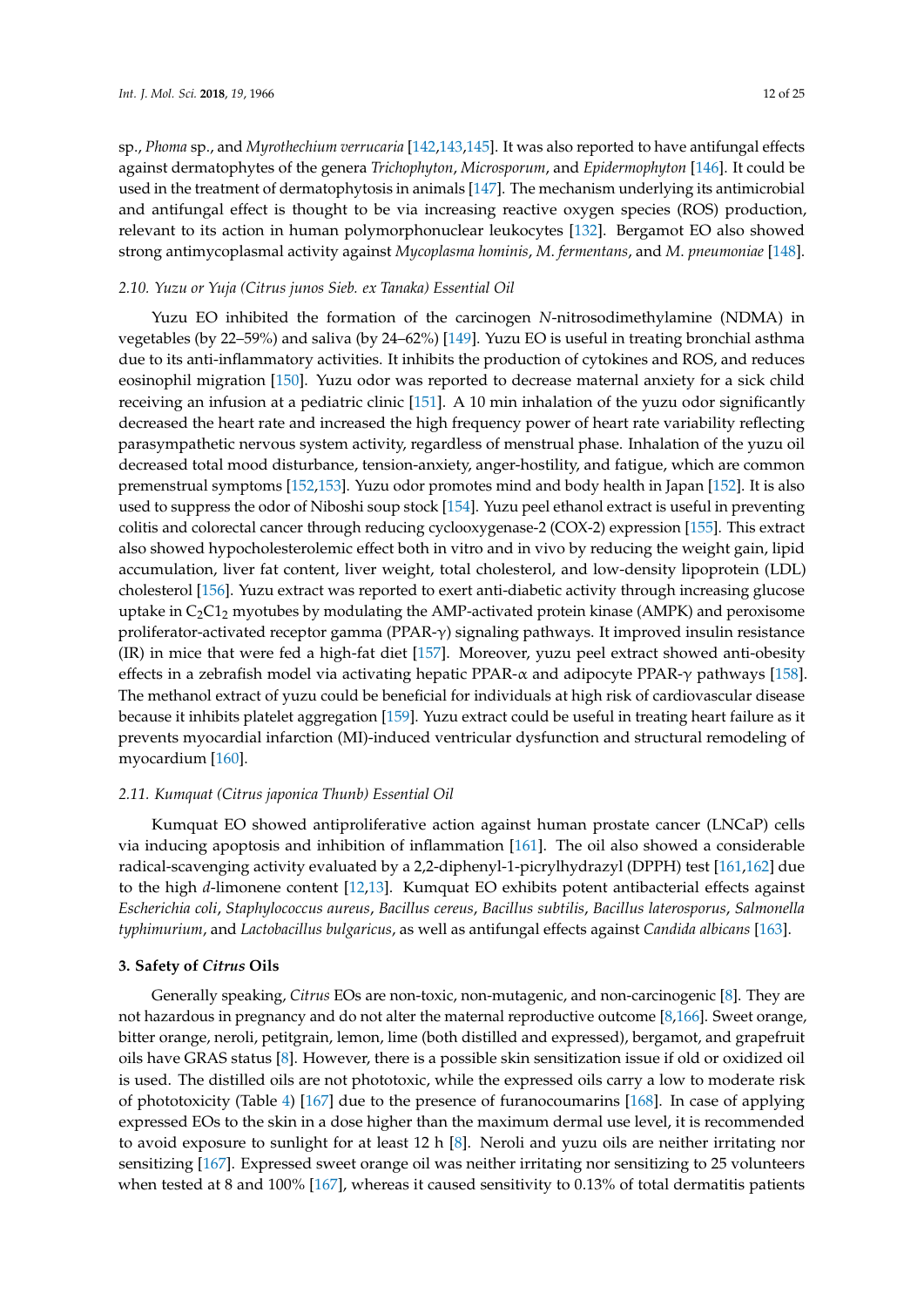when tested at 2% [\[169\]](#page-23-14). Bitter orange EO was neither irritating nor sensitizing to 25 volunteers when tested at 10% [\[167\]](#page-23-12), while it caused sensitivity to 1.5% of total dermatitis patients when tested at 2% [\[169\]](#page-23-14). Lemon oil was neither irritating nor sensitizing to volunteers when tested at 10% [\[167\]](#page-23-12), and similar results were observed for distilled lime oil when tested at 15 and 100% [\[167\]](#page-23-12). No irritation or sensitization data were found for the expressed lime oil. The high citral content of lime EO causes potential toxic and myelotoxic effects [\[110\]](#page-20-12). Grapefruit oil was neither irritating nor sensitizing to volunteers when tested at 10 and 100% [\[167\]](#page-23-12). Mandarin EO was neither irritating nor sensitizing to 25 volunteers when tested at 5 and 8% [\[167\]](#page-23-12). The expressed bergamot oil was neither irritating nor sensitizing to 25 volunteers when tested at 10% [\[167\]](#page-23-12). It caused no irritation when tested at 2% on 1200 dermatitis patients, with only two (0.17%) patients showing sensitivity reaction [\[170\]](#page-23-15), whereas when tested at 10% in 590 eczema patients, 0.5% of the patients had reactions [\[171\]](#page-23-16). Expressed bergamot oil caused severe phototoxic effects in hairless mice and pigs using simulated sunlight, and in humans using natural sunlight and may be photocarcinogenic [\[167\]](#page-23-12). When applied to mice, then irradiated with UV light, bergamot oil showed a carcinogenic action due to the presence of bergapten [\[172\]](#page-23-17). Chronic skin pigmentation (also known as berloque dermatitis, bergapten dermatitis, or photophytodermatitis) can also develop. Increased exposure to UV light can lead to serious burns [\[8\]](#page-15-6). In the absence of UV light, bergamot oil is not carcinogenic and even low concentration sunscreens can completely inhibit bergapten-enhanced phototumorigenesis [\[172\]](#page-23-17). No hazards found for the furanocoumarin-free (FCF) or rectified bergamot oil. The rectified oil was not sensitizing when tested at 30% on 25 volunteers [\[173\]](#page-23-18).

| <b>Acute Toxicity</b>           | Phototoxicity<br><b>Risk [167]</b> | Irritation of Undiluted Oil [8]                                                             | <b>Acute Dermal</b><br>$LD_{50}$ in Rabbits<br>$(g/kg)$ [167] | <b>Acute Oral</b><br>$LD_{50}$ in Rats<br>$(g/kg)$ [167] | Maximum<br>Dermal Use<br>Level [8] |
|---------------------------------|------------------------------------|---------------------------------------------------------------------------------------------|---------------------------------------------------------------|----------------------------------------------------------|------------------------------------|
| Sweet orange<br><b>EO</b>       | Low risk                           | Moderately irritating to rabbits<br>but not irritating to mice                              | >5                                                            | >5                                                       |                                    |
| Bitter orange<br>low risk<br>EO |                                    | Moderately irritating to rabbits                                                            | >10                                                           | >5                                                       | 1.25%                              |
| Neroli EO                       | Not phototoxic                     | Not irritating                                                                              | >5                                                            | 4.55                                                     |                                    |
| Petitgrain EO                   | Not phototoxic                     | Slightly irritating to rabbits, but<br>not irritating to mice or pigs                       | $\leq$ 2                                                      | >5                                                       |                                    |
| Lemon EO<br>(distilled)         | Not phototoxic                     | Moderately irritating to rabbits<br>and slightly irritating to mice                         | >5                                                            | >5                                                       | 20%                                |
| Lemon EO<br>(expressed)         | Low risk                           | Not irritating                                                                              | >5                                                            | >5                                                       | 2%                                 |
| Lime EO<br>(distilled)          | Not phototoxic                     | Slightly irritating to rabbits                                                              | >5                                                            | >5                                                       |                                    |
| Lime EO<br>(expressed)          | moderate risk                      | No data available                                                                           | >5                                                            | >5                                                       | 0.7%                               |
| Grapefruit EO                   | Low risk                           | Slightly irritating to rabbits, but<br>not irritating to mice or pigs                       | >5                                                            | >5                                                       | $4\%$                              |
| Bergamot EO<br>(FCF)            | Not phototoxic                     | Mildly irritating to rabbits                                                                | $>20$                                                         | >10                                                      | 0.4%                               |
| Bergamot EO<br>(expressed)      | Moderate risk                      | Moderately irritating to rabbits                                                            |                                                               |                                                          |                                    |
| Yuzu EO                         | Not phototoxic                     | Not irritating                                                                              | $\overline{\phantom{a}}$                                      |                                                          |                                    |
| Mandarin                        | Not phototoxic                     | Moderately irritating (produces<br>slight edema and erythema) to<br>rabbits, mice, and pigs | >5                                                            | >5                                                       | 30%                                |

<span id="page-12-0"></span>**Table 4.** Phototoxicity risk, irritation of the undiluted oil, acute dermal LD<sub>50</sub> in rabbits, acute oral LD<sub>50</sub> in rats, and maximum dermal use level for different essential oils from *Citrus* species.

To avoid oxidation of *d*-limonene, *Citrus* oils should be stored in a dark air-tight container and placed at  $4 °C$  [\[8\]](#page-15-6). The use of old or oxidized oils should be avoided. To avoid any possible adverse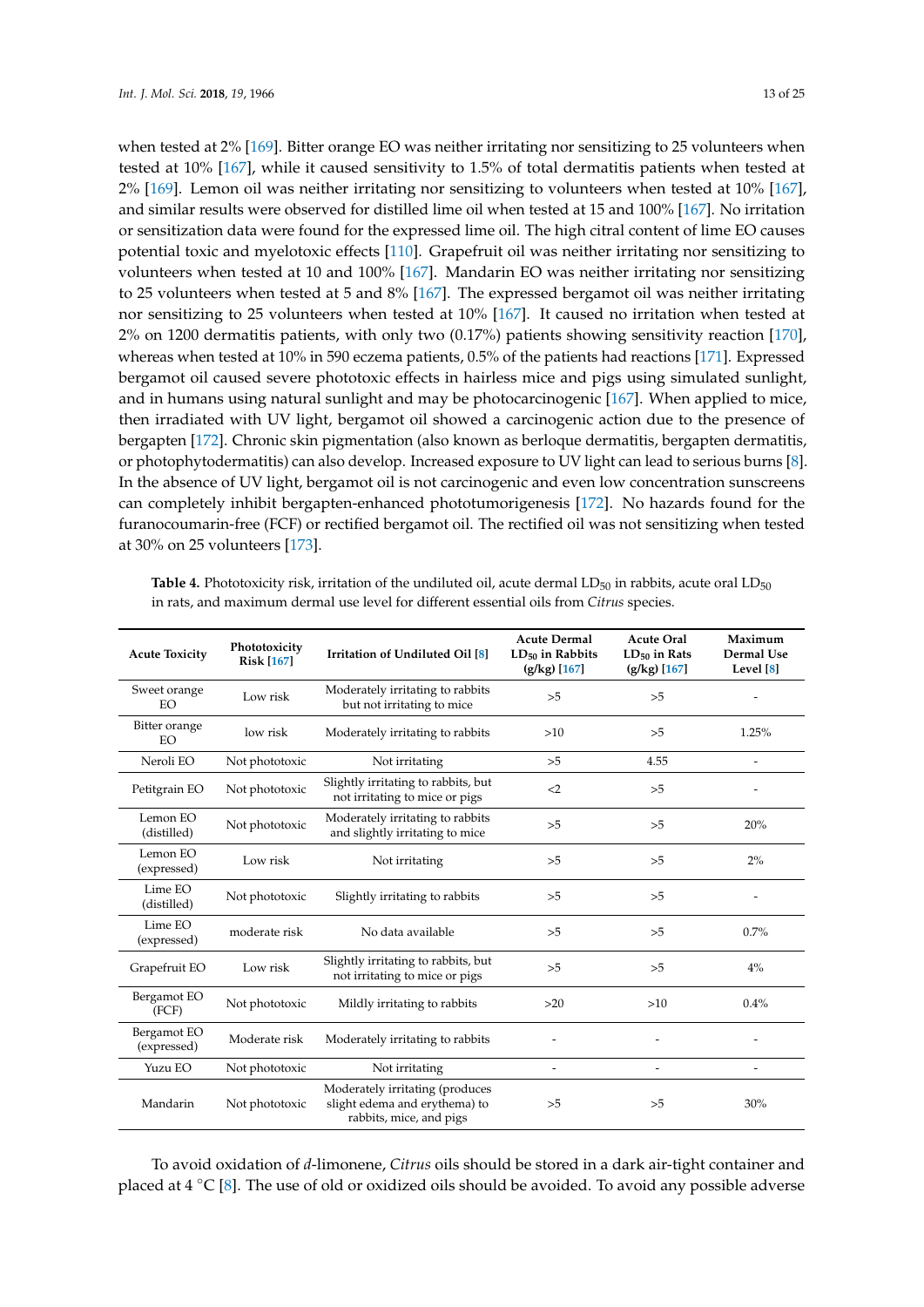skin reactions, it is recommended to dilute *Citrus* oils with a carrier oil before topical use [\[174\]](#page-23-19). Also, adding an antioxidant to preparations containing *Citrus* oils is recommended [\[8\]](#page-15-6).

# **4. Bioactivity and Safety of Individual Key Components**

#### *4.1. d-Limonene*

*d*-Limonene has been shown to possess antioxidant, anti-inflammatory [\[12\]](#page-15-11), and anticarcinogenic [\[8\]](#page-15-6) effects. It is not acutely toxic, nephrotoxic, or carcinogenic, but the oxidized *d*-limonene may carry some toxicity. Unoxidized *d*-limonene is listed as an allergen by the EU, and moderately allergenic in Germany [\[8\]](#page-15-6). Unoxidized *d*-limonene was allergenic in 0.2% of dermatitis patients when tested at 2–3% [\[8\]](#page-15-6). No positive skin reactions were observed when testing the 98% pure *d*-limonene at 20% in dermatitis patients [\[175\]](#page-23-20). Undiluted *d*-limonene was moderately irritating to rabbits [\[167\]](#page-23-12). *d*-Limonene was irritating at concentrations of 70–80%, a weak irritant at 50%, and a non-irritant at concentrations of 20–30%. The acute dermal LD<sub>50</sub> of *d*-limonene was >5 g/kg in rabbits, while the acute oral LD<sub>50</sub> was  $>5$  g/kg in rats [\[167\]](#page-23-12).

# *4.2. γ-Terpinene*

γ-Terpinene is an antioxidant [\[176\]](#page-23-21). It is neither irritating nor sensitizing [\[167\]](#page-23-12). It possesses minimal toxicity. Depending on concentration, it may be mutagenic or non-mutagenic [\[8\]](#page-15-6). The acute dermal LD<sub>50</sub> of γ-terpinene was >5 g/kg in rabbits, while the acute oral LD<sub>50</sub> was 3.65 g/kg in rats [\[167\]](#page-23-12).

## *4.3. Linalool*

Linalool is a sedative, an antidepressant, and an anticancer, antifungal, and pesticidal EO [\[177](#page-23-22)[–180\]](#page-24-0). It is neither toxic nor irritable to skin. It presents an extremely low risk of skin sensitization [\[8\]](#page-15-6). No positive skin reactions were observed when testing the 97% pure linalool at 20%, or to oxidized linalool tested at 1% in dermatitis and eczema patients [\[175](#page-23-20)[,181\]](#page-24-1). Linalool does not cause photo-irritation or photo-allergy because it does not absorb UV light in the range of 290–400 nm [\[182\]](#page-24-2). No fetal toxicity was observed [\[8\]](#page-15-6). No carcinogenic, mutagenic, or genotoxic activities were found [\[8\]](#page-15-6). The acute dermal LD<sub>50</sub> was 5.61 g/kg in rabbits, while the acute oral LD<sub>50</sub> was 2.79 g/kg in rats [\[183\]](#page-24-3) and 2.2–3.92 g/kg in mice [\[184\]](#page-24-4). High doses of linalool cause ataxia and narcosis [\[185\]](#page-24-5).

#### *4.4. Linalyl Acetate*

Linalyl acetate has narcotic effects [\[177\]](#page-23-22). It is non-toxic, and is very minimally skin reactive [\[8\]](#page-15-6). When tested at 5–20%, no skin reaction was observed [\[186\]](#page-24-6). Similar to linalool, linalyl acetate does not cause photo-irritation or photo-allergy because it does not absorb UV light in the range of 290–400 nm [\[182\]](#page-24-2). It has no carcinogenic activity [\[8\]](#page-15-6). The acute dermal LD<sub>50</sub> was higher than 5 g/kg in rabbits, while the acute oral LD<sub>50</sub> was 14.5 g/kg in rats and 13.5 g/kg in mice [\[184\]](#page-24-4).

#### *4.5. α-Terpineol*

α-Terpineol has anticarcinogenic activity [\[187\]](#page-24-7). It is a non-irritant at 1–15%, and non-phototoxic [\[188\]](#page-24-8). It is not mutagenic or genotoxic. The acute dermal  $LD_{50}$  of the mixed isomer terpineol was  $>3 g/kg$  in rabbits, while the acute oral  $LD_{50}$  was 4.3 g/kg in rats [\[167\]](#page-23-12).

# *4.6. Geranyl Acetate*

Geranyl acetate has anti-inflammatory [\[189\]](#page-24-9), antifungal [\[189\]](#page-24-9), and antimicrobial properties [\[190\]](#page-24-10). It is a very weak skin sensitizer [\[167\]](#page-23-12). It is neither toxic nor carcinogenic [\[8\]](#page-15-6). It was not mutagenic in the Ames test [\[191\]](#page-24-11), and had no genotoxic effect [\[192\]](#page-24-12). The acute oral  $LD_{50}$  of geranyl acetate is 6.33 g/kg in rats [\[183\]](#page-24-3).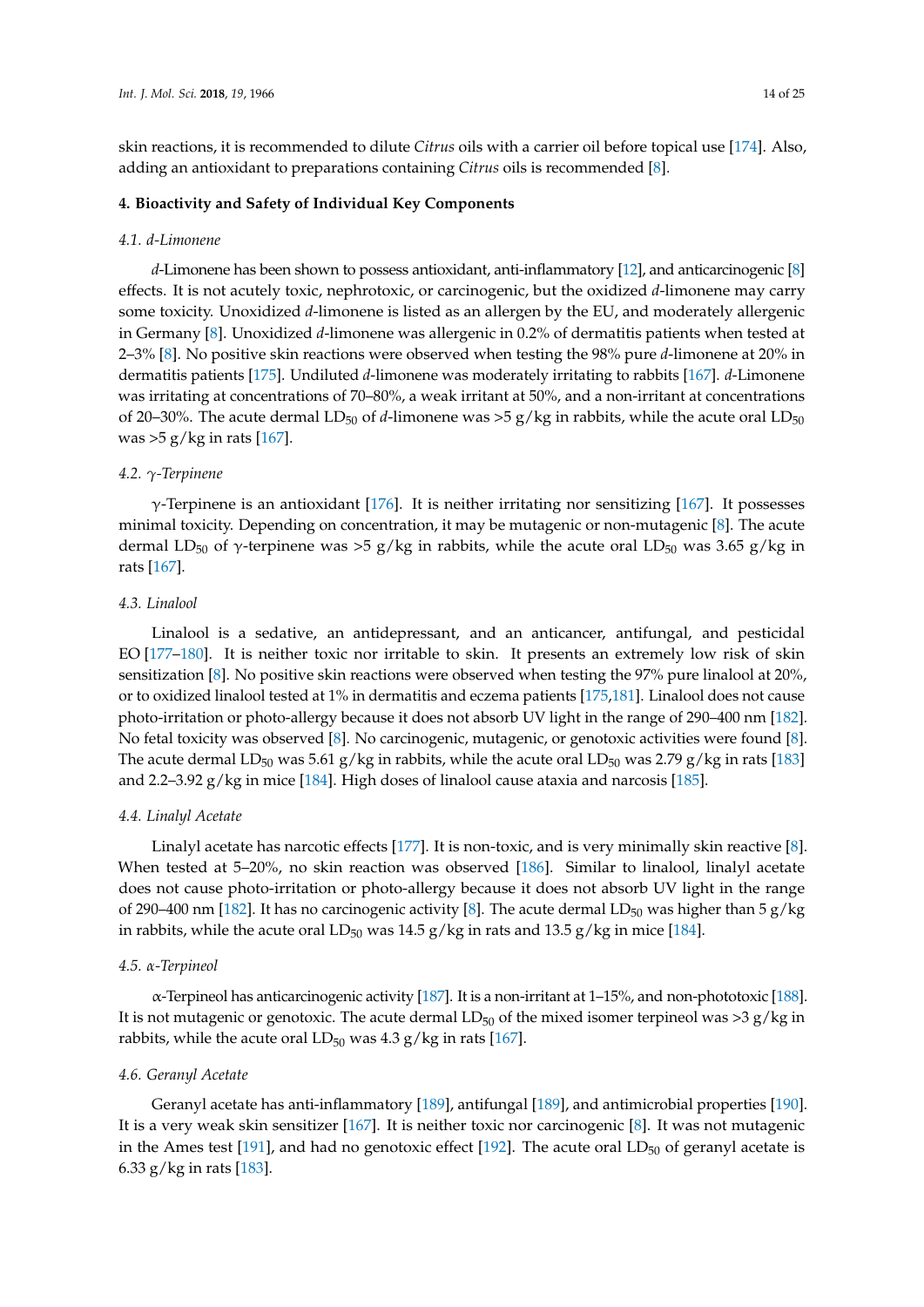# *4.7. Terpinolene*

Terpinolene is an antioxidant [\[193\]](#page-24-13). It is neither irritating nor sensitizing at 20% [\[167\]](#page-23-12). Limited data suggests minimal toxicity. The acute oral  $LD_{50}$  was 4.4 mL/kg in rats and mice [\[167\]](#page-23-12). Thresholds of terpinolene skin sensitization are not known.

# *4.8. β-Pinene*

β-Pinene showed antiproliferative and cytotoxic effects [\[19,](#page-16-1)[194\]](#page-24-14). It is not mutagenic or genotoxic [\[8\]](#page-15-6). It is generally a non-irritant and non-sensitizing. Undiluted β-pinene was moderately irritating to rabbits [\[8\]](#page-15-6). β-pinene was irritating at concentrations of 70–80%, a weak irritant at 50%, and a non-irritant at concentrations of 25–30% to dermatitis patients [\[195\]](#page-24-15). β-Pinene was classified as a category B substance in Germany, meaning it is considered moderately allergenic [\[196\]](#page-24-16). The acute dermal LD<sub>50</sub> of β-pinene was >5 g/kg in rabbits, subcutaneous LD<sub>50</sub> was 1.42 g/kg in mice, and the acute oral  $LD_{50}$  was >5 g/kg in rats [\[167\]](#page-23-12).

# **5. Conclusions**

*Citrus* essential oils are well known for their flavor and fragrance properties, as well as numerous aromatherapeutic and medicinal applications. With the exception of some phototoxicity of expressed oils, they are generally safe to use with negligible toxicity to humans. These readily available essential oils will undoubtedly continue to play important roles in the food and beverage industries, as well as for medicinal, cosmetic, and "green" pest-control uses.

**Author Contributions:** Writing-Original Draft Preparation, N.S.D.; Writing-Review & Editing, N.S.D. & W.N.S.

**Funding:** This work was carried out as part of the activities of the Aromatic Plant Research Center. (APRC, [https:](https://aromaticplant.org/) [//aromaticplant.org/\)](https://aromaticplant.org/). The authors are grateful to doTERRA International ([https://www.doterra.com/US/en\)](https://www.doterra.com/US/en) for financial support of the APRC.

**Conflicts of Interest:** The authors declare no conflict of interest. doTERRA International had no role in the writing ¯ or the decision to publish this manuscript.

# **Abbreviations**

| $5-HT$       | serotonin                                     |
|--------------|-----------------------------------------------|
| <b>ACC</b>   | anterior cingulate cortex                     |
| <b>AMPK</b>  | AMP-activated protein kinase                  |
| <b>BLM</b>   | bleomycin                                     |
| $COX-2$      | cyclooxygenase-2                              |
| <b>CTGF</b>  | connective tissue growth factor               |
| DA           | dopamine                                      |
| <b>DBP</b>   | Dibenzo- $[\alpha]$ -pyrene                   |
| <b>DENA</b>  | N-nitrosodiethylamine                         |
| <b>DPPH</b>  | 2,2-diphenyl-1-picrylhydrazyl                 |
| EO           | essential oil                                 |
| <b>EPM</b>   | elevated plus-maze                            |
| <b>ERK</b>   | extracellular signal-regulated protein kinase |
| FCF          | furanocoumarin-free                           |
| <b>GABA</b>  | gamma-aminobutyric acid                       |
| <b>GRAS</b>  | generally recognized as safe                  |
| GSH          | glutathione                                   |
| <b>HELFs</b> | human embryonic lung fibroblasts              |
| $HL-60$      | human leukemia cells                          |
| <b>HPA</b>   | hypothalamic-pituitary-adrenal                |
| $IC_{50}$    | median inhibitory concentration               |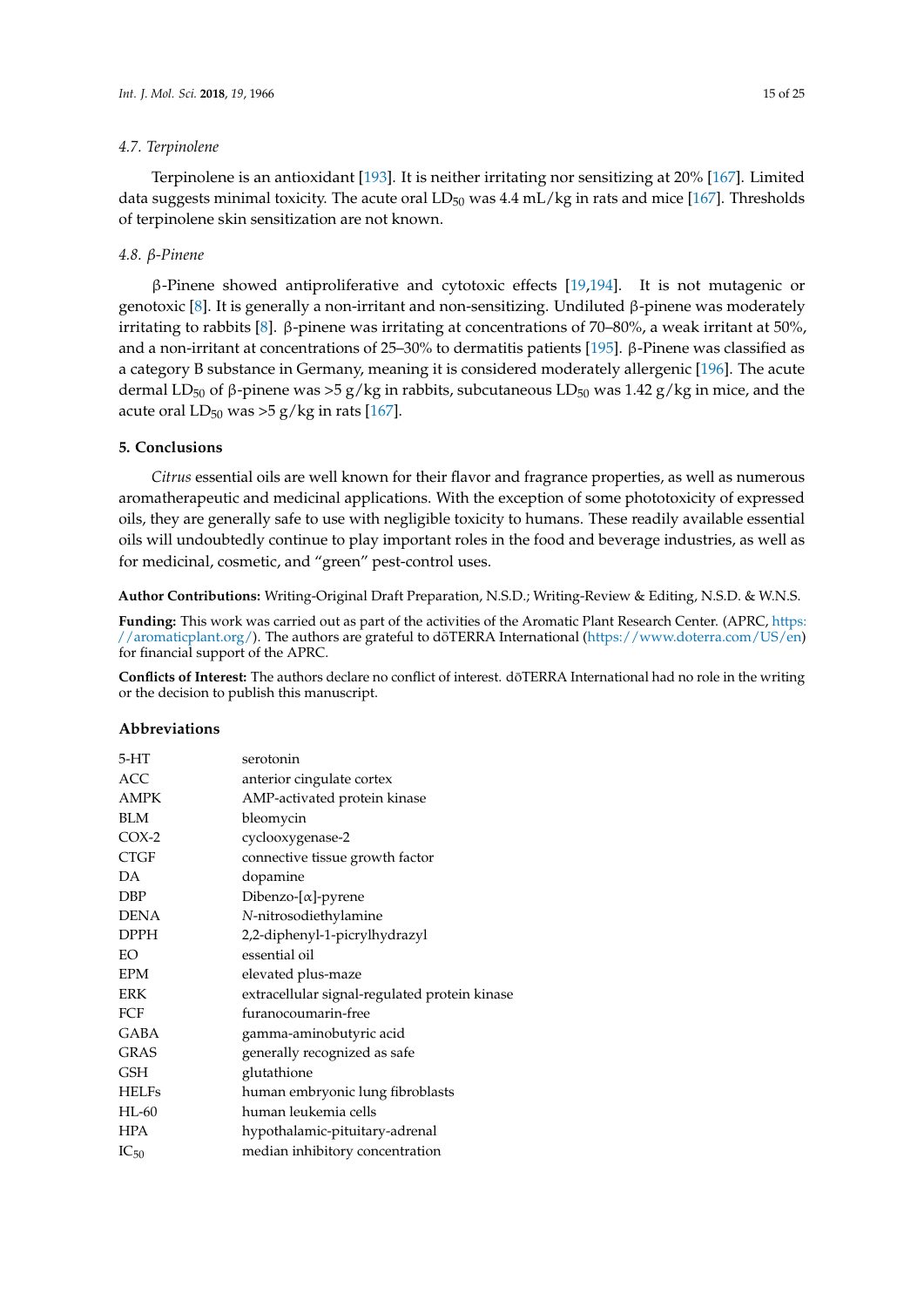| <b>IR</b>      | insulin resistance                               |
|----------------|--------------------------------------------------|
| $LD_{50}$      | median lethal dose                               |
| LDL            | low-density lipoprotein                          |
| <b>LNCaP</b>   | human prostate acedocarcinoma cells              |
| МI             | myocardial infarction                            |
| NDMA           | N-nitrosodimethylamine                           |
| NNK            | 4-(methylnitrosoamine)-1-(3-pyridyl)-1-butanone  |
| NVP            | nausea and vomiting of pregnancy                 |
| phospho-Akt    | phosphorylated protein kinase B                  |
| phospho-GSK-3β | phosphorylated glycogen synthase kinase 3 beta   |
| <b>PMS</b>     | premenstrual syndrome                            |
| $PPAR-\gamma$  | peroxisome proliferator-activated receptor gamma |
| ppm            | parts per million                                |
| ROS            | reactive oxygen species                          |
| RvR            | ryanodine receptor                               |
| SH-SY5Y        | human neuroblasoma cells                         |
| WAT            | white adipose tissue                             |

# <span id="page-15-10"></span>**References**

- <span id="page-15-0"></span>1. Moore, G.A. Oranges and lemons: Clues to the taxonomy of *Citrus* from molecular markers. *Trends Genet.* **2001**, *17*, 536–540. [\[CrossRef\]](http://dx.doi.org/10.1016/S0168-9525(01)02442-8)
- <span id="page-15-1"></span>2. Mabberley, D.J. *Citrus* (Rutaceae): A review of recent advances in etymology, systematics and medical applications. *Blumea* **2004**, *49*, 481–498. [\[CrossRef\]](http://dx.doi.org/10.3767/000651904X484432)
- <span id="page-15-2"></span>3. Anwar, F.; Naseer, R.; Bhanger, M.I.; Ashraf, S.; Talpur, F.N.; Aladedunye, F.A. Physico-chemical characteristics of citrus seeds and seed oils from Pakistan. *J. Am. Oil Chem. Soc.* **2008**, *85*, 321–330. [\[CrossRef\]](http://dx.doi.org/10.1007/s11746-008-1204-3)
- <span id="page-15-3"></span>4. Sharma, K.; Mahato, N.; Cho, M.H.; Lee, Y.R. Converting citrus wastes into value-added products: Economic and environmently friendly approaches. *Nutrition* **2017**, *34*, 29–46. [\[CrossRef\]](http://dx.doi.org/10.1016/j.nut.2016.09.006) [\[PubMed\]](http://www.ncbi.nlm.nih.gov/pubmed/28063510)
- 5. Martín, M.A.; Siles, J.A.; Chica, A.F.; Martín, A. Biomethanization of orange peel waste. *Bioresour. Technol.* **2010**, *101*, 8993–8999. [\[CrossRef\]](http://dx.doi.org/10.1016/j.biortech.2010.06.133) [\[PubMed\]](http://www.ncbi.nlm.nih.gov/pubmed/20655741)
- <span id="page-15-4"></span>6. Rezzadori, K.; Benedetti, S.; Amante, E.R. Proposals for the residues recovery: Orange waste as raw material for new products. *Food Bioprod. Process.* **2012**, *90*, 606–614. [\[CrossRef\]](http://dx.doi.org/10.1016/j.fbp.2012.06.002)
- <span id="page-15-5"></span>7. Ferhat, M.A.; Meklati, B.Y.; Smadja, J.; Chemat, F. An improved microwave Clevenger apparatus for distillation of essential oils from orange peel. *J. Chromatogr. A* **2006**, *1112*, 121–126. [\[CrossRef\]](http://dx.doi.org/10.1016/j.chroma.2005.12.030) [\[PubMed\]](http://www.ncbi.nlm.nih.gov/pubmed/16384566)
- <span id="page-15-6"></span>8. Tisserand, R.; Young, R. *Essential Oil Safety*, 2nd ed.; Elsevier: New York, NY, USA, 2014.
- <span id="page-15-7"></span>9. Mitropoulou, G.; Fitsiou, E.; Spyridopoulou, K.; Tiptiri-Kourpeti, A.; Bardouki, H.; Vamvakias, M.; Panas, P.; Chlichlia, K.; Pappa, A.; Kourkoutas, Y. *Citrus medica* essential oil exhibits significant antimicrobial and antiproliferative activity. *LWT Food Sci. Technol.* **2017**, *84*, 344–352. [\[CrossRef\]](http://dx.doi.org/10.1016/j.lwt.2017.05.036)
- <span id="page-15-8"></span>10. Viuda-Martos, M.; Ruiz-Navajas, Y.; Fernández-López, J.; Perez-Álvarez, J. Antifungal activity of lemon (*Citrus limon* L.), mandarin (*Citrus reticulata* L.), grapefruit (*Citrus paradisi* L.) and orange (*Citrus sinensis* L.) essential oils. *Food Control* **2008**, *19*, 1130–1138. [\[CrossRef\]](http://dx.doi.org/10.1016/j.foodcont.2007.12.003)
- 11. Ali, N.; Chhetri, B.; Dosoky, N.; Shari, K.; Al-Fahad, A.; Wessjohann, L.; Setzer, W. Antimicrobial, antioxidant, and cytotoxic activities of *Ocimum forskolei* and *Teucrium yemense* (Lamiaceae) essential oils. *Medicines* **2017**, *4*, 17. [\[CrossRef\]](http://dx.doi.org/10.3390/medicines4020017) [\[PubMed\]](http://www.ncbi.nlm.nih.gov/pubmed/28930232)
- <span id="page-15-11"></span>12. Yu, L.; Yan, J.; Sun, Z. D-limonene exhibits anti-inflammatory and antioxidant properties in an ulcerative colitis rat model via regulation of iNOS, COX-2, PGE2 and ERK signaling pathways. *Mol. Med. Rep.* **2017**, *15*, 2339–2346. [\[CrossRef\]](http://dx.doi.org/10.3892/mmr.2017.6241) [\[PubMed\]](http://www.ncbi.nlm.nih.gov/pubmed/28260017)
- <span id="page-15-12"></span>13. Roberto, D.; Micucci, P.; Sebastian, T.; Graciela, F.; Anesini, C. Antioxidant activity of limonene on normal murine lymphocytes: Relation to H2O<sup>2</sup> modulation and cell proliferation. *Basic Clin. Pharmacol. Toxicol.* **2010**, *106*, 38–44. [\[CrossRef\]](http://dx.doi.org/10.1111/j.1742-7843.2009.00467.x) [\[PubMed\]](http://www.ncbi.nlm.nih.gov/pubmed/19796276)
- <span id="page-15-9"></span>14. Kostova, I.; Bhatia, S.; Grigorov, P.; Balkansky, S.; Parmar, V.S.; Prasad, A.K.; Saso, L. Coumarins as antioxidants. *Curr. Med. Chem.* **2011**, *18*, 3929–3951. [\[CrossRef\]](http://dx.doi.org/10.2174/092986711803414395) [\[PubMed\]](http://www.ncbi.nlm.nih.gov/pubmed/21824098)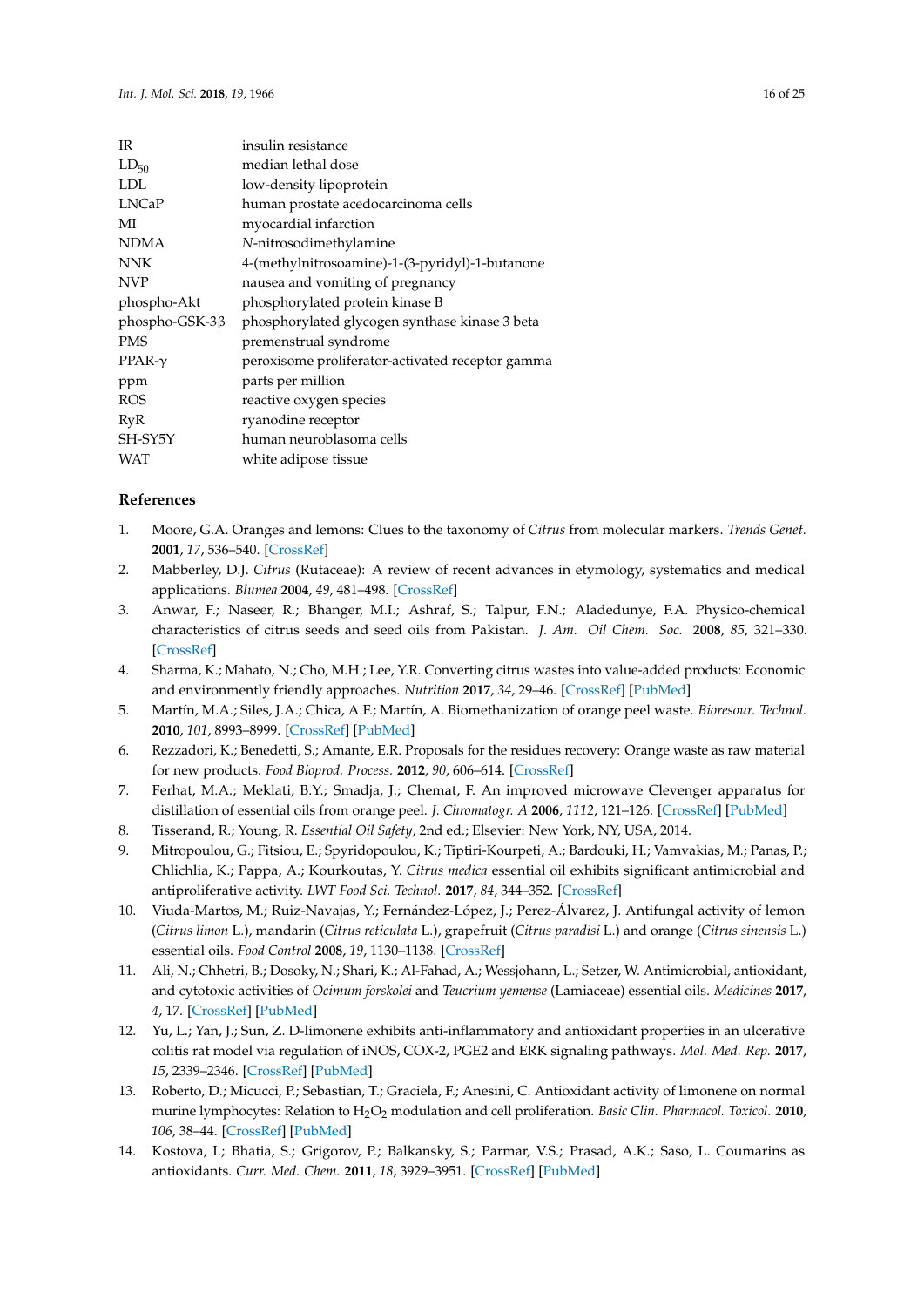- <span id="page-16-6"></span><span id="page-16-5"></span><span id="page-16-4"></span><span id="page-16-0"></span>15. Caccioni, D.R.; Guizzardi, M.; Biondi, D.M.; Renda, A.; Ruberto, G. Relationship between volatile components of citrus fruit essential oils and antimicrobial action on *Penicillium digitatum* and *Penicillium italicum*. *Int. J. Food Microbiol.* **1998**, *43*, 73–79. [\[CrossRef\]](http://dx.doi.org/10.1016/S0168-1605(98)00099-3)
- <span id="page-16-7"></span><span id="page-16-2"></span>16. De Pasquale, F.; Siragusa, M.; Abbate, L.; Tusa, N.; De Pasquale, C.; Alonzo, G. Characterization of five sour orange clones through molecular markers and leaf essential oils analysis. *Sci. Hortic.* **2006**, *109*, 54–59. [\[CrossRef\]](http://dx.doi.org/10.1016/j.scienta.2006.03.002)
- <span id="page-16-9"></span><span id="page-16-8"></span>17. Dosoky, N.S.; Moriarity, D.M.; Setzer, W.N. Phytochemical and biological investigations of *Conradina canescens*. *Nat. Prod. Commun.* **2016**, *11*, 25–28. [\[PubMed\]](http://www.ncbi.nlm.nih.gov/pubmed/26996011)
- 18. Dosoky, N.S.; Stewart, C.D.; Setzer, W.N. Identification of essential oil components from *Conradina canescens*. *Am. J. Essent. Oils Nat. Prod.* **2014**, *2*, 24–28.
- <span id="page-16-10"></span><span id="page-16-1"></span>19. da Silva, J.K.; da Trindade, R.; Moreira, E.C.; Maia, J.G.S.; Dosoky, N.S.; Miller, R.S.; Cseke, L.J.; Setzer, W.N. Chemical diversity, biological activity, and genetic aspects of three *Ocotea* species from the Amazon. *Int. J. Mol. Sci.* **2017**, *18*, 1081. [\[CrossRef\]](http://dx.doi.org/10.3390/ijms18051081) [\[PubMed\]](http://www.ncbi.nlm.nih.gov/pubmed/28524091)
- <span id="page-16-3"></span>20. Ammar, A.H.; Bouajila, J.; Lebrihi, A.; Mathieu, F.; Romdhane, M.; Zagrouba, F. Chemical composition and in vitro antimicrobial and antioxidant activities of *Citrus aurantium* L. flowers essential oil (Neroli oil). *Pak. J. Biol. Sci.* **2012**, *15*, 1034–1040. [\[CrossRef\]](http://dx.doi.org/10.3923/pjbs.2012.1034.1040) [\[PubMed\]](http://www.ncbi.nlm.nih.gov/pubmed/24163946)
- 21. Zhu, L.F.; Li, Y.H.; Li, B.L.; Lu, B.Y.; Xia, N.H. *Aromatic Plants and Their Essential Constitutes*; South China Inst. Bot., Chinese Academy of Sciences, Peace Book Co.: Hong Kong, China, 1993.
- 22. Kubeczka, K.-H. *Essential Oils Analysis by Capillary Gas Chromatography and Carbon-13 NMR Spectroscopy*; Wiley: Chichester, UK, 2002.
- 23. Pino, J.A.; Rosado, A. Comparative investigation of the distilled lime oils (*Citrus aurantifolia* Swingle and *Citrus latifolia* Tanaka) from Cuba. *J. Essent. Oil Res.* **2001**, *13*, 179–180. [\[CrossRef\]](http://dx.doi.org/10.1080/10412905.2001.9699653)
- 24. Dugo, P.; Mondello, L.; Proteggente, A.R.; Cavazza, A.; Dugo, G. Oxygen heterocyclic compounds of bergamot essential oils. *Riv. Ital. EPPOS* **1999**, *27*, 31–41.
- 25. Verzera, A.; Trozzi, A.; Stagno d'Alcontres, I.; Mondello, L.; Dugo, G.; Sebastiani, E. The composition of the volatile fraction of calabrian bergamot essential oil. *Riv. Ital. EPPOS* **1998**, *25*, 17–38.
- 26. Dugo, P.; Mondello, L.; Sebastiani, E.; Ottanà, R.; Errante, G.; Dugo, G. Identification of minor oxygen heterocyclic compounds of citrus essential oils by liquid chromatography-atmospheric pressure chemical ionisation mass spectrometry. *J. Liq. Chromatogr. Relat. Technol.* **1999**, *22*, 2991–3005. [\[CrossRef\]](http://dx.doi.org/10.1081/JLC-100102073)
- 27. Sawamura, M.; Hasegawa, K.; Kashiwagi, T.; Nguyen Thi, L.-P.; Wada, M.; Kumagai, C. Determination of bergapten in Japanese citrus essential oils. *Jpn. J. Aromather.* **2009**, *9*, 30–37.
- <span id="page-16-11"></span>28. Hata, T.; Sakaguchi, I.; Mori, M.; Ikeda, N.; Kato, Y.; Minamino, M.; Watabe, K. Induction of apoptosis by *Citrus paradisi* essential oil in human leukemic (HL-60) cells. *In Vivo* **2003**, *17*, 553–559. [\[PubMed\]](http://www.ncbi.nlm.nih.gov/pubmed/14758720)
- <span id="page-16-12"></span>29. Chidambara Murthy, K.N.; Jayaprakasha, G.K.; Patil, B.S. D-limonene rich volatile oil from blood oranges inhibits angiogenesis, metastasis and cell death in human colon cancer cells. *Life Sci.* **2012**, *91*, 429–439. [\[CrossRef\]](http://dx.doi.org/10.1016/j.lfs.2012.08.016) [\[PubMed\]](http://www.ncbi.nlm.nih.gov/pubmed/22935404)
- <span id="page-16-13"></span>30. Igarashi, M.; Ikei, H.; Song, C.; Miyazaki, Y. Effects of olfactory stimulation with rose and orange oil on prefrontal cortex activity. *Complement. Ther. Med.* **2014**, *22*, 1027–1031. [\[CrossRef\]](http://dx.doi.org/10.1016/j.ctim.2014.09.003) [\[PubMed\]](http://www.ncbi.nlm.nih.gov/pubmed/25453523)
- <span id="page-16-14"></span>31. Goes, T.C.; Antunes, F.D.; Alves, P.B.; Teixeira-Silva, F. Effect of sweet orange aroma on experimental anxiety in humans. *J. Altern. Complement. Med.* **2012**, *18*, 798–804. [\[CrossRef\]](http://dx.doi.org/10.1089/acm.2011.0551) [\[PubMed\]](http://www.ncbi.nlm.nih.gov/pubmed/22849536)
- <span id="page-16-19"></span>32. Faturi, C.B.; Leite, J.R.; Alves, P.B.; Canton, A.C.; Teixeira-Silva, F. Anxiolytic-like effect of sweet orange aroma in Wistar rats. *Prog. Neuro-Psychopharmacol. Biol. Psychiatry* **2010**, *34*, 605–609. [\[CrossRef\]](http://dx.doi.org/10.1016/j.pnpbp.2010.02.020) [\[PubMed\]](http://www.ncbi.nlm.nih.gov/pubmed/20211673)
- <span id="page-16-15"></span>33. Lehrner, J.; Eckersberger, C.; Walla, P.; Potsch, G.; Deecke, L. Ambient odor of orange in a dental office reduces anxiety and improves mood in female patients. *Physiol. Behav.* **2000**, *71*, 83–86. [\[CrossRef\]](http://dx.doi.org/10.1016/S0031-9384(00)00308-5)
- <span id="page-16-16"></span>34. Yip, Y.B.; Tam, A.C.Y. An experimental study on the effectiveness of massage with aromatic ginger and orange essential oil for moderate-to-severe knee pain among the elderly in Hong Kong. *Complement. Ther. Med.* **2008**, *16*, 131–138. [\[CrossRef\]](http://dx.doi.org/10.1016/j.ctim.2007.12.003) [\[PubMed\]](http://www.ncbi.nlm.nih.gov/pubmed/18534325)
- <span id="page-16-17"></span>35. Bodake, H.B.; Panicker, K.N.; Kailaje, V.; Rao, K.V. Chemopreventive effect of orange oil on the development of hepatic preneoplastic lesions induced by *N*-nitrosodiethylamine in rats: An ultrastructural study. *Indian J. Exp. Biol.* **2002**, *40*, 245–251. [\[PubMed\]](http://www.ncbi.nlm.nih.gov/pubmed/12635690)
- <span id="page-16-18"></span>36. Homburger, F.; Treger, A.; Boger, E. Inhibition of murine subcutaneous and intravenous benzo(rst)pentaphene carcinogenesis by sweet orange oils and d-limonene. *Oncology* **1971**, *25*, 1–10. [\[CrossRef\]](http://dx.doi.org/10.1159/000224548) [\[PubMed\]](http://www.ncbi.nlm.nih.gov/pubmed/5090417)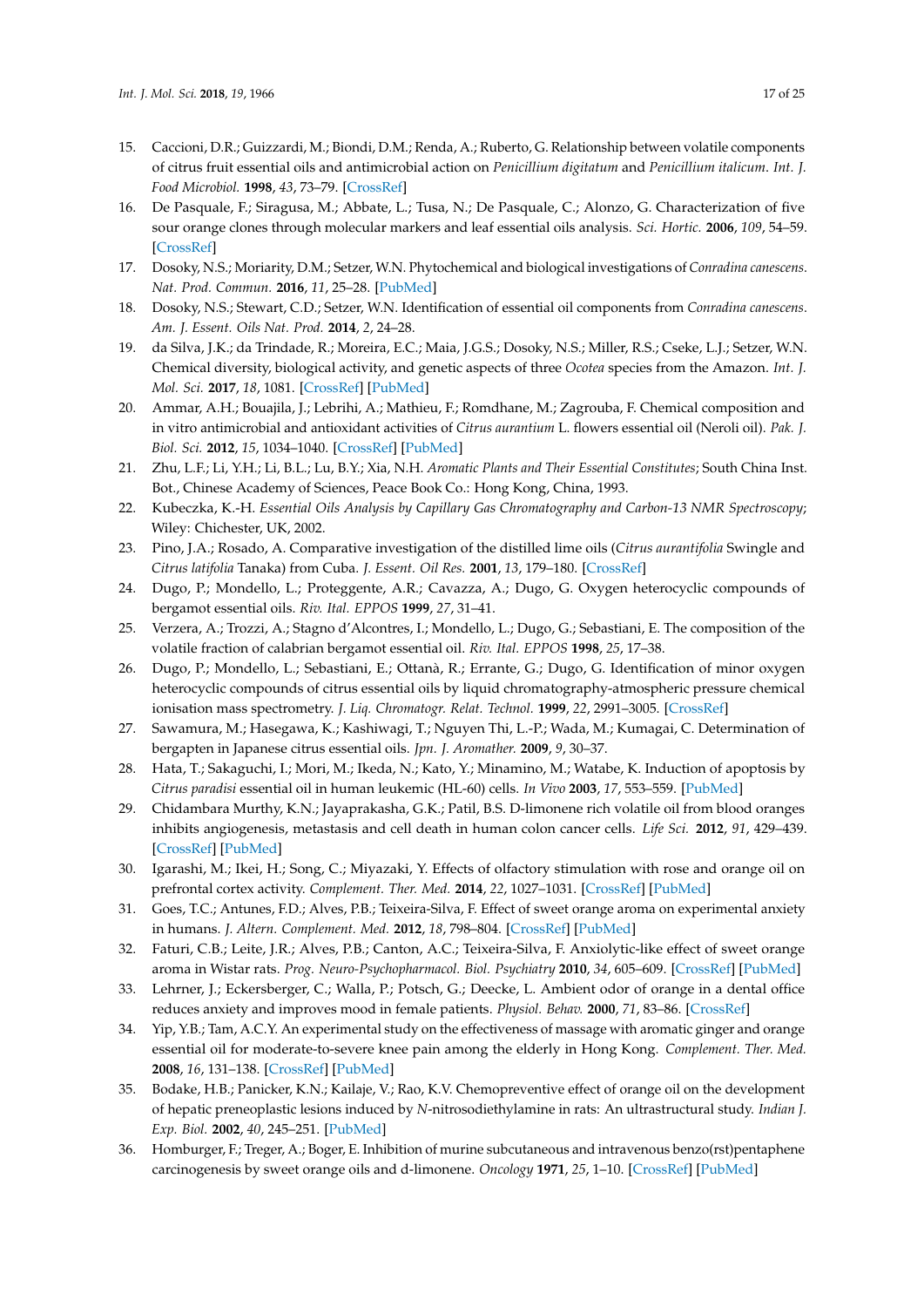- <span id="page-17-0"></span>37. Asjad, H.; Akhtar, M.; Bashir, S.; Gulzar, B.; Khalid, R.; Asad, M. Phenol, flavonoid contents and antioxidant activity of six common citrus plants in Pakistan. *J. Pharm. Cosmet. Sci.* **2013**, *1*, 1–5.
- <span id="page-17-1"></span>38. Rimini, S.; Petracci, M.; Smith, D.P. The use of thyme and orange essential oils blend to improve quality traits of marinated chicken meat. *Poult. Sci.* **2014**, *93*, 2096–2102. [\[CrossRef\]](http://dx.doi.org/10.3382/ps.2013-03601) [\[PubMed\]](http://www.ncbi.nlm.nih.gov/pubmed/24902698)
- <span id="page-17-2"></span>39. Matiz, G.; Osorio, M.R.; Camacho, F.; Atencia, M.; Herazo, J. Effectiveness of antimicrobial formulations for acne based on orange (*Citrus sinensis*) and sweet basil (*Ocimum basilicum* L.) essential oils. *Biomedica* **2012**, *32*, 125–133. [\[CrossRef\]](http://dx.doi.org/10.7705/biomedica.v32i1.614) [\[PubMed\]](http://www.ncbi.nlm.nih.gov/pubmed/23235794)
- <span id="page-17-3"></span>40. Franco-Vega, A.; Reyes-Jurado, F.; Cardoso-Ugarte, G.A.; Sosa-Morales, M.E.; Palou, E.; Lopez-Malo, A. *Sweet Orange (Citrus Sinensis) Oils*; Elsevier Inc.: New York, NY, USA, 2015; ISBN 9780124166448.
- 41. Settani, L.; Palazzolo, E.; Guarrasi, V.; Aleo, A.; Mammina, C.; Moschetti, G.; Germaná, M. Inhibition of foodborne pathogen bacteria by essential oils extracted from citrus fruits cultivated in Sicily. *Food Control* **2012**, *26*, 326–330. [\[CrossRef\]](http://dx.doi.org/10.1016/j.foodcont.2012.01.050)
- 42. Lin, C.M.; Sheu, S.R.; Hsu, S.C.; Tsai, Y.H. Determination of bactericidal efficacy of essential oil extracted from orange peel on the food contact surfaces. *Food Control* **2010**, *21*, 1710–1715. [\[CrossRef\]](http://dx.doi.org/10.1016/j.foodcont.2010.06.008)
- <span id="page-17-4"></span>43. Bourgou, S.; Zohra, F.; Ourghemmi, I.; Saidani, M. Changes of peel essential oil composition of four Tunisian citrus during fruit maturation. *Sci. World J.* **2012**, *2012*, 528593. [\[CrossRef\]](http://dx.doi.org/10.1100/2012/528593) [\[PubMed\]](http://www.ncbi.nlm.nih.gov/pubmed/22645427)
- <span id="page-17-5"></span>44. Singh, P.; Shukla, R.; Prakash, B.; Kumar, A.; Singh, S.; Mishra, P.K.; Dubey, N.K. Chemical profile, antifungal, antiaflatoxigenic and antioxidant activity of *Citrus maxima* Burm. and *Citrus sinensis* (L.) Osbeck essential oils and their cyclic monoterpene, DL-limonene. *Food Chem. Toxicol.* **2010**, *48*, 1734–1740. [\[CrossRef\]](http://dx.doi.org/10.1016/j.fct.2010.04.001) [\[PubMed\]](http://www.ncbi.nlm.nih.gov/pubmed/20385194)
- <span id="page-17-6"></span>45. Sharma, N.; Tripathi, A. Effects of *Citrus sinensis* (L.) Osbeck epicarp essential oil on growth and morphogenesis of *Aspergillus niger* (L.) Van Tieghem. *Microbiol. Res.* **2008**, *163*, 337–344. [\[CrossRef\]](http://dx.doi.org/10.1016/j.micres.2006.06.009) [\[PubMed\]](http://www.ncbi.nlm.nih.gov/pubmed/16870411)
- <span id="page-17-7"></span>46. El-Akhal, F.; Lalamia, A.E.O.; Guemmouh, R. Larvicidal activity of essential oils of *Citrus sinensis* and *Citrus aurantium* (Rutaceae) cultivated in Morocco against the malaria vector *Anopheles labranchiae* (Diptera: Culicidae). *Asian Pac. J. Trop. Dis.* **2015**, *5*, 458–462. [\[CrossRef\]](http://dx.doi.org/10.1016/S2222-1808(15)60815-5)
- <span id="page-17-8"></span>47. Galvão, J.G.; Silva, V.F.; Ferreira, S.G.; França, F.R.M.; Santos, D.A.; Freitas, L.S.; Alves, P.B.; Araújo, A.A.S.; Cavalcanti, S.C.H.; Nunes, R.S. β-Cyclodextrin inclusion complexes containing *Citrus sinensis* (L.) Osbeck essential oil: An alternative to control *Aedes aegypti* larvae. *Thermochim. Acta* **2015**, *608*, 14–19. [\[CrossRef\]](http://dx.doi.org/10.1016/j.tca.2015.04.001)
- <span id="page-17-9"></span>48. Rossi, Y.E.; Palacios, S.M. Fumigant toxicity of *Citrus sinensis* essential oil on *Musca domestica* L. adults in the absence and presence of a P450 inhibitor. *Acta Trop.* **2013**, *127*, 33–37. [\[CrossRef\]](http://dx.doi.org/10.1016/j.actatropica.2013.03.009) [\[PubMed\]](http://www.ncbi.nlm.nih.gov/pubmed/23545130)
- <span id="page-17-17"></span>49. Ezeonu, F.C.; Chidume, G.I.; Udedi, S.C. Insecticidal properties of volatile extracts of orange peels. *Bioresour. Technol.* **2001**, *76*, 273–274. [\[CrossRef\]](http://dx.doi.org/10.1016/S0960-8524(00)00120-6)
- <span id="page-17-10"></span>50. Raina, A.; Bland, J.; Doolittle, M.; Lax, A.; Folkins, M.; Raina, A.; Bland, J.; Doolittle, M.; Lax, A.; Boopathy, R.A.J.; et al. Effect of orange oil extract on the Formosan subterranean termite (Isoptera: Rhinotermitidae). *J. Econ. Entomol.* **2007**, *100*, 880–885. [\[CrossRef\]](http://dx.doi.org/10.1093/jee/100.3.880) [\[PubMed\]](http://www.ncbi.nlm.nih.gov/pubmed/17598551)
- <span id="page-17-11"></span>51. Gaínza, Y.A.; Domingues, L.F.; Perez, O.P.; Rabelo, M.D.; López, E.R.; de Souza Chagas, A.C. Anthelmintic activity in vitro of *Citrus sinensis* and *Melaleuca quinquenervia* essential oil from Cuba on *Haemonchus contortus*. *Ind. Crop. Prod.* **2015**, *76*, 647–652. [\[CrossRef\]](http://dx.doi.org/10.1016/j.indcrop.2015.07.056)
- <span id="page-17-12"></span>52. Acar, U.; Kesbiç, O.S.; Yilmaz, S.; Gültepe, N.; Türker, A. Evaluation of the effects of essential oil extracted from sweet orange peel (*Citrus sinensis*) on growth rate of tilapia (*Oreochromis mossambicus*) and possible disease resistance against *Streptococcus iniae*. *Aquaculture* **2015**, *437*, 282–286. [\[CrossRef\]](http://dx.doi.org/10.1016/j.aquaculture.2014.12.015)
- <span id="page-17-13"></span>53. Anwar, S.; Ahmed, N.; Speciale, A.; Cimino, F.; Saija, A. *Bitter Orange (Citrus Aurantium L.) Oils*; Elsevier Inc.: New York, NY, USA, 2015; ISBN 9780124166448.
- <span id="page-17-14"></span>54. Carvalho-Freitas, M.I.R.; Costa, M. Anxiolytic and sedative effects of extracts and essential oil from *Citrus aurantium* L. *Biol. Pharm. Bull.* **2002**, *25*, 1629–1633. [\[CrossRef\]](http://dx.doi.org/10.1248/bpb.25.1629) [\[PubMed\]](http://www.ncbi.nlm.nih.gov/pubmed/12499653)
- <span id="page-17-15"></span>55. De Moraes Pultrini, A.; Almeida Galindo, L.; Costa, M. Effects of the essential oil from *Citrus aurantium* L. in experimental anxiety models in mice. *Life Sci.* **2006**, *78*, 1720–1725. [\[CrossRef\]](http://dx.doi.org/10.1016/j.lfs.2005.08.004) [\[PubMed\]](http://www.ncbi.nlm.nih.gov/pubmed/16253279)
- <span id="page-17-18"></span>56. Pimenta, F.C.F.; Alves, M.F.; Pimenta, M.B.F.; Melo, S.A.L.; de Almeida, A.A.F.; Leite, J.R.; Pordeus, L.C.D.M.; Diniz, M.D.F.F.M.; de Almeida, R.N. Anxiolytic effect of *Citrus aurantium* L. on patients with chronic myeloid leukemia. *Phyther. Res.* **2016**, *30*, 613–617. [\[CrossRef\]](http://dx.doi.org/10.1002/ptr.5566) [\[PubMed\]](http://www.ncbi.nlm.nih.gov/pubmed/26787366)
- <span id="page-17-16"></span>57. Costa, C.A.R.A.; Cury, T.C.; Cassettari, B.O.; Takahira, R.K.; Florio, J.C.; Costa, M. *Citrus aurantium* L. essential oil exhibits anxiolytic-like activity mediated by 5-HT1A-receptors and reduces cholesterol after repeated oral treatment. *BMC Complement. Altern. Med.* **2013**, *13*, 42. [\[CrossRef\]](http://dx.doi.org/10.1186/1472-6882-13-42) [\[PubMed\]](http://www.ncbi.nlm.nih.gov/pubmed/23432968)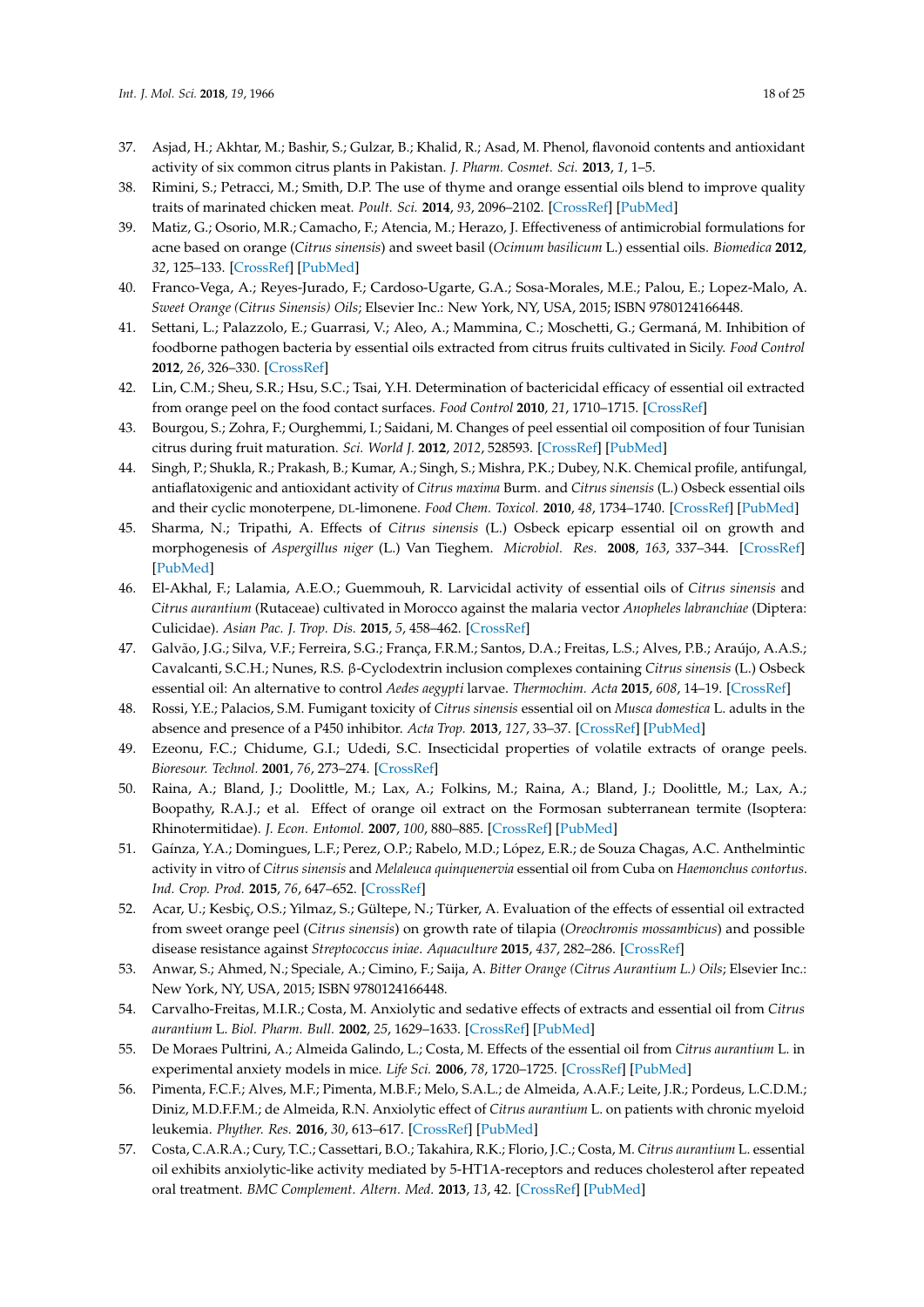- <span id="page-18-0"></span>58. Yi, L.-T.; Xu, H.-L.; Feng, J.; Zhan, X.; Zhou, L.-P.; Cui, C.-C. Involvement of monoaminergic systems in the antidepressant like effect of nobiletin. *Physiol. Behav.* **2011**, *102*, 1–6. [\[CrossRef\]](http://dx.doi.org/10.1016/j.physbeh.2010.10.008) [\[PubMed\]](http://www.ncbi.nlm.nih.gov/pubmed/20951716)
- <span id="page-18-1"></span>59. Namazi, M.; Ali Akbari, S.A.; Mojab, F.; Talebi, A.; Majd, H.A.; Jannesari, S. Effects of *Citrus aurantium* (bitter orange) on the severity of first-stage labor pain. *Iran. J. Pharm. Res.* **2014**, *13*, 1011–1018. [\[PubMed\]](http://www.ncbi.nlm.nih.gov/pubmed/25276203)
- <span id="page-18-2"></span>60. Moraes, T.M.; Kushima, H.; Moleiro, F.C.; Santos, R.C.; Machado Rocha, L.R.; Marques, M.O.; Vilegas, W.; Hiruma-Lima, C.A. Effects of limonene and essential oil from *Citrus aurantium* on gastric mucosa: Role of prostaglandins and gastric mucus secretion. *Chem. Biol. Interact.* **2009**, *180*, 499–505. [\[CrossRef\]](http://dx.doi.org/10.1016/j.cbi.2009.04.006) [\[PubMed\]](http://www.ncbi.nlm.nih.gov/pubmed/19410566)
- <span id="page-18-3"></span>61. Lv, Y.X.; Zhao, S.P.; Zhang, J.Y.; Zhang, H.; Xie, Z.H.; Cai, G.M.; Jiang, W.H. Effect of orange peel essential oil on oxidative stress in AOM animals. *Int. J. Biol. Macromol.* **2012**, *50*, 1144–1150. [\[CrossRef\]](http://dx.doi.org/10.1016/j.ijbiomac.2012.02.002) [\[PubMed\]](http://www.ncbi.nlm.nih.gov/pubmed/22342737)
- <span id="page-18-4"></span>62. Ullah, N.; Khan, M.A.; Khan, T.; Ahmad, W. Nephroprotective potentials of *Citrus aurantium*: A prospective pharmacological study on experimental models. *Pak. J. Pharm. Sci.* **2014**, *27*, 505–510. [\[PubMed\]](http://www.ncbi.nlm.nih.gov/pubmed/24811809)
- <span id="page-18-5"></span>63. Friedman, M.; Henika, P.R.; Levin, C.E.; Mandrell, R.E. Antibacterial activities of plant essential oils and their components against *Escherichia coli* O157:H7 and *Salmonella enterica* in apple juice. *J. Agric. Food Chem.* **2004**, *52*, 6042–6048. [\[CrossRef\]](http://dx.doi.org/10.1021/jf0495340) [\[PubMed\]](http://www.ncbi.nlm.nih.gov/pubmed/15366861)
- <span id="page-18-19"></span>64. Iturriaga, L.; Olabarrieta, I.; de Marañón, I.M. Antimicrobial assays of natural extracts and their inhibitory effect against Listeria innocua and fish spoilage bacteria, after incorporation into biopolymer edible films. *Int. J. Food Microbiol.* **2012**, *158*, 58–64. [\[CrossRef\]](http://dx.doi.org/10.1016/j.ijfoodmicro.2012.07.001) [\[PubMed\]](http://www.ncbi.nlm.nih.gov/pubmed/22824340)
- <span id="page-18-6"></span>65. Oliveira, S.A.C.; Zambrana, J.R.M.; di Iorio, F.B.R.; Pereira, C.A.; Jorge, A.O.C. The antimicrobial effects of *Citrus limonum* and *Citrus aurantium* essential oils on multi-species biofilms. *Braz. Oral Res.* **2014**, *28*, 22–27. [\[CrossRef\]](http://dx.doi.org/10.1590/S1806-83242013005000024) [\[PubMed\]](http://www.ncbi.nlm.nih.gov/pubmed/25000605)
- <span id="page-18-7"></span>66. Ramadan, W.; Mourad, B.; Ibrahim, S.; Sonbol, F. Oil of bitter orange: New topical antifungal agent. *Int. J. Dermatol.* **1996**, *35*, 448–449. [\[CrossRef\]](http://dx.doi.org/10.1111/j.1365-4362.1996.tb03032.x) [\[PubMed\]](http://www.ncbi.nlm.nih.gov/pubmed/8737885)
- <span id="page-18-8"></span>67. Zarrad, K.; Hamouda, A.B.; Chaieb, I.; Laarif, A.; Jemâa, J.M. Ben Chemical composition, fumigant and anti-acetylcholinesterase activity of the Tunisian *Citrus aurantium* L. essential oils. *Ind. Crop. Prod.* **2015**, *76*, 121–127. [\[CrossRef\]](http://dx.doi.org/10.1016/j.indcrop.2015.06.039)
- <span id="page-18-9"></span>68. Battaglia, S. *The Complete Guide to Aromatherapy Brisbane*; The International Centre of Holistic Aromatherapy: Brisbane, Australia, 2003.
- <span id="page-18-10"></span>69. Akhlaghi, M.; Shabanian, G.; Rafieian-Kopaei, M.; Parvin, N.; Saadat, M.; Akhlaghi, M. *Citrus aurantium* blossom and preoperative anxiety. *Rev. Bras. Anestesiol.* **2011**, *61*, 702–712. [\[CrossRef\]](http://dx.doi.org/10.1016/S0034-7094(11)70079-4)
- <span id="page-18-11"></span>70. Farshbaf-Khalili, A.; Kamalifard, M.; Namadian, M. Comparison of the effect of lavender and bitter orange on anxiety in postmenopausal women: A triple-blind, randomized, controlled clinical trial. *Complement. Ther. Clin. Pract.* **2018**, *31*, 132–138. [\[CrossRef\]](http://dx.doi.org/10.1016/j.ctcp.2018.02.004) [\[PubMed\]](http://www.ncbi.nlm.nih.gov/pubmed/29705445)
- <span id="page-18-12"></span>71. Azanchi, T.; Shafaroodi, H.; Asgarpanah, J. Anticonvulsant activity of *Citrus aurantium* blossom essential oil (neroli): Involvment of the GABAergic system. *Nat. Prod. Commun.* **2014**, *9*, 1615–1618. [\[PubMed\]](http://www.ncbi.nlm.nih.gov/pubmed/25532295)
- <span id="page-18-13"></span>72. Rahnama, S.; Rabiei, Z.; Alibabaei, Z.; Mokhtari, S.; Rafieian-Kopaei, M.; Deris, F. Antiamnesic activity of *Citrus aurantium* flowers extract against scopolamine-induced memory impairments in rats. *Neurol. Sci.* **2014**, *36*, 553–560. [\[CrossRef\]](http://dx.doi.org/10.1007/s10072-014-1991-2) [\[PubMed\]](http://www.ncbi.nlm.nih.gov/pubmed/25367404)
- <span id="page-18-14"></span>73. Khodabakhsh, P.; Shafaroodi, H.; Asgarpanah, J. Analgesic and anti-inflammatory activities of *Citrus aurantium* L. blossoms essential oil (neroli): Involvement of the nitric oxide/cyclic-guanosine monophosphate pathway. *J. Nat. Med.* **2015**, *69*, 324–331. [\[CrossRef\]](http://dx.doi.org/10.1007/s11418-015-0896-6) [\[PubMed\]](http://www.ncbi.nlm.nih.gov/pubmed/25762161)
- <span id="page-18-15"></span>74. Choi, S.Y.; Kang, P.; Lee, H.S.; Seol, G.H. Effects of inhalation of essential oil of *Citrus aurantium* L. var. amara on menopausal symptoms, stress, and estrogen in postmenopausal women: A randomized controlled trial. *Evid.-Based Complement. Altern. Med.* **2014**, *2014*. [\[CrossRef\]](http://dx.doi.org/10.1155/2014/796518) [\[PubMed\]](http://www.ncbi.nlm.nih.gov/pubmed/25024731)
- <span id="page-18-16"></span>75. Heydari, N.; Abootalebi, M.; Jamalimoghadam, N.; Kasraeian, M.; Emamghoreishi, M.; Akbarzade, M. Investigation of the effect of aromatherapy with *Citrus aurantium* blossom essential oil on premenstrual syndrome in university students: A clinical trial study. *Complement. Ther. Clin. Pract.* **2018**, *32*, 1–5. [\[CrossRef\]](http://dx.doi.org/10.1016/j.ctcp.2018.04.006)
- <span id="page-18-17"></span>76. Kang, P.; Ryu, K.H.; Lee, J.M.; Kim, H.K.; Seol, G.H. Endothelium- and smooth muscle-dependent vasodilator effects of *Citrus aurantium* L. var. *amara*: Focus on Ca2+ modulation. *Biomed. Pharmacother.* **2016**, *82*, 467–471. [\[CrossRef\]](http://dx.doi.org/10.1016/j.biopha.2016.05.030) [\[PubMed\]](http://www.ncbi.nlm.nih.gov/pubmed/27470386)
- <span id="page-18-18"></span>77. Kim, I.H.; Kim, C.; Seong, K.; Hur, M.H.; Lim, H.M.; Lee, M.S. Essential oil inhalation on blood pressure and salivary cortisol levels in prehypertensive and hypertensive subjects. *Evid.-Based Complement. Altern. Med.* **2012**, *2012*, 984203. [\[CrossRef\]](http://dx.doi.org/10.1155/2012/984203) [\[PubMed\]](http://www.ncbi.nlm.nih.gov/pubmed/23259002)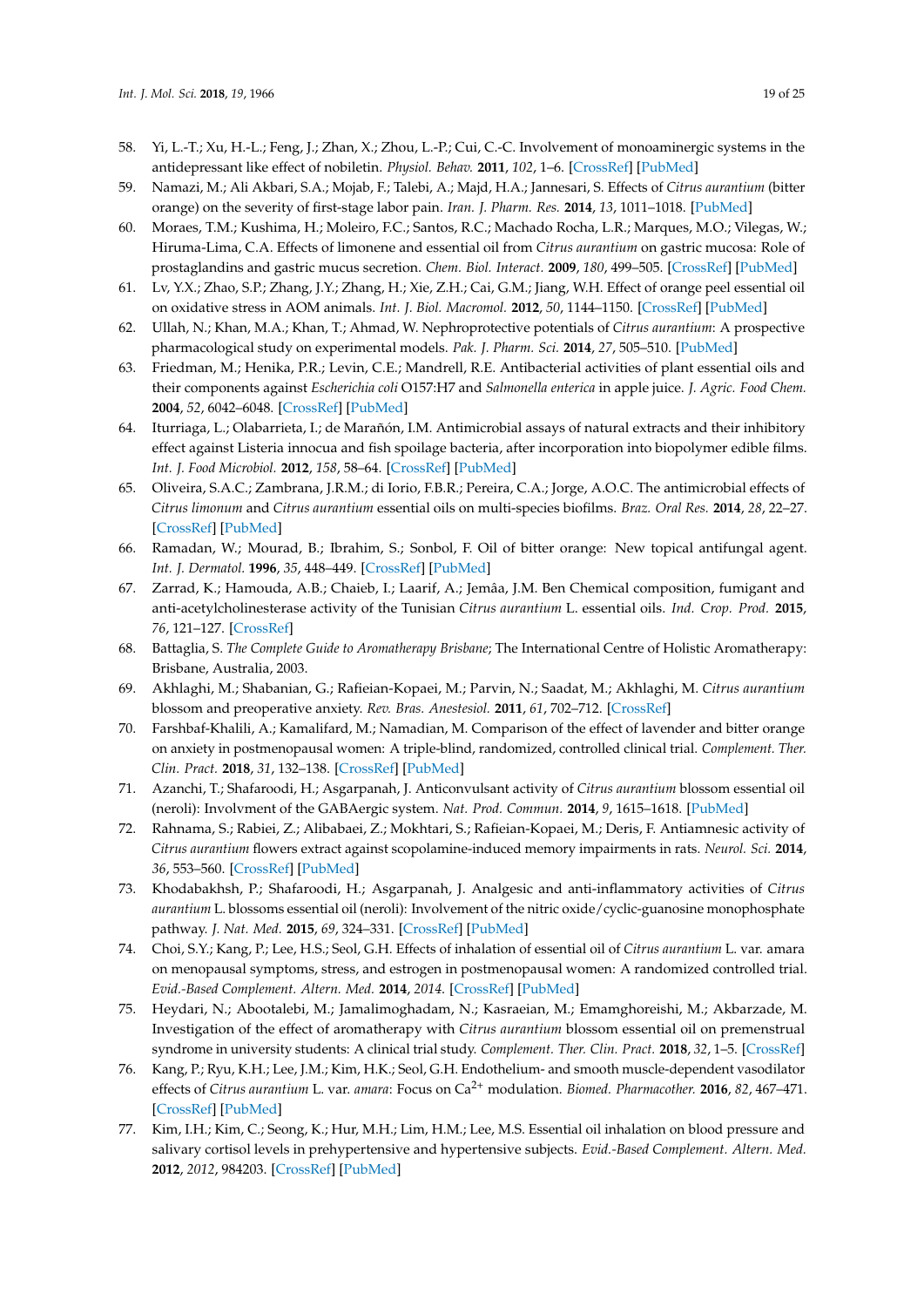- <span id="page-19-0"></span>78. Ao, Y.; Satoh, K.; Shibano, K.; Kawahito, Y.; Shioda, S. Singlet oxygen scavenging activity and cytotoxicity of essential oils from Rutaceae. *J. Clin. Biochem. Nutr.* **2008**, *43*, 6–12. [\[CrossRef\]](http://dx.doi.org/10.3164/jcbn.2008037) [\[PubMed\]](http://www.ncbi.nlm.nih.gov/pubmed/18648659)
- <span id="page-19-1"></span>79. Ben Hsouna, A.; Hamdi, N.; Ben Halima, N.; Abdelkafi, S. Characterization of essential oil from *Citrus aurantium* L. flowers: Antimicrobial and antioxidant activities. *J. Oleo Sci.* **2013**, *62*, 763–772. [\[CrossRef\]](http://dx.doi.org/10.5650/jos.62.763) [\[PubMed\]](http://www.ncbi.nlm.nih.gov/pubmed/24088513)
- <span id="page-19-2"></span>80. Sarrou, E.; Chatzopoulou, P.; Dimassi-Theriou, K.; Therios, I. Volatile constituents and antioxidant activity of peel, flowers and leaf oils of *Citrus aurantium* L. growing in Greece. *Molecules* **2013**, *18*, 10639–10647. [\[CrossRef\]](http://dx.doi.org/10.3390/molecules180910639) [\[PubMed\]](http://www.ncbi.nlm.nih.gov/pubmed/24002139)
- <span id="page-19-3"></span>81. Ellouze, I.; Abderrabba, M.; Sabaou, N.; Mathieu, F.; Lebrihi, A.; Bouajila, J. Season's variation impact on *Citrus aurantium* leaves essential oil: Chemical composition and biological activities. *J. Food Sci.* **2012**, *77*, 1–2. [\[CrossRef\]](http://dx.doi.org/10.1111/j.1750-3841.2012.02846.x) [\[PubMed\]](http://www.ncbi.nlm.nih.gov/pubmed/22897411)
- <span id="page-19-4"></span>82. Zhou, X.M.; Zhao, Y.; He, C.C.; Li, J.X. Preventive effects of *Citrus reticulata* essential oil on bleomycin-induced pulmonary fibrosis in rats and the mechanism. *J. Chin. Integr. Med.* **2012**, *10*, 200–209. [\[CrossRef\]](http://dx.doi.org/10.3736/jcim20120211)
- <span id="page-19-5"></span>83. Yi, F.; Jin, R.; Sun, J.; Ma, B.; Bao, X. Evaluation of mechanical-pressed essential oil from Nanfeng mandarin (*Citrus reticulata* Blanco cv. Kinokuni) as a food preservative based on antimicrobial and antioxidant activities. *LWT Food Sci. Technol.* **2018**, *95*, 346–353. [\[CrossRef\]](http://dx.doi.org/10.1016/j.lwt.2018.05.011)
- <span id="page-19-6"></span>84. Tao, N.; Jia, L.; Zhou, H. Anti-fungal activity of *Citrus reticulata* Blanco essential oil against *Penicillium italicum* and *Penicillium digitatum*. *Food Chem.* **2014**, *153*, 265–271. [\[CrossRef\]](http://dx.doi.org/10.1016/j.foodchem.2013.12.070) [\[PubMed\]](http://www.ncbi.nlm.nih.gov/pubmed/24491729)
- 85. Matan, N.; Matan, N. Antifungal activities of anise oil, lime oil, and tangerine oil against molds on rubberwood (*Hevea brasiliensis*). *Int. Biodeterior. Biodegrad.* **2008**, *62*, 75–78. [\[CrossRef\]](http://dx.doi.org/10.1016/j.ibiod.2007.07.014)
- 86. Wu, T.; Cheng, D.; He, M.; Pan, S.; Yao, X.; Xu, X. Antifungal action and inhibitory mechanism of polymethoxylated flavones from *Citrus reticulata* Blanco peel against *Aspergillus niger*. *Food Control* **2014**, *35*, 354–359. [\[CrossRef\]](http://dx.doi.org/10.1016/j.foodcont.2013.07.027)
- <span id="page-19-7"></span>87. Chutia, M.; Deka Bhuyan, P.; Pathak, M.G.; Sarma, T.C.; Boruah, P. Antifungal activity and chemical composition of *Citrus reticulata* Blanco essential oil against phytopathogens from North East India. *LWT Food Sci. Technol.* **2009**, *42*, 777–780. [\[CrossRef\]](http://dx.doi.org/10.1016/j.lwt.2008.09.015)
- <span id="page-19-8"></span>88. Komiya, M.; Takeuchi, T.; Harada, E. Lemon oil vapor causes an anti-stress effect via modulating the 5-HT and DA activities in mice. *Behav. Brain Res.* **2006**, *172*, 240–249. [\[CrossRef\]](http://dx.doi.org/10.1016/j.bbr.2006.05.006) [\[PubMed\]](http://www.ncbi.nlm.nih.gov/pubmed/16780969)
- <span id="page-19-9"></span>89. Ogeturk, M.; Kose, E.; Sarsilmaz, M.; Akpinar, B.; Kus, I.; Meydan, S. Effects of lemon essential oil aroma on the learning behaviors of rats. *Neurosciences* **2010**, *15*, 292–293. [\[PubMed\]](http://www.ncbi.nlm.nih.gov/pubmed/20956933)
- <span id="page-19-10"></span>90. Zu, Y.; Yu, H.; Liang, L.; Fu, Y.; Efferth, T.; Liu, X.; Wu, N. Activities of ten essential oils towards *Propionibacterium acnes* and PC-3, A-549 and MCF-7 cancer cells. *Molecules* **2010**, *15*, 3200–3210. [\[CrossRef\]](http://dx.doi.org/10.3390/molecules15053200) [\[PubMed\]](http://www.ncbi.nlm.nih.gov/pubmed/20657472)
- <span id="page-19-11"></span>91. Wattenberg, L.; Coccia, J.B. Inhibition of 4-(methylnitrosamino)-1-(3-pyridyl)-1-butanone carcinogenesis in mice by D-limonene and citrus fruit oils. *Carcinogenesis* **1991**, *12*, 115–117. [\[CrossRef\]](http://dx.doi.org/10.1093/carcin/12.1.115) [\[PubMed\]](http://www.ncbi.nlm.nih.gov/pubmed/1988170)
- <span id="page-19-12"></span>92. Niijima, A.; Nagai, K. Effect of Olfactory stimulation with flavor of grapefruit oil and lemon oil on the activity of sympathetic branch in the white adipose tissue of the epididymis. *Exp. Biol. Med.* **2003**, *228*, 1190–1192. [\[CrossRef\]](http://dx.doi.org/10.1177/153537020322801014)
- <span id="page-19-13"></span>93. Campêlo, L.M.; Moura Gonçalves, F.C.; Feitosa, C.M.; de Freitas, R.M. Antioxidant activity of *Citrus limon* essential oil in mouse hippocampus. *Pharm. Biol.* **2011**, *49*, 709–715. [\[CrossRef\]](http://dx.doi.org/10.3109/13880209.2010.541924) [\[PubMed\]](http://www.ncbi.nlm.nih.gov/pubmed/21639684)
- <span id="page-19-14"></span>94. Choi, H.-S.; Song, H.S.; Ukeda, H.; Sawamura, M. Radical-scavenging activities of citrus essential oils and their components: Detection using 1,1-diphenyl-2-picrylhydrazyl. *J. Agric. Food Chem.* **2000**, *48*, 4156–4161. [\[CrossRef\]](http://dx.doi.org/10.1021/jf000227d) [\[PubMed\]](http://www.ncbi.nlm.nih.gov/pubmed/10995330)
- <span id="page-19-15"></span>95. De Freitas, R.M.; Campêlo, L.M.L.; de Almeida, A.A.C.; de Freitas, R.L.M.; Cerqueira, G.S.; de Sousa, G.F.; Saldanha, G.B.; Feitosa, C.M. Antioxidant and antinociceptive effects of *Citrus limon* essential oil in mice. *J. Biomed. Biotechnol.* **2011**. [\[CrossRef\]](http://dx.doi.org/10.1155/2011/678673)
- <span id="page-19-16"></span>96. Ceccarelli, I.; Lariviere, W.R.; Fiorenzani, P.; Sacerdote, P.; Aloisi, A.M. Effects of long-term exposure of lemon essential oil odor on behavioral, hormonal and neuronal parameters in male and female rats. *Brain Res.* **2004**, *1001*, 78–86. [\[CrossRef\]](http://dx.doi.org/10.1016/j.brainres.2003.10.063) [\[PubMed\]](http://www.ncbi.nlm.nih.gov/pubmed/14972656)
- <span id="page-19-17"></span>97. Ceccarelli, I.; Masi, F.; Fiorenzani, P.; Aloisi, A.M. Sex differences in the citrus lemon essential oil-induced increase of hippocampal acetylcholine release in rats exposed to a persistent painful stimulation. *Neurosci. Lett.* **2002**, *330*, 25–28. [\[CrossRef\]](http://dx.doi.org/10.1016/S0304-3940(02)00717-6)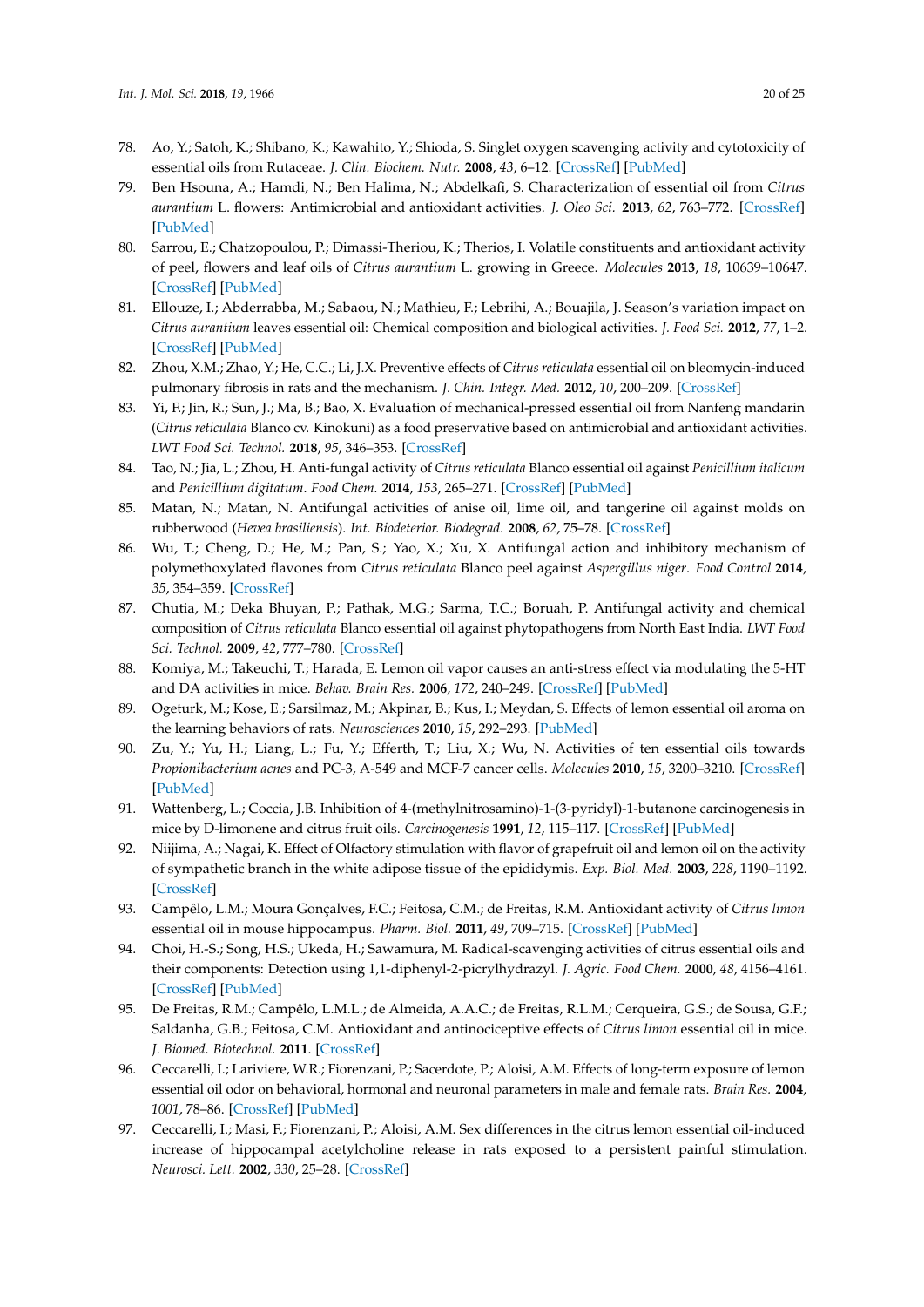- <span id="page-20-0"></span>98. Ikeda, H.; Takasu, S.; Murase, K. Contribution of anterior cingulate cortex and descending pain inhibitory system to analgesic effect of lemon odor in mice. *Mol. Pain* **2014**, *10*, 14. [\[CrossRef\]](http://dx.doi.org/10.1186/1744-8069-10-14) [\[PubMed\]](http://www.ncbi.nlm.nih.gov/pubmed/24555533)
- <span id="page-20-1"></span>99. Yavari Kia, P.; Safajou, F.; Shahnazi, M.; Nazemiyeh, H. The effect of lemon inhalation aromatherapy on nausea and vomiting of pregnancy: A double-blinded, randomized, controlled clinical trial. *Iran. Red Crescent Med. J.* **2014**, *16*. [\[CrossRef\]](http://dx.doi.org/10.5812/ircmj.14360) [\[PubMed\]](http://www.ncbi.nlm.nih.gov/pubmed/24829772)
- <span id="page-20-2"></span>100. Akpinar, B. The effects of olfactory stimuli on scholastic performance. *Ir. J. Educ.* **2005**, *36*, 86–90.
- <span id="page-20-3"></span>101. Valgimigli, L.; Gabbanini, S.; Berlini, E.; Lucchi, E.; Beltramini, C.; Bertarelli, Y.L. Lemon (*Citrus limon*, Burm.f.) essential oil enhances the trans-epidermal release of lipid-(A, E) and water-(B<sub>6</sub>, C) soluble vitamins from topical emulsions in reconstructed human epidermis. *Int. J. Cosmet. Sci.* **2012**, *34*, 347–356. [\[CrossRef\]](http://dx.doi.org/10.1111/j.1468-2494.2012.00725.x) [\[PubMed\]](http://www.ncbi.nlm.nih.gov/pubmed/22515469)
- <span id="page-20-4"></span>102. Viuda-Martos, M.; Ruiz-Navajas, Y.; Fernández-López, J.; Perez-Álvarez, J. Antibacterial activity of lemon (*Citrus limon* L.), mandarin (*Citrus reticulata* L.), grapefruit (*Citrus paradisi* L.) and orange (*Citrus sinensis* L.) essential oils. *J. Food Saf.* **2008**, *28*, 567–576. [\[CrossRef\]](http://dx.doi.org/10.1111/j.1745-4565.2008.00131.x)
- <span id="page-20-5"></span>103. Viuda-Martos, M.; Mohamady, M.A.; Fernández-López, J.; Abd ElRazik, K.A.; Omer, E.A.; Pérez-Alvarez, J.A.; Sendra, E. In vitro antioxidant and antibacterial activities of essentials oils obtained from Egyptian aromatic plants. *Food Control* **2011**, *22*, 1715–1722. [\[CrossRef\]](http://dx.doi.org/10.1016/j.foodcont.2011.04.003)
- <span id="page-20-6"></span>104. Oshaghi, M.A.; Ghalandari, R.; Vatandoost, H.; Shayeghi, M.; Abolhassani, M.; Hashemzadeh, M. Repellent effect of extracts and essential oils of *Citrus limon* (Rutaceae) and *Melissa officinalis* (Labiatae) against main malaria vector, *Anopheles stephensi* (Diptera: Culicidae). *Iran. J. Public Health* **2003**, *32*, 47–52.
- <span id="page-20-7"></span>105. Aboelhadid, S.M.; Mahrous, L.N.; Hashem, S.A.; Abdel-Kafy, E.-S.M.; Miller, R.J. In vitro and in vivo effect of *Citrus limon* essential oil against sarcoptic mange in rabbits. *Parasitol. Res.* **2016**, *115*, 3013–3020. [\[CrossRef\]](http://dx.doi.org/10.1007/s00436-016-5056-8) [\[PubMed\]](http://www.ncbi.nlm.nih.gov/pubmed/27098160)
- <span id="page-20-8"></span>106. Asnaashari, S.; Delazar, A.; Habibi, B.; VasÒ, R.; Nahar, L.; Hamedeyazdan, S.; Sarker, S.D. Essential oil from *Citrus aurantifolia* prevents ketotifen-induced weight-gain in mice. *Phyther. Res.* **2010**, *24*, 1893–1897. [\[CrossRef\]](http://dx.doi.org/10.1002/ptr.3227) [\[PubMed\]](http://www.ncbi.nlm.nih.gov/pubmed/20623616)
- <span id="page-20-9"></span>107. Shafreen, R.B.; Lubinska, M.; Różańska, A.; Dymerski, T.; Namieśnik, J.; Katrich, E.; Gorinstein, S. Human serum interactions with phenolic and aroma substances of Kaffir (*Citrus hystrix*) and Key lime (*Citrus aurantifolia*) juices. *J. Lumin.* **2018**. [\[CrossRef\]](http://dx.doi.org/10.1016/j.jlumin.2018.04.010)
- <span id="page-20-10"></span>108. Spadaro, F.; Costa, R.; Circosta, C.; Occhiuto, F. Volatile composition and biological activity of key lime *Citrus aurantifolia* essential oil. *Nat. Prod. Commun.* **2012**, *7*, 1523–1526. [\[PubMed\]](http://www.ncbi.nlm.nih.gov/pubmed/23285822)
- <span id="page-20-11"></span>109. Tundis, R.; Loizzo, M.R.; Bonesi, M.; Menichini, F.; Mastellone, V.; Colica, C.; Menichini, F. Comparative study on the antioxidant capacity and cholinesterase inhibitory activity of *Citrus aurantifolia* Swingle, *C. aurantium* L., and *C. bergamia* Risso and Poit. peel essential oils. *J. Food Sci.* **2012**, *77*, H40–H46. [\[CrossRef\]](http://dx.doi.org/10.1111/j.1750-3841.2011.02511.x) [\[PubMed\]](http://www.ncbi.nlm.nih.gov/pubmed/22260108)
- <span id="page-20-12"></span>110. Amorim, J.L.; Simas, D.L.R.; Pinheiro, M.M.G.; Moreno, D.S.A.; Alviano, C.S.; Da Silva, A.J.R.; Fernandes, P.D. Anti-inflammatory properties and chemical characterization of the essential oils of four *Citrus* species. *PLoS ONE* **2016**, *11*, e0153643. [\[CrossRef\]](http://dx.doi.org/10.1371/journal.pone.0153643) [\[PubMed\]](http://www.ncbi.nlm.nih.gov/pubmed/27088973)
- <span id="page-20-13"></span>111. Cruz-Valenzuela, M.R.; Tapia-Rodriguez, M.R.; Vazquez-Armenta, F.J.; Silva-Espinoza, B.A.; Ayala-Zavala, J.F. *Lime (Citrus aurantifolia) Oils*; Elsevier Inc.: New York, NY, USA, 2015; ISBN 9780124166448.
- <span id="page-20-14"></span>112. Ruberto, G. Analysis of Volatile Components of Citrus Fruit Essential Oils. In *Analysis of Taste and Aroma*; Springer: Berlin/Heidelberg, Germany, 2002.
- <span id="page-20-15"></span>113. Fagodia, S.K.; Singh, H.P.; Batish, D.R.; Kohli, R.K. Phytotoxicity and cytotoxicity of *Citrus aurantiifolia* essential oil and its major constituents: Limonene and citral. *Ind. Crop. Prod.* **2017**, *108*, 708–715. [\[CrossRef\]](http://dx.doi.org/10.1016/j.indcrop.2017.07.005)
- <span id="page-20-16"></span>114. Fouad, H.A.; da Camara, C.A.G. Chemical composition and bioactivity of peel oils from *Citrus aurantiifolia* and *Citrus reticulata* and enantiomers of their major constituent against *Sitophilus zeamais* (Coleoptera: Curculionidae). *J. Stored Prod. Res.* **2017**, *73*, 30–36. [\[CrossRef\]](http://dx.doi.org/10.1016/j.jspr.2017.06.001)
- <span id="page-20-17"></span>115. Nagai, K.; Niijima, A.; Horii, Y.; Shen, J.; Tanida, M. Olfactory stimulatory with grapefruit and lavender oils change autonomic nerve activity and physiological function. *Auton. Neurosci. Basic Clin.* **2014**, *185*, 29–35. [\[CrossRef\]](http://dx.doi.org/10.1016/j.autneu.2014.06.005) [\[PubMed\]](http://www.ncbi.nlm.nih.gov/pubmed/25002406)
- <span id="page-20-19"></span>116. Stiles, K.G. *The Essential Oils Complete Reference Guide: Over 250 Recipes for Natural Wholesome Aromatherapy*; Page Street Publishing: Salem, MA, USA, 2017; ISBN 1624143067.
- <span id="page-20-18"></span>117. Lim, T.K. *Edible Medicinal and Non-Medicinal Plants*; Springer Science & Business Media: New York, NY, USA, 2012; Volume 4, ISBN 978-94-007-4052-5.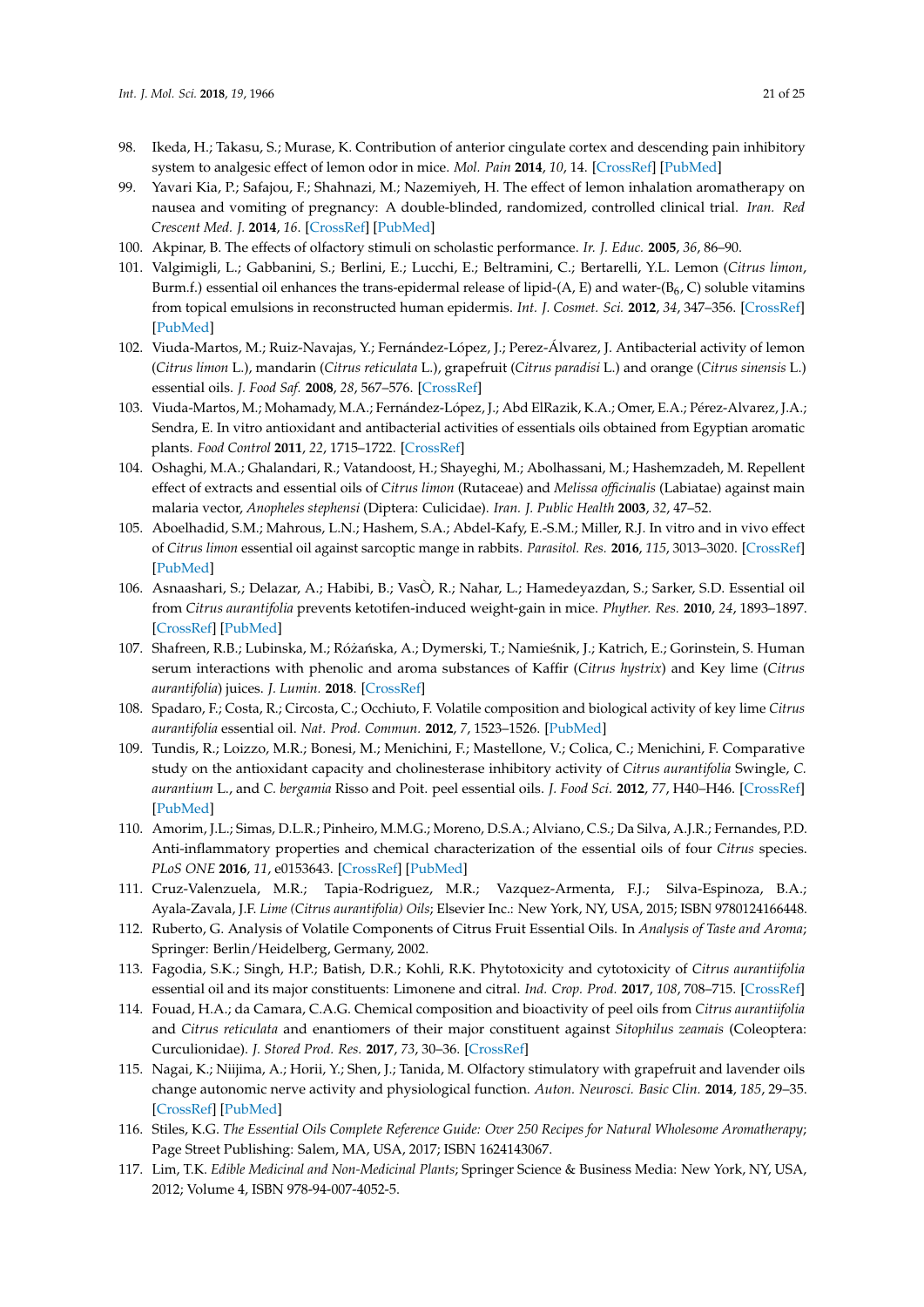- <span id="page-21-0"></span>118. Okunowo, W.O.; Oyedeji, O.; Afolabi, L.O.; Matanmi, E. Essential oil of grape fruit (*Citrus paradisi*) peels and its antimicrobial activities. *Am. J. Plant Sci.* **2013**, *4*, 1–9. [\[CrossRef\]](http://dx.doi.org/10.4236/ajps.2013.47A2001)
- <span id="page-21-1"></span>119. Churata-Oroya, D.E.; Ramos-Perfecto, D.; Moromi-Nakata, H.; Martínez-Cadillo, E.; Castro-Luna, A.; Garcia-de-la-Guarda, R. Antifungal effect of *Citrus paradisi* "grapefruit"on strains of *Candida albicans* isolated from patients with denture stomatitis. *Rev. Estomatol. Hered.* **2016**, *26*, 78–84. [\[CrossRef\]](http://dx.doi.org/10.20453/reh.v26i2.2869)
- <span id="page-21-2"></span>120. Tirillini, B. Grapefruit: The last decade acquisitions. *Fitoterapia* **2000**, *71*. [\[CrossRef\]](http://dx.doi.org/10.1016/S0367-326X(00)00176-3)
- <span id="page-21-3"></span>121. Ruiz, M.J.; Juaìrez, M.L.; Alzogaray, R.A.; Arrighi, F.; Arroyo, L.; Gastaminza, G.; Willink, E.; del Valle Bardoìn, A.; Vera, T. Toxic effect of citrus peel constituents on *Anastrepha fraterculus* Wiedemann and *Ceratitis capitata* Wiedemann immature stages. *J. Agric. Food Chem.* **2014**, *62*, 10084–10091. [\[CrossRef\]](http://dx.doi.org/10.1021/jf503063b) [\[PubMed\]](http://www.ncbi.nlm.nih.gov/pubmed/25237738)
- <span id="page-21-13"></span>122. Ivoke, N.; Ogbonna, P.C.; Ekeh, F.N.; Ezenwaji, N.E.; Atama, C.I.; Ejere, V.C.; Onoja, U.S.; Eyo, J.E. Effects of grapefruit (*Citrus paradisi* MACF) (Rutaceae) peel oil against developmental stages of *Aedes aegypti* (Diptera: Culicidae). *Southeast Asian J. Trop. Med. Public Health* **2013**, *44*, 970–978. [\[PubMed\]](http://www.ncbi.nlm.nih.gov/pubmed/24450234)
- <span id="page-21-14"></span>123. Sanei-Dehkord, A.; Sedaghat, M.M.; Vatandoost, H.; Abai, M.R. Chemical compositions of the peel essential oil of *Citrus aurantium* and its natural larvicidal activity against the malaria vector *Anopheles stephensi* (Diptera: Culicidae) in comparison with *Citrus paradisi*. *J. Arthropod Borne Dis.* **2016**, *10*, 577–585.
- <span id="page-21-4"></span>124. Pérez, A.; Alcala, Y.; Salem, A.Z.M.; Alberti, A.B. Anticoccidial efficacy of naringenin and a grapefruit peel extract in growing lambs naturally-infected with *Eimeria* spp. *Vet. Parasitol.* **2016**, *232*, 58–65. [\[CrossRef\]](http://dx.doi.org/10.1016/j.vetpar.2016.11.009) [\[PubMed\]](http://www.ncbi.nlm.nih.gov/pubmed/27890083)
- <span id="page-21-5"></span>125. Russo, R.; Cassiano, M.G.V.; Ciociaro, A.; Adornetto, A.; Varano, G.P.; Chiappini, C.; Berliocchi, L.; Tassorelli, C.; Bagetta, G.; Corasaniti, M.T. Role of d-limonene in autophagy induced by bergamot essential oil in SH-SY5Y neuroblastoma cells. *PLoS ONE* **2014**, *9*, e0113682. [\[CrossRef\]](http://dx.doi.org/10.1371/journal.pone.0113682) [\[PubMed\]](http://www.ncbi.nlm.nih.gov/pubmed/25419658)
- <span id="page-21-6"></span>126. Moysan, A.; Morlière, P.; Averbeck, D.; Dubertret, L. Evaluation of phototoxic and photogenotoxic risk associated with the use of photosensitizers in suntan preparations: Application to tanning preparations containing bergamot oil. *Skin Pharmacol. Physiol.* **1993**, *6*, 282–291. [\[CrossRef\]](http://dx.doi.org/10.1159/000211151)
- <span id="page-21-7"></span>127. Rombolà, L.; Amantea, D.; Russo, R.; Adornetto, A.; Berliocchi, L.; Tridico, L.; Corasaniti, M.; Sakurada, S.; Sakurada, T.; Bagetta, G.; et al. Rational basis for the use of bergamot essential oil in complementary medicine to treat chronic pain. *Mini-Rev. Med. Chem.* **2016**, *16*, 721–728. [\[CrossRef\]](http://dx.doi.org/10.2174/1389557516666160321113913) [\[PubMed\]](http://www.ncbi.nlm.nih.gov/pubmed/26996621)
- 128. Lauro, F.; Ilari, S.; Giancotti, L.A.; Morabito, C.; Malafoglia, V.; Gliozzi, M.; Palma, E.; Salvemini, D.; Muscoli, C. The protective role of bergamot polyphenolic fraction on several animal models of pain. *PharmaNutrition* **2016**, *4*, S35–S40. [\[CrossRef\]](http://dx.doi.org/10.1016/j.phanu.2016.04.001)
- <span id="page-21-8"></span>129. Sakurada, T.; Mizoguchi, H.; Kuwahata, H.; Katsuyama, S.; Komatsu, T.; Morrone, L.A.; Corasaniti, M.T.; Bagetta, G.; Sakurada, S. Intraplantar injection of bergamot essential oil induces peripheral antinociception mediated by opioid mechanism. *Pharmacol. Biochem. Behav.* **2011**, *97*, 436–443. [\[CrossRef\]](http://dx.doi.org/10.1016/j.pbb.2010.09.020) [\[PubMed\]](http://www.ncbi.nlm.nih.gov/pubmed/20932858)
- <span id="page-21-9"></span>130. Katsuyama, S.K.; Towa, A.O.; Amio, S.K.; Ato, K.S.; Agi, T.Y.; Ishikawa, Y.K.; Omatsu, T.K.; Agetta, G.B.; Akurada, T.S.; Akamura, H.N. Effect of plantar subcutaneous administration of bergamot essential oil and linalool on formalin-induced nociceptive behavior in mice. *Biomed. Res.* **2015**, *36*, 47–54. [\[CrossRef\]](http://dx.doi.org/10.2220/biomedres.36.47) [\[PubMed\]](http://www.ncbi.nlm.nih.gov/pubmed/25749150)
- <span id="page-21-10"></span>131. Kuwahata, H.; Komatsu, T.; Katsuyama, S.; Corasaniti, M.T.; Bagetta, G.; Sakurada, S.; Sakurada, T.; Takahama, K. Peripherally injected linalool and bergamot essential oil attenuate mechanical allodynia via inhibiting spinal ERK phosphorylation. *Pharmacol. Biochem. Behav.* **2013**, *103*, 735–741. [\[CrossRef\]](http://dx.doi.org/10.1016/j.pbb.2012.11.003) [\[PubMed\]](http://www.ncbi.nlm.nih.gov/pubmed/23159543)
- <span id="page-21-11"></span>132. Cosentino, M.; Luini, A.; Bombelli, R.; Corasaniti, M.T.; Bagetta, G.; Marino, F. The essential oil of bergamot stimulates reactive oxygen species production in human polymorphonuclear leukocytes. *Phyther. Res.* **2014**, *28*, 1232–1239. [\[CrossRef\]](http://dx.doi.org/10.1002/ptr.5121) [\[PubMed\]](http://www.ncbi.nlm.nih.gov/pubmed/24458921)
- <span id="page-21-12"></span>133. Navarra, M.; Ferlazzo, N.; Cirmi, S.; Trapasso, E.; Bramanti, P.; Lombardo, G.E.; Minciullo, P.L.; Calapai, G.; Gangemi, S. Effects of bergamot essential oil and its extractive fractions on SH-SY5Y human neuroblastoma cell growth. *J. Pharm. Pharmacol.* **2015**, *67*, 1042–1053. [\[CrossRef\]](http://dx.doi.org/10.1111/jphp.12403) [\[PubMed\]](http://www.ncbi.nlm.nih.gov/pubmed/25808679)
- <span id="page-21-15"></span>134. Berliocchi, L.; Ciociaro, A.; Russo, R.; Cassiano, M.G.V.; Blandini, F.; Rotiroti, D.; Morrone, L.A.; Corasaniti, M.T. Toxic profile of bergamot essential oil on survival and proliferation of SH-SY5Y neuroblastoma cells. *Food Chem. Toxicol.* **2011**, *49*, 2780–2792. [\[CrossRef\]](http://dx.doi.org/10.1016/j.fct.2011.08.017) [\[PubMed\]](http://www.ncbi.nlm.nih.gov/pubmed/21878361)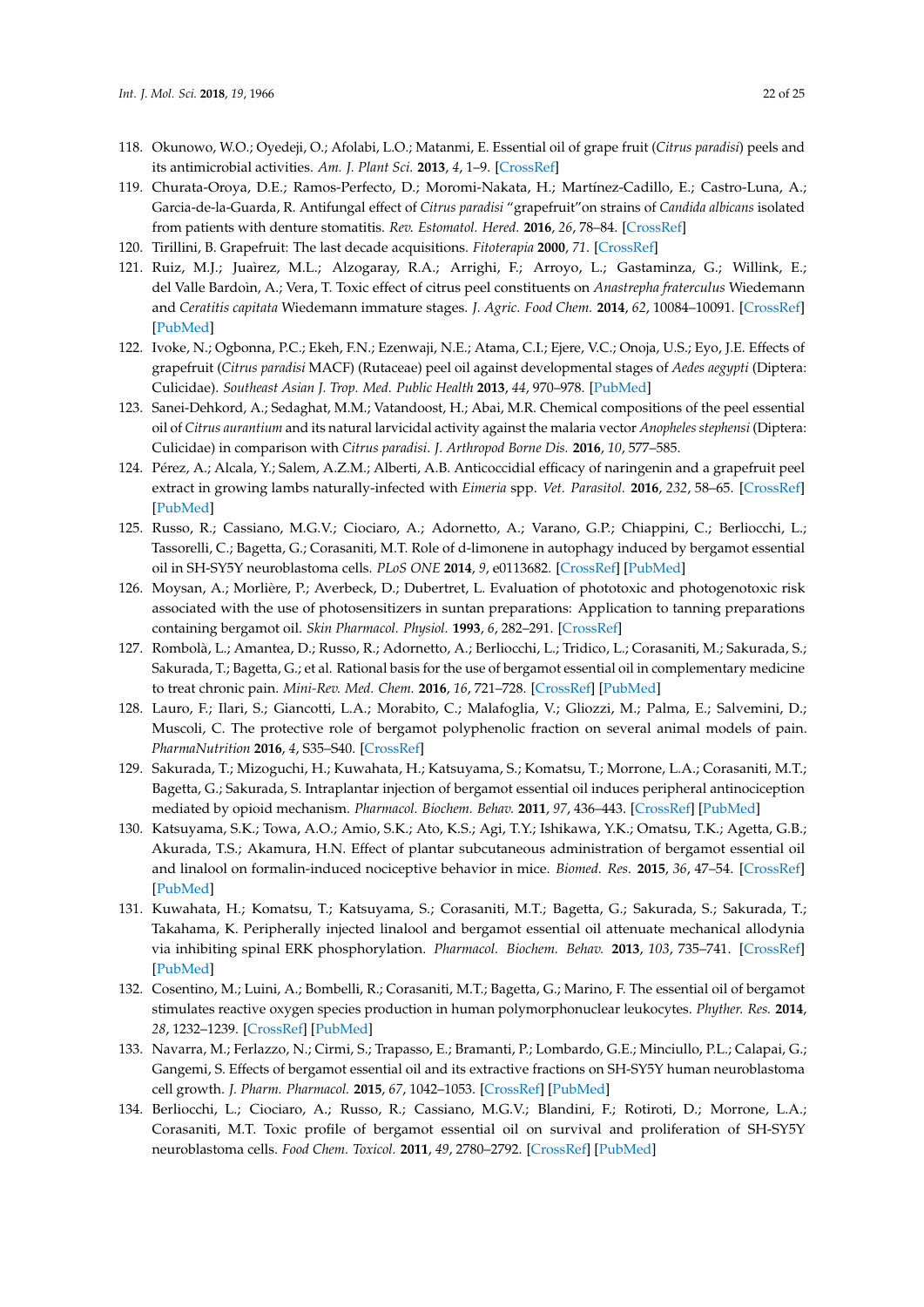- <span id="page-22-0"></span>135. Celia, C.; Trapasso, E.; Locatelli, M.; Navarra, M.; Ventura, C.A.; Wolfram, J.; Carafa, M.; Morittu, V.M.; Britti, D.; Di Marzio, L.; et al. Anticancer activity of liposomal bergamot essential oil (BEO) on human neuroblastoma cells. *Colloids Surf. B Biointerfaces* **2013**, *112*, 548–553. [\[CrossRef\]](http://dx.doi.org/10.1016/j.colsurfb.2013.09.017) [\[PubMed\]](http://www.ncbi.nlm.nih.gov/pubmed/24099646)
- <span id="page-22-1"></span>136. Sawamura, M. *Citrus Essential Oils: Flavor and Fragrance*; Wiley: Hoboken, NJ, USA, 2010.
- <span id="page-22-2"></span>137. Bagetta, G.; Morrone, L.A.; Rombolà, L.; Amantea, D.; Russo, R.; Berliocchi, L.; Sakurada, S.; Sakurada, T.; Rotiroti, D.; Corasaniti, M.T. Neuropharmacology of the essential oil of bergamot. *Fitoterapia* **2010**, *81*, 453–461. [\[CrossRef\]](http://dx.doi.org/10.1016/j.fitote.2010.01.013) [\[PubMed\]](http://www.ncbi.nlm.nih.gov/pubmed/20093169)
- <span id="page-22-3"></span>138. Amantea, D.; Fratto, V.; Maida, S.; Rotiroti, D.; Ragusa, S.; Corasaniti, M.T. Prevention of glutamate accumulation and upregulation of phospho-Akt may account for neuroprotection afforded by bergamot essential oil against brain injury induced by focal cerebral ischemia in rat. *Int. Rev. Neurobiol.* **2009**, *85*, 389–405. [\[PubMed\]](http://www.ncbi.nlm.nih.gov/pubmed/19607983)
- <span id="page-22-4"></span>139. Saiyudthong, S.; Mekseepralard, C. Effect of Inhaling bergamot oil on depression-related behaviors in chronic stressed rats. *J. Med. Assoc. Thail.* **2015**, *98*, S152–S159.
- <span id="page-22-5"></span>140. Saiyudthong, S.; Marsden, C.A. Acute effects of bergamot oil on anxiety-related behaviour and corticosterone level in rats. *Phyther. Res.* **2011**, *25*, 858–862. [\[CrossRef\]](http://dx.doi.org/10.1002/ptr.3325) [\[PubMed\]](http://www.ncbi.nlm.nih.gov/pubmed/21105176)
- <span id="page-22-6"></span>141. Han, X.; Gibson, J.; Eggett, D.L.; Parker, T.L. Bergamot (*Citrus bergamia*) essential oil inhalation improves positive feelings in the waiting room of a mental health treatment center: A pilot study. *Phyther. Res.* **2017**, *31*, 812–816. [\[CrossRef\]](http://dx.doi.org/10.1002/ptr.5806) [\[PubMed\]](http://www.ncbi.nlm.nih.gov/pubmed/28337799)
- <span id="page-22-7"></span>142. Avila-Sosa, R.; Navarro-Cruz, A.R.; Sosa-Morales, M.E.; López-Malo, A.; Palou, E. *Bergamot (Citrus Bergamia) Oils*; Elsevier Inc.: New York, NY, USA, 2015; ISBN 9780124166448.
- <span id="page-22-9"></span>143. Kirbaslar, F.G.; Tavman, A.; Dülger, B.; Türker, G. Antimicrobial activity of Turkish citrus peel oils. *Pak. J. Bot.* **2009**, *41*, 3207–3212.
- <span id="page-22-8"></span>144. Fisher, K.; Phillips, C.A. The effect of lemon, orange and bergamot essential oils and their components on the survival of *Campylobacter jejuni*, *Escherichia coli* O157, *Listeria monocytogenes*, *Bacillus cereus* and *Staphylococcus aureus* in vitro and in food systems. *J. Appl. Microbiol.* **2006**, *101*, 1232–1240. [\[CrossRef\]](http://dx.doi.org/10.1111/j.1365-2672.2006.03035.x) [\[PubMed\]](http://www.ncbi.nlm.nih.gov/pubmed/17105553)
- <span id="page-22-10"></span>145. Stević, T.; Berić, T.; Šavikin, K.; Soković, M.; Gođevac, D.; Dimkić, I.; Stanković, S. Antifungal activity of selected essential oils against fungi isolated from medicinal plant. *Ind. Crop. Prod.* **2014**, *55*, 116–122. [\[CrossRef\]](http://dx.doi.org/10.1016/j.indcrop.2014.02.011)
- <span id="page-22-11"></span>146. Sanguinetti, M.; Posteraro, B.; Romano, L.; Battaglia, F.; Lopizzo, T.; De Carolis, E.; Fadda, G. In vitro activity of *Citrus bergamia* (bergamot) oil against clinical isolates of dermatophytes. *J. Antimicrob. Chemother.* **2007**, *59*, 305–308. [\[CrossRef\]](http://dx.doi.org/10.1093/jac/dkl473) [\[PubMed\]](http://www.ncbi.nlm.nih.gov/pubmed/17118937)
- <span id="page-22-12"></span>147. El-Ashmawy, W.R.; Elsaeed, M.; Gebely, M. Randomized clinical trial on evaluation of the effect of bergamot oil on treatment of ring worm infection in calves and cats. *Int. J. Infect. Dis.* **2016**, *45*, 312–313. [\[CrossRef\]](http://dx.doi.org/10.1016/j.ijid.2016.02.683)
- <span id="page-22-13"></span>148. Furneri, P.M.; Mondello, L.; Mandalari, G.; Paolino, D.; Dugo, P.; Garozzo, A.; Bisignano, G. In vitro antimycoplasmal activity of *Citrus bergamia* essential oil and its major components. *Eur. J. Med. Chem.* **2012**, *52*, 66–69. [\[CrossRef\]](http://dx.doi.org/10.1016/j.ejmech.2012.03.005) [\[PubMed\]](http://www.ncbi.nlm.nih.gov/pubmed/22465092)
- <span id="page-22-14"></span>149. Sawamura, M.; Wu, Y.; Fujiwara, C.; Urushibata, M. Inhibitory effect of yuzu essential oil on the formation of *N*-nitrosodimethylamine in vegetables. *J. Agric. Food Chem.* **2005**, *53*, 4281–4287. [\[CrossRef\]](http://dx.doi.org/10.1021/jf047816u) [\[PubMed\]](http://www.ncbi.nlm.nih.gov/pubmed/15884872)
- <span id="page-22-15"></span>150. Hirota, R.; Roger, N.N.; Nakamura, H.; Song, H.S.; Sawamura, M.; Suganuma, N. Anti-inflammatory effects of limonene from yuzu (*Citrus junos* Tanaka) essential oil on eosinophils. *J. Food Sci.* **2010**, *75*, 20492298. [\[CrossRef\]](http://dx.doi.org/10.1111/j.1750-3841.2010.01541.x) [\[PubMed\]](http://www.ncbi.nlm.nih.gov/pubmed/20492298)
- <span id="page-22-16"></span>151. Ueki, S.; Niinomi, K.; Takashima, Y.; Kimura, R.; Komai, K.; Murakami, K.; Fujiwara, C. Effectiveness of aromatherapy in decreasing maternal anxiety for a sick child undergoing infusion in a paediatric clinic. *Complement. Ther. Med.* **2014**, *22*, 1019–1026. [\[CrossRef\]](http://dx.doi.org/10.1016/j.ctim.2014.09.004) [\[PubMed\]](http://www.ncbi.nlm.nih.gov/pubmed/25453522)
- <span id="page-22-17"></span>152. Matsumoto, T.; Kimura, T.; Hayashi, T. Aromatic effects of a Japanese citrus fruit-yuzu (*Citrus junos* Sieb. ex Tanaka)-on psychoemotional states and autonomic nervous system activity during the menstrual cycle: A single-blind randomized controlled crossover study. *Biopsychosoc. Med.* **2016**, *10*, 11. [\[CrossRef\]](http://dx.doi.org/10.1186/s13030-016-0063-7) [\[PubMed\]](http://www.ncbi.nlm.nih.gov/pubmed/27103942)
- <span id="page-22-18"></span>153. Matsumoto, T.; Kimura, T.; Hayashi, T. Does Japanese citrus fruit yuzu (*Citrus junos* Sieb. ex Tanaka) fragrance have lavender-like therapeutic effects that alleviate premenstrual emotional symptoms? A single-blind randomized crossover Study. *J. Altern. Complement. Med.* **2017**, *23*, 461–470. [\[CrossRef\]](http://dx.doi.org/10.1089/acm.2016.0328) [\[PubMed\]](http://www.ncbi.nlm.nih.gov/pubmed/28481623)
- <span id="page-22-19"></span>154. Kasahara, K.; Takahashi, E.; Nishibori, K. Suppressing effect of yuzu peel on the odor of Niboshi soup stock. *Bull. Jpn. Soc. Sci. Fish.* **1993**, *59*, 673–675. [\[CrossRef\]](http://dx.doi.org/10.2331/suisan.59.673)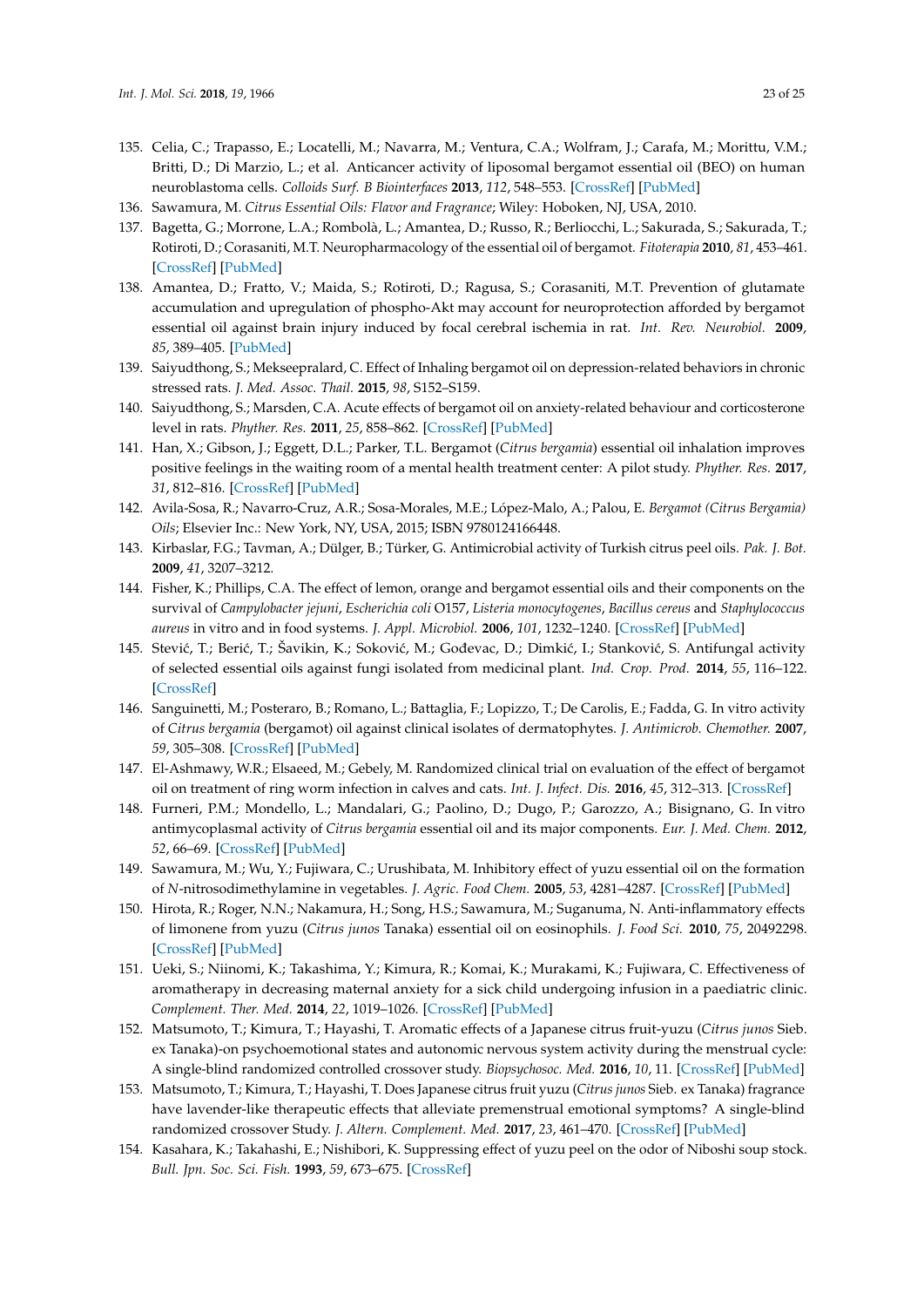- <span id="page-23-0"></span>155. Kim, S.H.; Shin, E.J.; Hur, H.J.; Park, J.H.; Sung, M.J.; Kwon, D.Y.; Hwang, J.T. *Citrus junos* Tanaka peel extract attenuates experimental colitis and inhibits tumour growth in a mouse xenograft model. *J. Funct. Foods* **2014**, *8*, 301–308. [\[CrossRef\]](http://dx.doi.org/10.1016/j.jff.2014.03.024)
- <span id="page-23-1"></span>156. Hwang, J.T.; Shin, E.J. Ethanol extract of *Citrus junos* Tanaka exerts hypocholesterolemic effect in mice fed a high cholesterol diet. *Atherosclerosis* **2013**, *241*, e195. [\[CrossRef\]](http://dx.doi.org/10.1016/j.atherosclerosis.2015.04.948)
- <span id="page-23-2"></span>157. Kim, S.H.; Hur, H.J.; Yang, H.J.; Kim, H.J.; Kim, M.J.; Park, J.H.; Sung, M.J.; Kim, M.S.; Kwon, D.Y.; Hwang, J.T. *Citrus junos* Tanaka peel extract exerts antidiabetic effects via AMPK and PPAR-γboth in vitro and in vivo in mice fed a high-fat diet. *Evid.-Based Complement. Altern. Med.* **2013**, *2013*, 921012.
- <span id="page-23-3"></span>158. Zang, L.; Shimada, Y.; Kawajiri, J.; Tanaka, T.; Nishimura, N. Effects of yuzu (*Citrus junos* Siebold ex Tanaka) peel on the diet-induced obesity in a zebrafish model. *J. Funct. Foods* **2014**, *10*, 499–510. [\[CrossRef\]](http://dx.doi.org/10.1016/j.jff.2014.08.002)
- <span id="page-23-4"></span>159. Yu, H.Y.; Park, S.W.; Chung, I.M.; Jung, Y.S. Anti-platelet effects of yuzu extract and its component. *Food Chem. Toxicol.* **2011**, *49*, 3018–3024. [\[CrossRef\]](http://dx.doi.org/10.1016/j.fct.2011.09.038) [\[PubMed\]](http://www.ncbi.nlm.nih.gov/pubmed/22005257)
- <span id="page-23-5"></span>160. Yu, H.Y.; Ahn, J.H.; Park, S.W.; Jung, Y.-S. Preventive effect of yuzu and hesperidin on left ventricular remodeling and dysfunction in rat permanent left anterior descending coronary artery occlusion model. *PLoS ONE* **2015**, *10*, e110596. [\[CrossRef\]](http://dx.doi.org/10.1371/journal.pone.0110596) [\[PubMed\]](http://www.ncbi.nlm.nih.gov/pubmed/25559243)
- <span id="page-23-6"></span>161. Jayaprakasha, G.; Murthy, K.C.; Demarais, R.; Patil, B. Inhibition of prostate cancer (LNCaP) cell proliferation by volatile components from Nagami kumquats. *Planta Med.* **2012**, *78*, 974–980. [\[CrossRef\]](http://dx.doi.org/10.1055/s-0031-1298619) [\[PubMed\]](http://www.ncbi.nlm.nih.gov/pubmed/22673830)
- <span id="page-23-7"></span>162. Nouri, A.; Shafaghatlonbar, A. Chemical constituents and antioxidant activity of essential oil and organic extract from the peel and kernel parts of *Citrus japonica* Thunb. (kumquat) from Iran. *Nat. Prod. Res.* **2016**, *30*, 1093–1097. [\[CrossRef\]](http://dx.doi.org/10.1080/14786419.2015.1101692) [\[PubMed\]](http://www.ncbi.nlm.nih.gov/pubmed/26500054)
- <span id="page-23-8"></span>163. Wang, Y.W.; Zeng, W.C.; Xu, P.Y.; Lan, Y.J.; Zhu, R.X.; Zhong, K.; Huang, Y.N.; Gao, H. Chemical composition and antimicrobial activity of the essential oil of kumquat (*Fortunella crassifolia* Swingle) peel. *Int. J. Mol. Sci.* **2012**, *13*, 3382–3393. [\[CrossRef\]](http://dx.doi.org/10.3390/ijms13033382) [\[PubMed\]](http://www.ncbi.nlm.nih.gov/pubmed/22489157)
- <span id="page-23-9"></span>164. Md Othman, S.; Hassan, M.; Nahar, L.; Basar, N.; Jamil, S.; Sarker, S. Essential Oils from the Malaysian *Citrus* (Rutaceae) medicinal plants. *Medicines* **2016**, *3*, 13. [\[CrossRef\]](http://dx.doi.org/10.3390/medicines3020013) [\[PubMed\]](http://www.ncbi.nlm.nih.gov/pubmed/28930124)
- <span id="page-23-10"></span>165. Morrone, L.A.; Rombolà, L.; Pelle, C.; Corasaniti, M.T.; Zappettini, S.; Paudice, P.; Bonanno, G.; Bagetta, G. The essential oil of bergamot enhances the levels of amino acid neurotransmitters in the hippocampus of rat: Implication of monoterpene hydrocarbons. *Pharmacol. Res.* **2007**, *55*, 255–262. [\[CrossRef\]](http://dx.doi.org/10.1016/j.phrs.2006.11.010) [\[PubMed\]](http://www.ncbi.nlm.nih.gov/pubmed/17196823)
- <span id="page-23-11"></span>166. Volpato, G.T.; Francia-Farje, L.A.D.; Damasceno, D.C.; Renata, V.O.; Clélia, A.H.-L.; Wilma, G.K. Effect of essential oil from *Citrus aurantium* in maternal reproductive outcome and fetal anomaly frequency in rats. *An. Acad. Bras. Ciênc.* **2015**, *87*, 407–415. [\[CrossRef\]](http://dx.doi.org/10.1590/0001-3765201520140354) [\[PubMed\]](http://www.ncbi.nlm.nih.gov/pubmed/25806990)
- <span id="page-23-12"></span>167. Opdyke, D.L.J. Monographs on fragrance raw materials. *Food Cosmet. Toxicol.* **1974**, *12*, 807–1016. [\[CrossRef\]](http://dx.doi.org/10.1016/0015-6264(74)90013-3)
- <span id="page-23-13"></span>168. Naganuma, M.; Hirose, S.; Nakayama, Y.; Nakajima, K.; Someya, T. A study of the phototoxicity of lemon oil. *Arch. Dermatol. Res.* **1985**, *278*, 31–36. [\[CrossRef\]](http://dx.doi.org/10.1007/BF00412492) [\[PubMed\]](http://www.ncbi.nlm.nih.gov/pubmed/4096528)
- <span id="page-23-14"></span>169. Rudzki, E.; Grzywa, Z.; Bruo, W.S. Sensitivity to 35 essential oils. *Contact Dermat.* **1976**, *2*, 196–200. [\[CrossRef\]](http://dx.doi.org/10.1111/j.1600-0536.1976.tb03026.x)
- <span id="page-23-15"></span>170. Santucci, B.; Cristaudo, A.; Cannistraci, C.; Picardo, M. Contact dermatitis to fragrances. *Contact Dermat.* **1987**, *16*, 93–95. [\[CrossRef\]](http://dx.doi.org/10.1111/j.1600-0536.1987.tb01386.x)
- <span id="page-23-16"></span>171. Menenghini, C.L.; Rantuccio, F.; Lomuto, M. Additives, vehicles and active drugs of topical medicaments as causes of delayed-type allergic dermatitis. *Dermatologica* **1971**, *143*, 137–147. [\[CrossRef\]](http://dx.doi.org/10.1159/000252183) [\[PubMed\]](http://www.ncbi.nlm.nih.gov/pubmed/4257060)
- <span id="page-23-17"></span>172. Young, A.R.; Walker, S.L.; Kinley, J.S.; Plastow, S.R.; Averbeck, D.; Morlière, P.; Dubertret, L. Phototumorigenesis studies of 5-methoxypsoralen in bergamot oil: Evaluation and modification of risk of human use in an albino mouse skin model. *J. Photochem. Photobiol. B* **1990**, *7*, 231–250. [\[CrossRef\]](http://dx.doi.org/10.1016/1011-1344(90)85159-T)
- <span id="page-23-19"></span><span id="page-23-18"></span>173. Opdyke, D.L.S. Fragrance raw materials Monographs. *Food Cosmet. Toxicol.* **1973**, *11*, 873–874. [\[CrossRef\]](http://dx.doi.org/10.1016/0015-6264(73)90154-5)
- 174. Bouhlal, K.; Meynadier, J.; Peyron, J.L.; Meynadier, J.; Peyron, L.; Senaux, M.S. The cutaneous effects of the common concretes and absolutes used in the perfume industry. In *The Antimicrobial/Biological Activity of Essential Oils*; Lawrence, B.M., Ed.; Allured: Carol Stream, IL, USA, 2005; pp. 10–23.
- <span id="page-23-20"></span>175. Christensson, J.B.; Forsstrom, P.; Wennberg, A.M.; Karlberg, A.T. Air oxidation increases skin irritation from fragrance terpenes. *Contact Dermat.* **2009**, *60*, 32–40. [\[CrossRef\]](http://dx.doi.org/10.1111/j.1600-0536.2008.01471.x) [\[PubMed\]](http://www.ncbi.nlm.nih.gov/pubmed/19125719)
- <span id="page-23-21"></span>176. Li, G.X.; Liu, Z.Q. Unusual antioxidant behavior of alpha- and gamma-terpinene in protecting methyl linoleate, DNA, and erythrocyte. *J. Agric. Food Chem.* **2009**, *57*, 3943–3948. [\[CrossRef\]](http://dx.doi.org/10.1021/jf803358g) [\[PubMed\]](http://www.ncbi.nlm.nih.gov/pubmed/19326866)
- <span id="page-23-22"></span>177. Tisserand, R.; Balacs, T. *Essential Oil Safety—A Guide for Health Care Professionals*; Harcourt: Glasgow, UK, 1999.